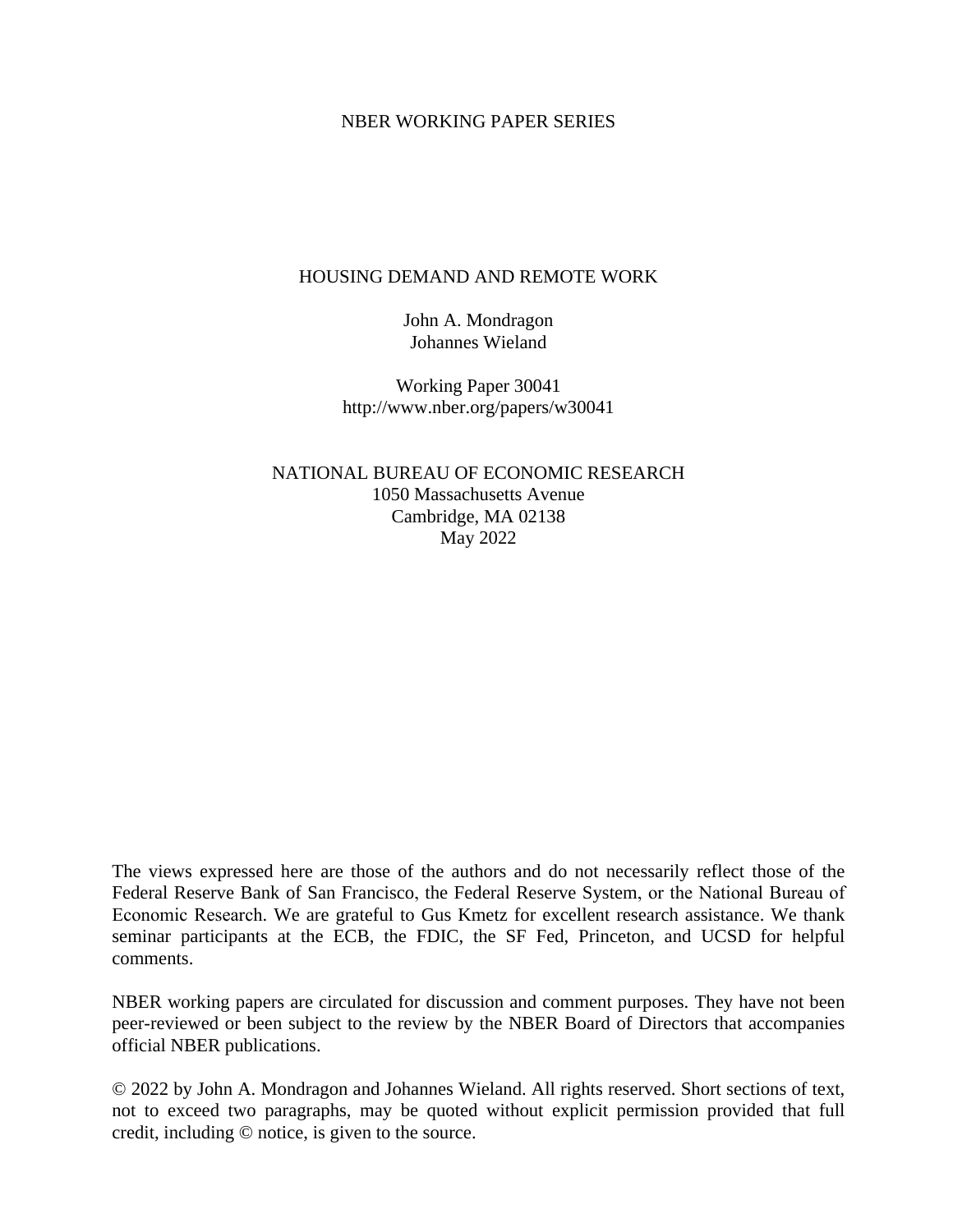Housing Demand and Remote Work John A. Mondragon and Johannes Wieland NBER Working Paper No. 30041 May 2022 JEL No. E31,E66,M11,R21,R31

#### **ABSTRACT**

What explains record U.S. house price growth since late 2019? We show that the shift to remote work explains over one half of the 23.8 percent national house price increase over this period. Using variation in remote work exposure across U.S. metropolitan areas we estimate that an additional percentage point of remote work causes a 0.93 percent increase in house prices after controlling for negative spillovers from migration. This cross-sectional estimate combined with the aggregate shift to remote work implies that remote work raised aggregate U.S. house prices by 15.1 percent. Using a model of remote work and location choice we argue that this estimate is a lower bound on the aggregate effect. Our results imply a fundamentals-based explanation for the recent increases in housing costs over speculation or financial factors, and that the evolution of remote work is likely to have large effects on the future path of house prices and inflation.

John A. Mondragon Federal Reserve Bank of San Francisco 101 Market St San Francisco, CA 94105 john.mondragon@sf.frb.org

Johannes Wieland Department of Economics University of California, San Diego 9500 Gilman Drive #0508 La Jolla, CA 92093 and NBER jfwieland@ucsd.edu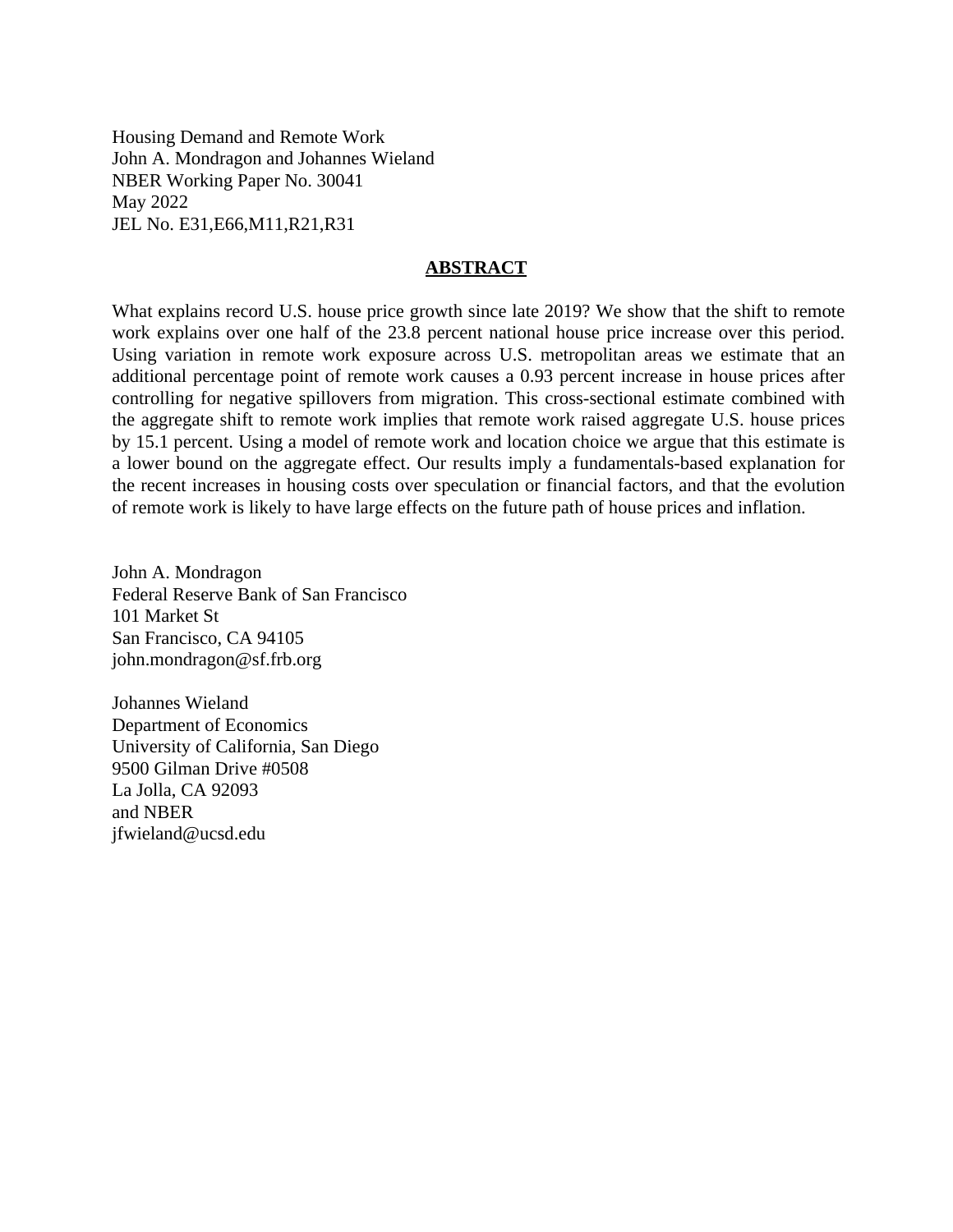## 1 INTRODUCTION

U.S. house prices have grown by 23.8 percent from December 2019 to November 2021, the fastest rate on record. At the same time, the COVID-19 pandemic has reshaped the way households work, with 42.8 percent of employees still working from home part or full time by November 2021 and some evidence that a significant fraction of current remote work may be permanent [\(Barrero, Bloom, Davis, and Meyer,](#page-31-0)  $2021$  $2021$ ).<sup>1</sup> In this paper, we show that the shift to remote work accounts for at least one half of aggregate house price growth over this period. Our results suggests that house price growth over the pandemic reflected a change in fundamentals rather than a speculative bubble, and that fiscal and monetary stimulus were less important factors. This implies that policy makers need to pay close attention to the evolution of remote work as an important determinant of future house price growth and inflation.[2](#page-2-1)

We make three specific contributions. First, we identify a large effect of the shift to remote work on house price growth in the cross section of U.S. micro- and metropolitan areas (CBSAs) using pre-existing exposure to the propensity for remote work. We argue based on pre-trends and extensive controls that this exposure is plausibly exogenous to other housing demand and supply shocks over the pandemic. We show similarly-sized effects of remote work on residential rent growth and much smaller or negative effects on local inflation and commercial rents, consistent with remote work increasing the relative demand for housing.

Second, we isolate the share of the cross-sectional effect that represents an aggregate increase in housing demand. Our initial estimate reflects both the increase in housing demand from working remotely as well as the relocation of housing demand through migration towards areas suited for remote work. Only the first effect represents an increase in aggregate housing demand. We show we can isolate this component by controlling for high-quality

<span id="page-2-1"></span><span id="page-2-0"></span><sup>1</sup>Also see [https://news.gallup.com/poll/355907/remote-work-persisting-trending-permanent.aspx.](https://news.gallup.com/poll/355907/remote-work-persisting-trending-permanent.aspx)

<sup>2</sup>See [Bolhuis, Cramer, and Summers](#page-31-1) [\(2022\)](#page-31-1) on how pandemic house price and rental price growth are expected to increase inflation in 2022 and 2023.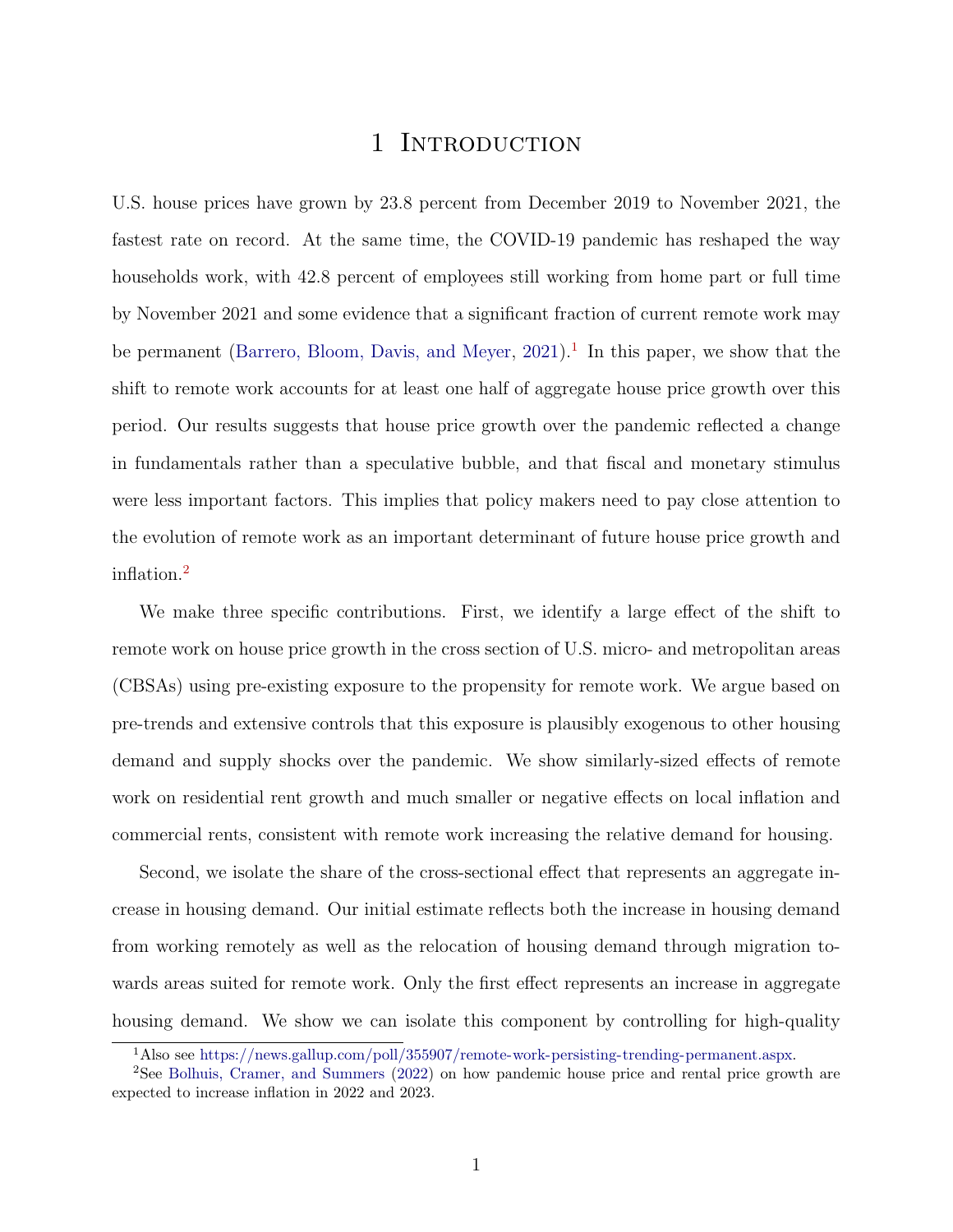measures of migration and find that migration accounts for one third of the total effect of remote work on house prices. Extrapolating from the remaining two thirds implies that the shift to remote work accounts for at least one half of the total increase in aggregate house prices.

Third, we build a model of location choice, remote work, and housing demand as a laboratory to validate our aggregation approach. We calibrate the model to match the cross-sectional distribution of remote work before and during the pandemic, and show that it closely matches the cross-sectional distribution of house price growth over the pandemic. The model implies that controlling for migration is important to get a valid lower bound on the aggregate effect of the shift to remote work on house prices. Migration acts as a negative spillover in that it increases housing demand in areas with more remote work and reduces housing demand elsewhere, which raises the cross-sectional estimate. However, extrapolating from this estimate to aggregate house price growth would clearly be inappropriate because migration may have zero effect on aggregate housing demand. More generally, our results suggests that controlling for negative spillovers is necessary and, in some contexts, may even be sufficient in order to extrapolate from cross-sectional estimates to aggregate effects.

We begin by estimating the effect of remote work on housing demand and house prices using variation in exposure to the shift in remote work across CBSAs. We document that the pre-pandemic share of remote work is robustly correlated with the increase in remote work over the pandemic, even conditional on important local characteristics. We show the pre-pandemic share reflects the local distribution of occupations and their propensity for remote work as well as local characteristics that make remote work attractive, such as cheap housing and amenities. In this sense the pre-pandemic remote share summarizes a CBSA's exposure to the increasing availability of remote work.

We then show that areas with more exposure to remote work saw significantly higher house price growth over the pandemic. Each additional percentage point of pre-pandemic remote work implies an additional 1.97 percentage points of house price growth. Exposure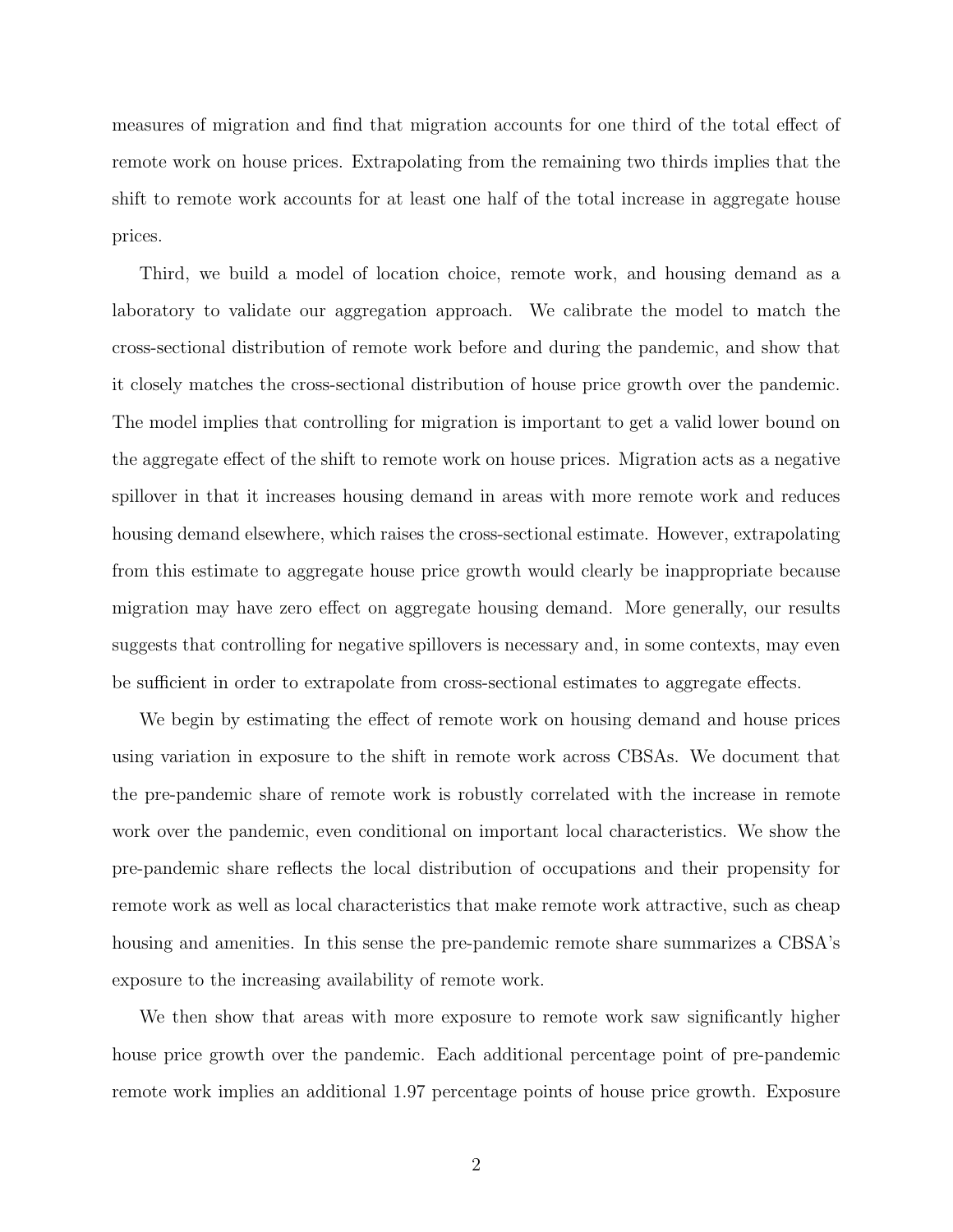to remote work is uncorrelated with shocks to the labor market and important local characteristics, and there is no evidence of pre-pandemic trends in house prices correlated with exposure to remote work. All of this suggests that pre-pandemic exposure to remote work provides useful exogenous variation in remote work over the pandemic.

We use the pre-pandemic remote share as an instrument for the remote work share in 2020, the latest available data from the American Community Survey. We estimate that an additional percentage point of remote work in 2020 increases house price growth from December 2019 to November 2021 by 1.47 percentage points according to our preferred specification.

If the shift to remote work represents a broad increase in housing demand, then we should expect to see effects on rents as well as prices. We find that the effects of remote work on rent growth are almost identical to the effects on house prices within the same sample, consistent with a broad increase in housing demand. We also show, in a more limited sample, that greater exposure to remote work predicts a decline in commercial rents, consistent with reduced demand for office space. The negative effect on commercial rents is significantly smaller in magnitude than the increase in house prices, indicating an asymmetric response of prices to increased remote work that may ultimately be inflationary. We then show that local inflation excluding shelter only weakly increases with exposure to remote work, consistent with remote work increasing housing demand relative to other expenditures. Finally, we estimate a positive effect of remote work exposure on the growth of building permits, which indicates that our results can not be explained by a relatively low housing supply elasticity in more exposed CBSAs.

It is not straightforward to extrapolate from cross-sectional estimates to aggregate effects [\(Nakamura and Steinsson,](#page-33-0) [2017;](#page-33-0) [Chodorow-Reich,](#page-31-2) [2019\)](#page-31-2). Cross-sectional effects capture spillovers across regions that may cancel out in the aggregate. These are important in our setting as we document an increase in migration towards areas pre-disposed for remote work. House prices will grow faster in cities attractive to remote work as migrants move in,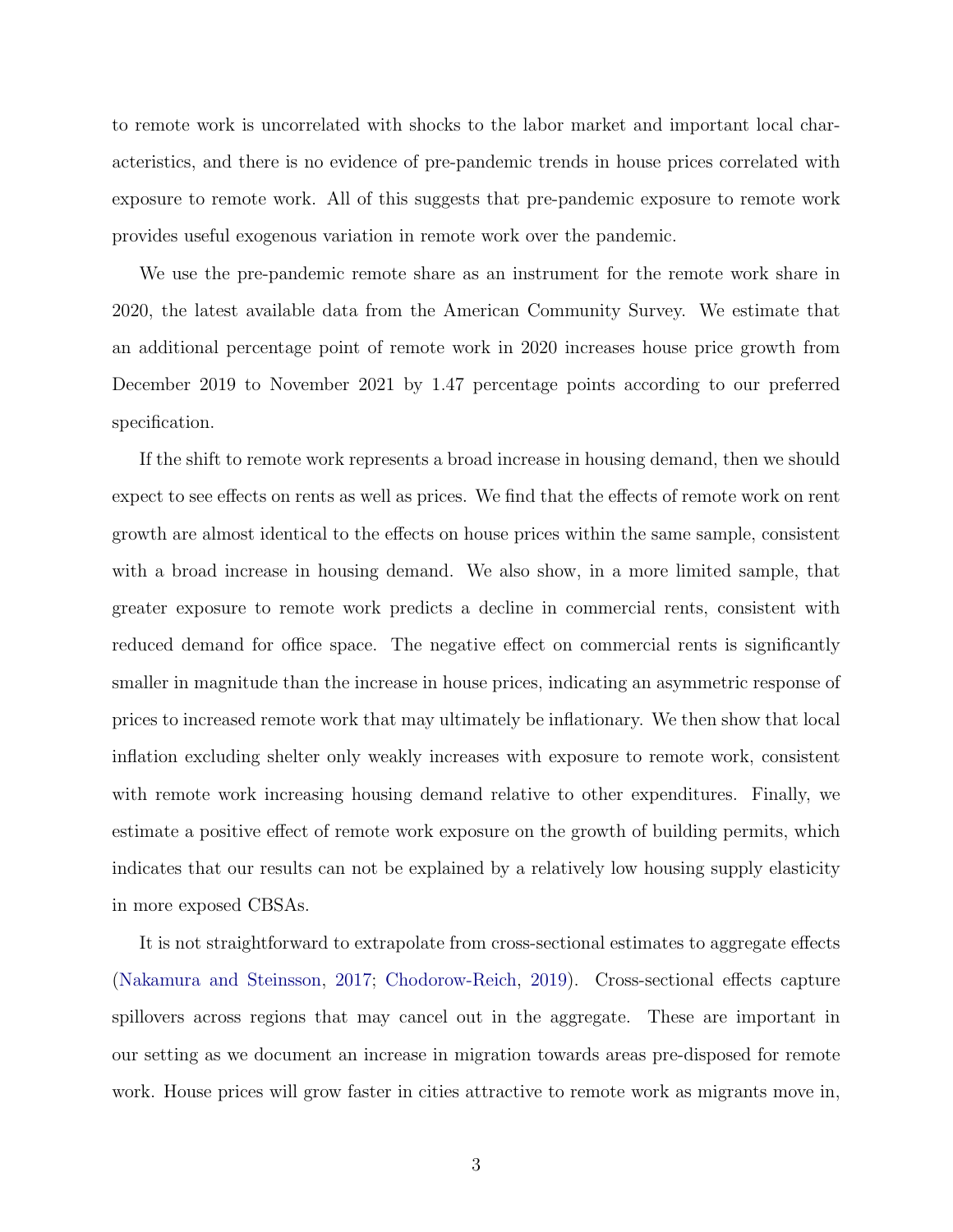while house prices will slow in the cities losing migrants. Thus, our cross-sectional estimate of remote work will be inflated by this negative spillover across CBSAs, and give a misleadingly large estimate of the aggregate effects of remote work.

To isolate the aggregate increase in housing demand from remote work we must remove the effects of migration on house prices from our cross-sectional estimate. We show we can isolate the effect of remote work on housing demand by explicitly controlling for the effects of migration on house prices, although this requires a precise measure of migration across CBSAs. We use address changes in the FRBNY / Equifax Consumer Credit Panel, a 5% sample from the universe of consumer credit reports, which allows us to observe anonymized addresses down to the census block at a monthly frequency.

We find that migration accounts for around one third of the total cross-sectional effect of remote work exposure on house price growth. Thus, after controlling for net migration, an additional percentage point of remote work in 2020 increases house price growth from December 2019 to November 2021 by 0.93 percentage point. This implies that the majority of the increase in house prices caused by remote work is due to the shift in housing demand. Extrapolating from this cross-sectional estimate suggests that the shift to remote work increased house prices by 15.1 percentage points relative to the average increase of about 23.8 percentage points, or more than one half of the total increase.

We validate our approach to aggregation in a spatial general equilibrium model of location choice, remote work choice, and housing demand. We calibrate the model to match the cross-sectional distribution of remote work, occupations, migration, and our cross-sectional estimates.[3](#page-5-0) The model performs well in predicting house price growth in the cross-section of CBSAs, and its predicted effect of migration on house prices is very close to that in the data. The model implies that our extrapolation from the cross-sectional estimate that controls for migration is a lower bound on the true aggregate effect of remote work on housing demand and house prices. By contrast, extrapolating from cross-sectional estimates that do

<span id="page-5-0"></span><sup>&</sup>lt;sup>3</sup>See [Moretti](#page-33-1) [\(2010\)](#page-33-1) for a textbook treatment. Seminal contributions include [Rosen](#page-33-2) [\(1979\)](#page-33-2) and [Roback](#page-33-3) [\(1982\)](#page-33-3).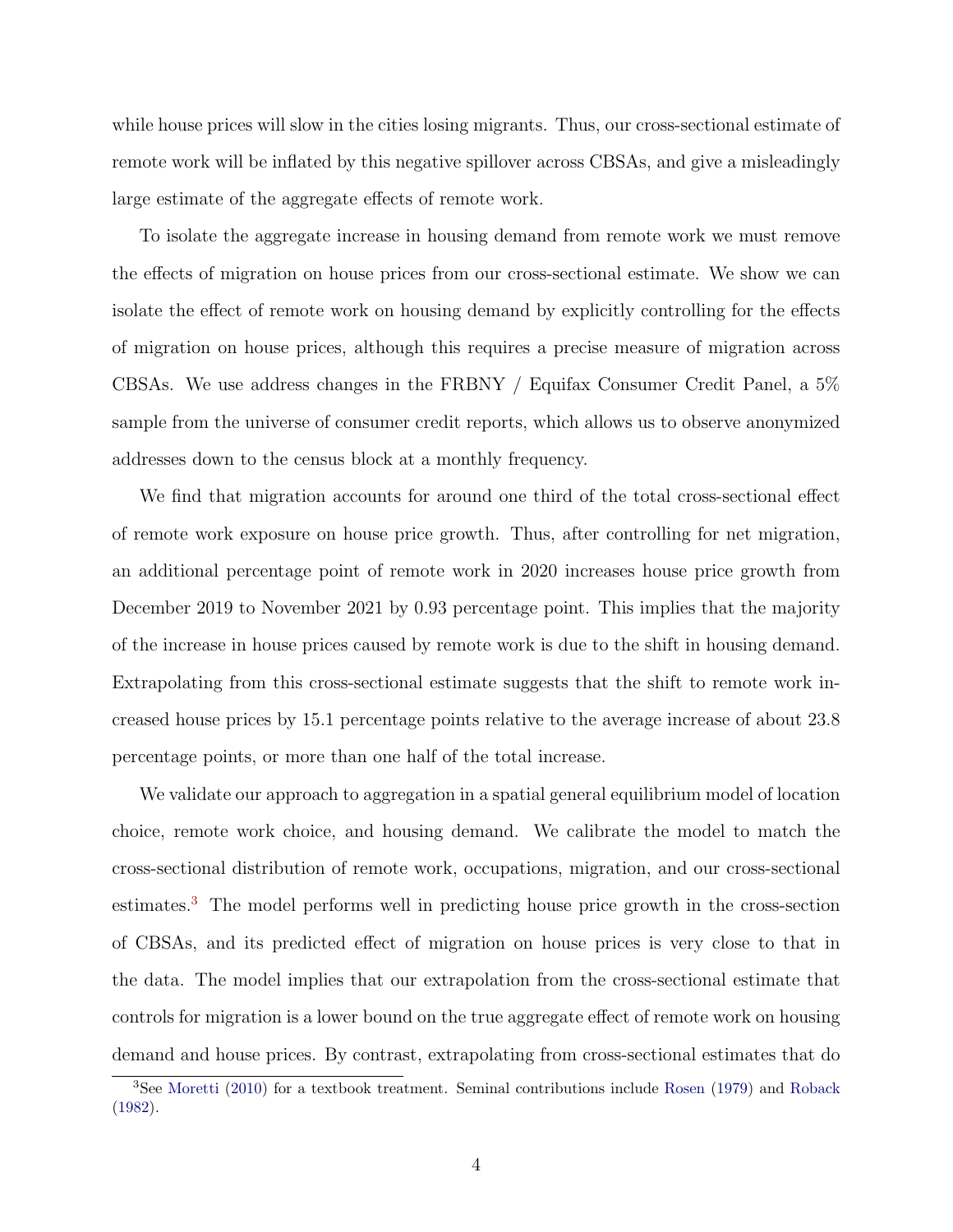not control for migration would overstate the true aggregate effects of remote work. The model also shows that extrapolating from instrumental variables regressions is more reliable than from reduced form because the instrumental variable estimator accounts for systematic variation in treatment intensity across locations.

We conclude that the shift to remote work induced by the pandemic caused a large increase in housing demand. This suggests a fundamentals-based explanation for the most rapid increase in house prices on record, and that the future of remote work may be critical for the path of housing demand and house prices going forward.

## 1.1 Related Literature

There is a rapidly growing literature on the feasibility and impact of remote work, particularly over the pandemic period. [Bartik, Cullen, Glaeser, Luca, and Stanton](#page-31-3) [\(2020\)](#page-31-3) and [Dingel and](#page-32-0) [Neiman](#page-32-0) [\(2020\)](#page-32-0) study the actual and potential scope of remote work in the pandemic. [Haslag](#page-32-1) [and Weagley](#page-32-1) [\(2021\)](#page-32-1) analyze the patterns of migration induced by remote work and [Althoff,](#page-31-4) [Eckert, Ganapati, and Walsh](#page-31-4) [\(2021\)](#page-31-4) link the out-migration from large areas facilitated by remote work to job losses in local non-tradables. [Davis, Ghent, and Gregory](#page-32-2) [\(2021\)](#page-32-2) study the long-run implications of the shift to remote work.

Our work is closely related to several other studies of housing over the pandemic. [Gamber,](#page-32-3) [Graham, and Yadav](#page-32-3) [\(2021\)](#page-32-3) use variation in pandemic severity combined with occupational exposure to work from home to show that house prices increase when more time is spent at home. Using a general equilibrium heterogeneous agent model, they argue that this mechanism can explain a 3% increase in house prices from 2019-2021, about half of the total within-model increase in prices. We instead estimate the causal effect of the persistent shift to remote work on house price growth, show that this estimate aggregates to a lower bound when controlling for migration, and conclude that remote work explains at least one half of aggregate house price growth from 2019-2021. [Brueckner, Kahn, and Lin](#page-31-5) [\(2021\)](#page-31-5) focus on the reallocation of households across locations facilitated by the move to remote work, finding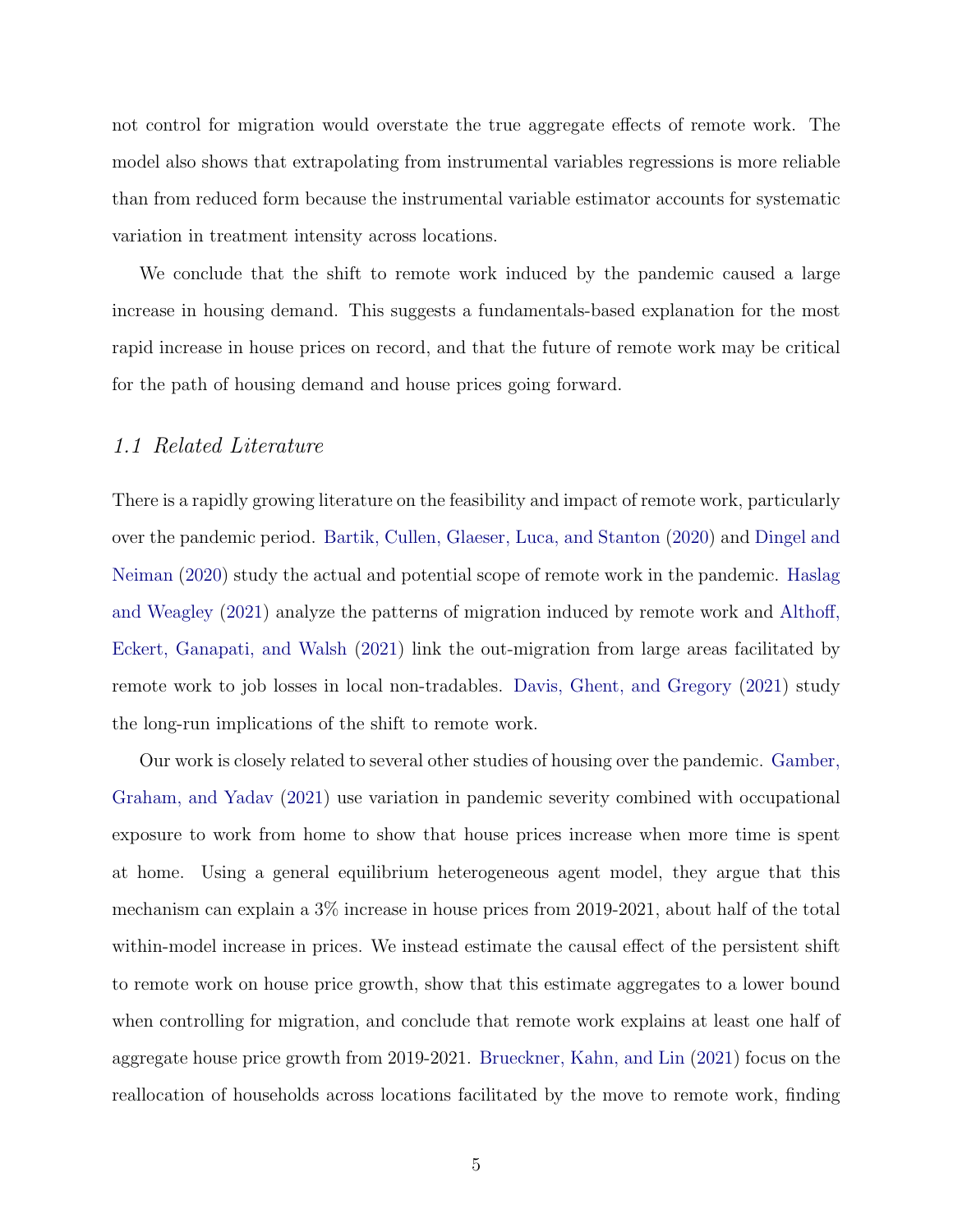evidence that workers moved to cheaper locations from more expensive locations. Our work shuts down this effect of remote work in order to isolate the shift in demand for housing itself. [Behrens, Kichko, and Thisse](#page-31-6) [\(2021\)](#page-31-6) use a general equilibrium model of production with home work, allowing for remote work to affect housing demand, and argue that remote work has a non-linear effect on productivity and strictly increases inequality. [Stanton and](#page-33-4) [Tiwari](#page-33-4) [\(2021\)](#page-33-4) study remote workers pre-pandemic and find that remote work is associated with higher housing expenditure shares, driven by demand for both larger and higher quality housing, consistent with the evidence we provide.

A number of related papers have documented the effects of the pandemic and remote work on housing markets within metro areas. [Gupta, Mittal, Peeters, and Van Nieuwerburgh](#page-32-4) [\(2021\)](#page-32-4) and [Ramani and Bloom](#page-33-5) [\(2021\)](#page-33-5) show that housing demand shifted from city centers to the periphery, similar to [Liu and Su](#page-33-6) [\(2021\)](#page-33-6) who show shifts in demand consistent with a reduced demand for density. These results are consistent with [Delventhal, Kwon, and](#page-32-5) [Parkhomenko](#page-32-5) [\(2021\)](#page-32-5) who study the effects of work from home in a quantitative framework and find migration out of the city center.

The rapid acceleration of house price growth in the pandemic has been interpreted by some observers as a sign of a new U.S. housing bubble (Coulter, Grossman, Martínez-García, [Phillips, and Shi,](#page-32-6) [2022\)](#page-32-6). We instead argue that the large increases in house prices over the pandemic reflect a fundamental increase in housing demand due to remote work. A related literature examines the role of fundamentals and bubbles in the evolution of house prices before the pandemic (see e.g., [DeFusco, Nathanson, and Zwick,](#page-32-7) [2017;](#page-32-7) [Kaplan, Mitman, and](#page-32-8) [Violante,](#page-32-8) [2020;](#page-32-8) [Chodorow-Reich, Guren, and McQuade,](#page-32-9) [2021,](#page-32-9) for recent contributions).

Finally, we contribute to the literature aggregating from micro estimates to macro effects (see e.g., [Nakamura and Steinsson,](#page-33-7) [2014;](#page-33-7) [Chodorow-Reich,](#page-31-7) [2014;](#page-31-7) [Beraja, Hurst, and Ospina,](#page-31-8) [2019;](#page-31-2) [Chodorow-Reich,](#page-31-2) 2019; Herreño, [2020\)](#page-32-10). [Chodorow-Reich](#page-32-11) [\(2020\)](#page-32-11) recommends using economic theory to sign the general equilibrium effects and bound the aggregate effect, thereby avoiding heavy dependency on model assumptions. In our analysis important general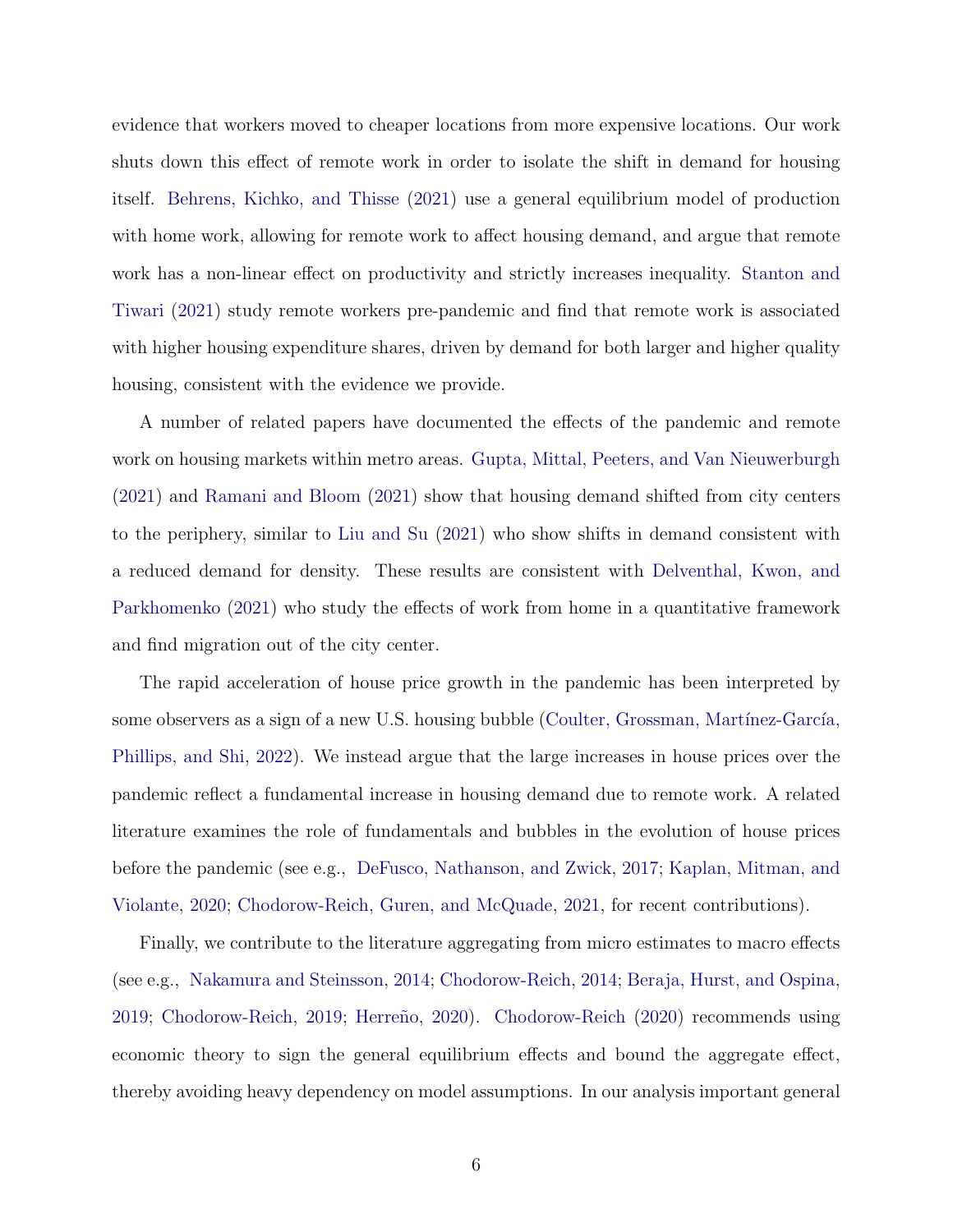equilibrium forces pull in opposite directions: whereas migration has a negative spillover to regions with lower remote work share, the housing wealth effect imparts a positive spillover through trade linkages [\(Guren, McKay, Nakamura, and Steinsson,](#page-32-12) [2021;](#page-32-12) [Stumpner,](#page-33-8) [2019\)](#page-33-8). We propose to directly control for the negative general equilibrium spillover (migration in our case), making the remainder of the cross-sectional estimate a lower bound on the aggregate effect without the need of additional model structure. We verify this approach in a spatial equilibrium model with migration.[4](#page-8-0)

## 2 DATA

We use core-based statistical areas (CBSAs) as our unit of observation in our analysis. A CBSA collects counties into economically-connected units, which gives a sensible level of aggregation for measuring migration across regions and house prices. Our final dataset has 895 CBSAs.

We use Zillow house price indexes for our baseline measure of house prices.<sup>[5](#page-8-1)</sup> We measure pre-pandemic price growth from December 2018 to December 2019, and pandemic price growth from December 2019 to November 2021. [Table 1](#page-42-0) shows that average house price growth increased from 4.1 percent pre-pandemic to 20.0 percent in the pandemic. Using population weights, house price growth increased from 3.0 percent to 23.8 percent. While the pandemic house price growth is measured over a longer period of time, the annualized growth rate of 12 percent is still well above the pre-pandemic growth rate.

We obtain rents for a subset of 178 CBSAs from Apartment List. Similar to house prices, rent growth accelerates dramatically from 2.4 percent in 2019 to 14.9 percent (7.5 percent annualized) from December 2019 through November 2021.

We rely on American Community Survey data from the 2015-2019 survey waves as well

<span id="page-8-0"></span><sup>4</sup>[Adao, Arkolakis, and Esposito](#page-31-9) [\(2019\)](#page-31-9) show how to discipline all general equilibrium effects by estimating a full set of spatial linkages. This approach requires specifying a structural model, but it allows one to recover an aggregate point estimate rather than a lower bound.

<span id="page-8-1"></span><sup>&</sup>lt;sup>5</sup>See [https://www.zillow.com/research/data/.](https://www.zillow.com/research/data/) Our results are also robust to using the proprietary S&P Corelogic Case-Shiller index.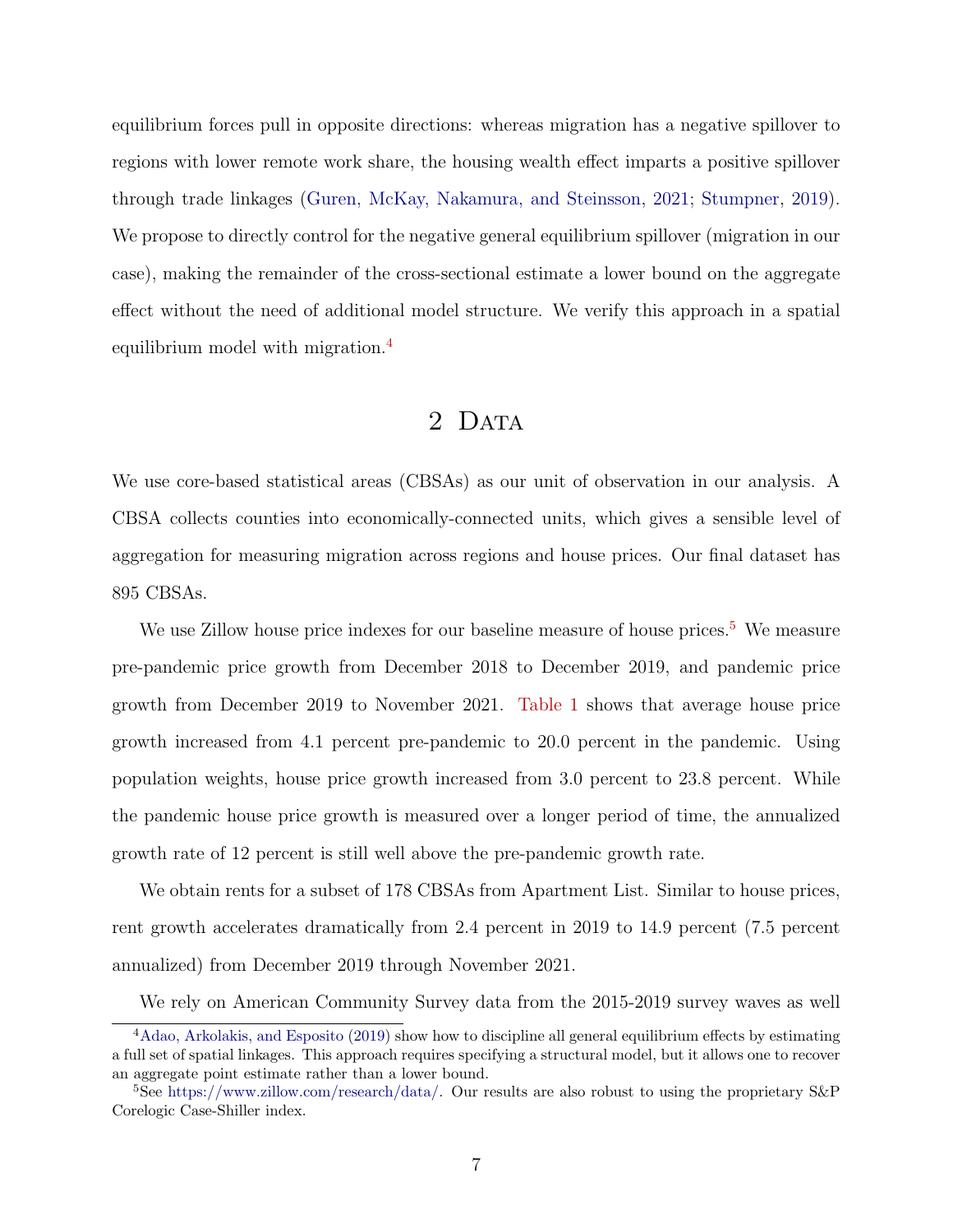as the 2020 experimental run to measure remote work, where remote work is defined as an employed person that does not commute.<sup>[6](#page-9-0)</sup> We also use the ACS to measure local demographic characteristics. These data are available at the individual level with public-use microdata area (PUMA) geographic identifiers, which we aggregate to CBSAs using the person-level weights.

[Table 1](#page-42-0) shows that the national (population-weighted) remote worker share increased from an average of 5.2 percent before the pandemic to 16.3 percent in 2020. Other studies report higher remote shares: the Current Population Survey reports about 22% of workers by late 2020 [\(Dey, Frazis, Piccone Jr, and Loewenstein,](#page-32-13) [2021\)](#page-32-13) while [Barrero, Bloom, Davis, and](#page-31-0) [Meyer](#page-31-0) [\(2021\)](#page-31-0) report that 49% of paid working days were done remotely at the same time. We suspect the difference arises primarily because of remote work being measured through commute time in the ACS. Workers who are currently working remotely but expecting a return to the office in some capacity may still report their commute time to the ACS, whereas they will report working remotely in the other surveys. While this difference does not pose a problem for identification or extrapolation, it does affect the interpretation of our estimates as we discuss below.

Our analysis requires a high-quality measure of migration in and out of CBSAs. Here we rely on the FRBNY/Equifax Consumer Credit Panel.[7](#page-9-1) These data, built from an anonymized 5% sample of the universe of consumer credit reports, provide information on an individual's reported address on their credit files down to the census block level at a monthly frequency. We track an individual's reported CBSA across the same periods used to measure house price changes. We then aggregate these moves into gross in- and outflows, and define net migration for CBSA *i* between t and  $t + 1$  as Net Migration<sub>i,t,t+1</sub>  $\equiv \frac{\text{Gross Inflow}_{i,t,t+1} - \text{Gross Outflow}_{i,t,t+1}}{N_{i,t}}$  $\frac{-\text{Gross Outnow}_{i,t,t+1}}{N_{i,t}},$ where  $N$  is the number of individuals in that CBSA in the pre-period. On an annualized

<span id="page-9-0"></span><sup>6</sup>[Rothbaum, Eggleston, Bee, Klee, and Mendez-Smith](#page-33-9) [\(2020\)](#page-33-9) document the significant potential for nonresponse bias in the 2020 ACS production run due to the pandemic, which is likely to introduce additional measurement error in our estimates. See also [https://usa.ipums.org/usa/acspumscovid19.shtml.](https://usa.ipums.org/usa/acspumscovid19.shtml) We exclude individuals in the armed forces when calculating remote work shares.

<span id="page-9-1"></span><sup>7</sup>See [Lee and Van der Klaauw](#page-33-10) [\(2010\)](#page-33-10).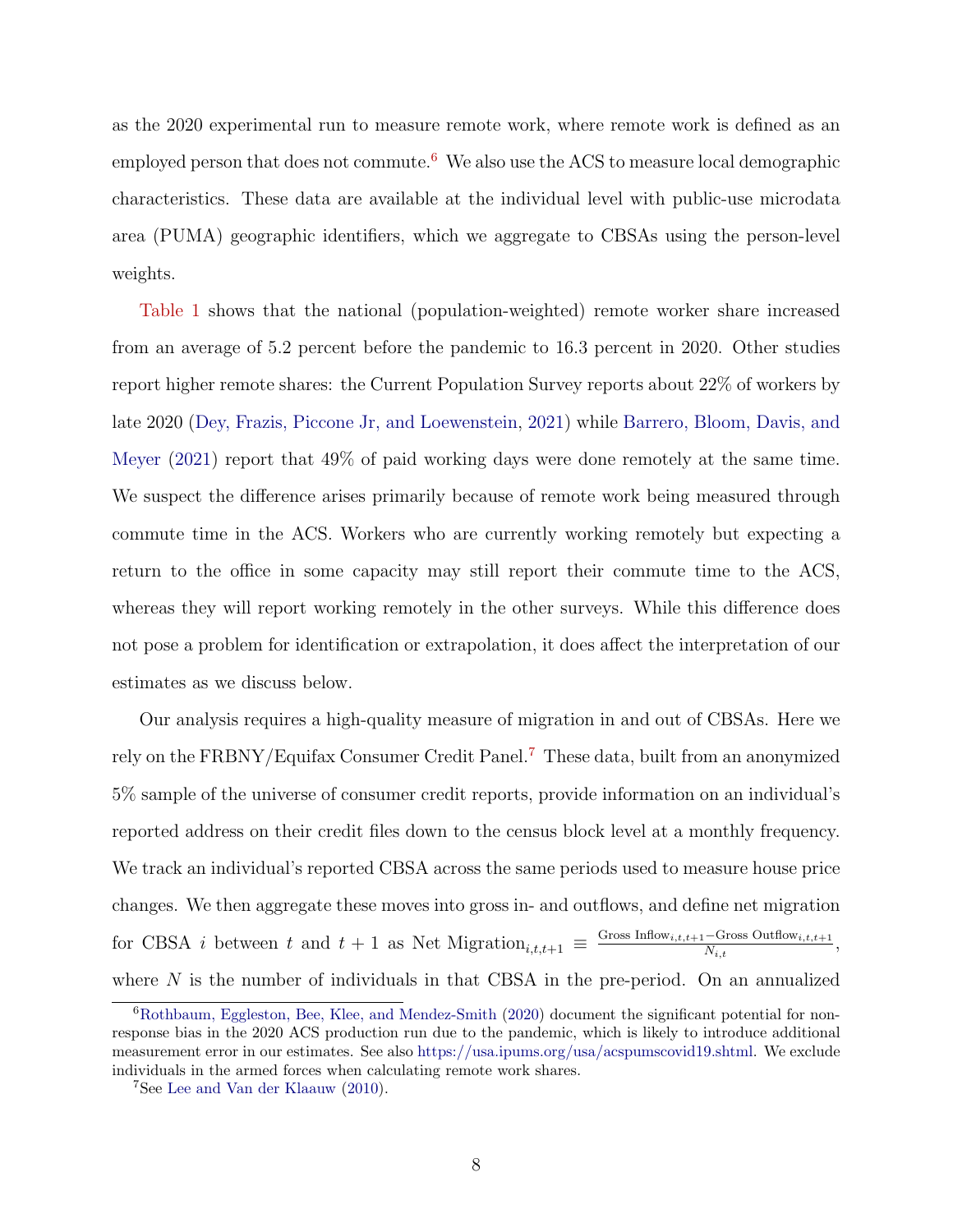basis, the dispersion of migration reported in [Table 1](#page-42-0) is quite similar in the pre- and postpandemic periods.

We use population density (population per square mile) from the U.S. Census as a measure of the CBSA housing supply elasticity. [Baum-Snow and Han](#page-31-10) [\(2019\)](#page-31-10) extract housing supply elasticities for new and existing housing in large metropolitan areas using labor demand shocks at the census tract level. For the subsample in which both measures are available, the correlation between log density and the first principal component of their supply elasticities is  $-0.54$ .

We collect unemployment rates from the Local Area Unemployment Statistics (LAUS) to measure shocks to the local labor market. We calculate the pre-pandemic unemployment rate as the average in 2019, the pandemic unemployment rate as the average in 2020, and the change in unemployment from November 2019 to November 2021. These choices avoid seasonality issues and use the most recent date available. The average change in unemployment over the full pandemic period is actually quite low, despite the extremely rapid increase in early 2020, due to the very rapid recovery in labor markets. However, the aggregate increase in unemployment rates is still about 25% of the pre-pandemic level of unemployment.

## <span id="page-10-1"></span><span id="page-10-0"></span>3 Empirical Results

#### <span id="page-10-2"></span>3.1 Research Design

We use cross-sectional data to recover the effect of increased remote work on housing demand as measured by house prices. Our baseline regression is an instrumental variables regression of the form:

First Stage: Remove Work 
$$
2020_i = \kappa + X_i' \theta + \gamma
$$
 Remove Work  $2015-19_i + \zeta_i$  (1)  
Second Stage: House Price Growth<sub>i</sub> =  $\alpha + X_i' \delta + \beta$ Remote Work  $2020_i + \epsilon_i$  (2)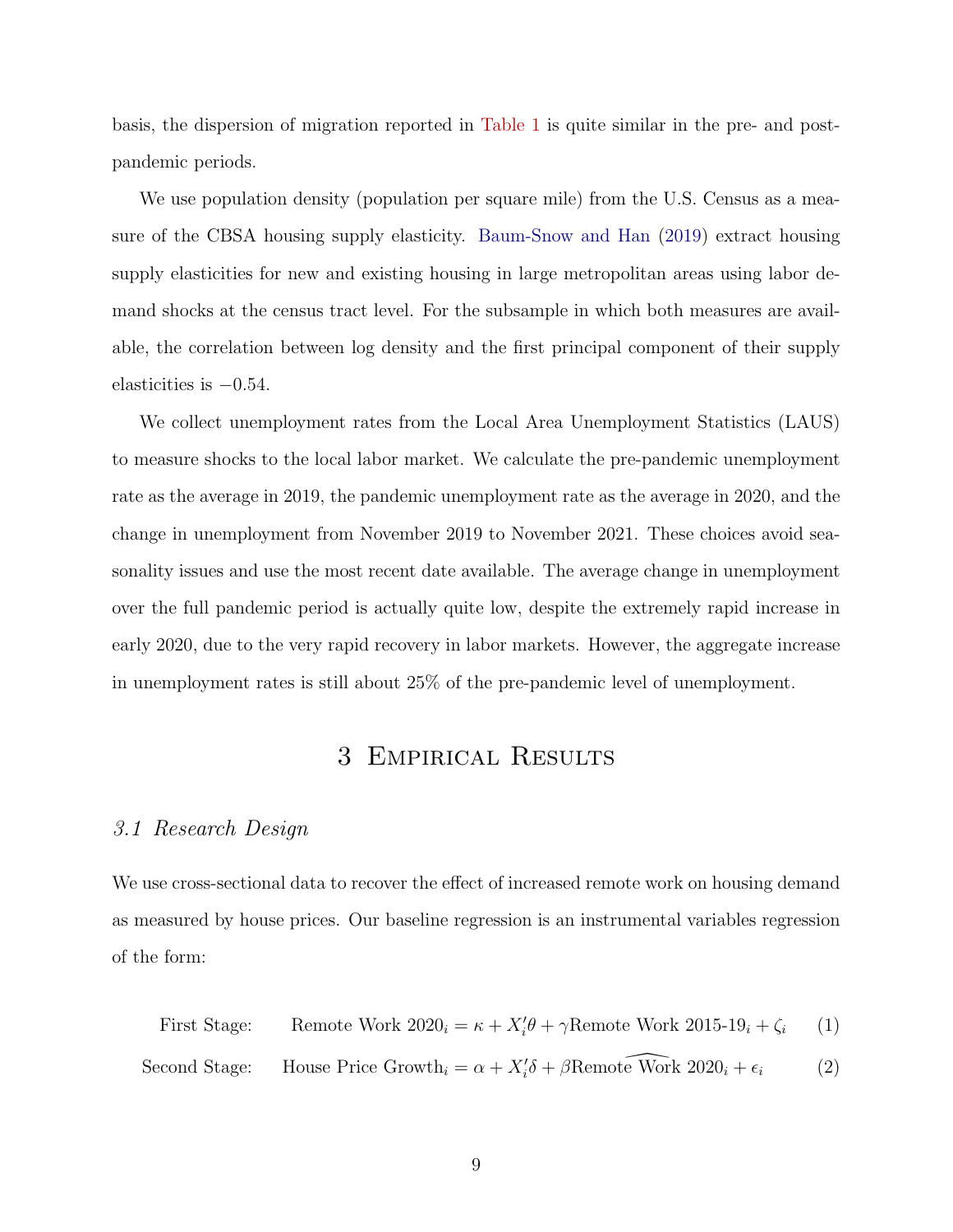where Remote Work  $2015-19<sub>i</sub>$  is the share of employed individuals working from home in the 2015-2019 ACS, Remote Work  $2020<sub>i</sub>$  is the share of employed individuals working from home in the 2020 ACS, House Price Growth<sub>i</sub> is house price growth over the pandemic, and X is a vector of controls.

We use an IV approach as a benchmark since unobserved shocks to housing demand and house prices during the pandemic likely affect remote work in 2020. In fact, if remote workers require more housing, then any shock that pushes up house prices will actually reduce remote work as remote workers move to cheaper housing or return to office work. Therefore, our instrument must be plausibly uncorrelated with other shocks to house prices while still being correlated with actual remote work over the pandemic.

We use pre-pandemic remote work share, calculated over 2015-2019, as our instrument. Intuitively, we can think of the concentration of remote work over the pandemic as reflecting local amenities, the cost of housing, and the distribution of occupations amenable to remote work. [Table 2,](#page-43-0) where we regress pre-pandemic remote work on local observables, confirms this insight. The share of the employed with a college degree and the predicted remote share based on local occupation shares and the probability of being remote in an occupation at the national level are strong predictors of pre-pandemic remote work.<sup>[8](#page-11-0)</sup> Similarly, amenities such as a mild winter climate and low summer temperature and humidity strongly predict remote work.<sup>[9](#page-11-1)</sup> We also find that high density predicts less remote work all else equal, which likely reflects the availability of larger and / or less expensive homes as captured by density.

Based on these results, we interpret the pre-pandemic remote work share as a sufficient statistic for how exposed a location is to the availability of remote work. Once remote work becomes available more broadly during the pandemic, these same locations will see relatively more remote work due to both more immigration and more local workers electing to work remotely. This implies that the pre-pandemic remote work shares will be predictive

<span id="page-11-0"></span><sup>8</sup>To construct predicted remote work share we measure remote work shares for 4-digit occupation codes in the ACS and then weight these occupational shares by the share of workers in that occupation in each CBSA.

<span id="page-11-1"></span><sup>9</sup>We draw our climate measures from [https://www.ers.usda.gov/data-products/natural-amenities-scale/.](https://www.ers.usda.gov/data-products/natural-amenities-scale/)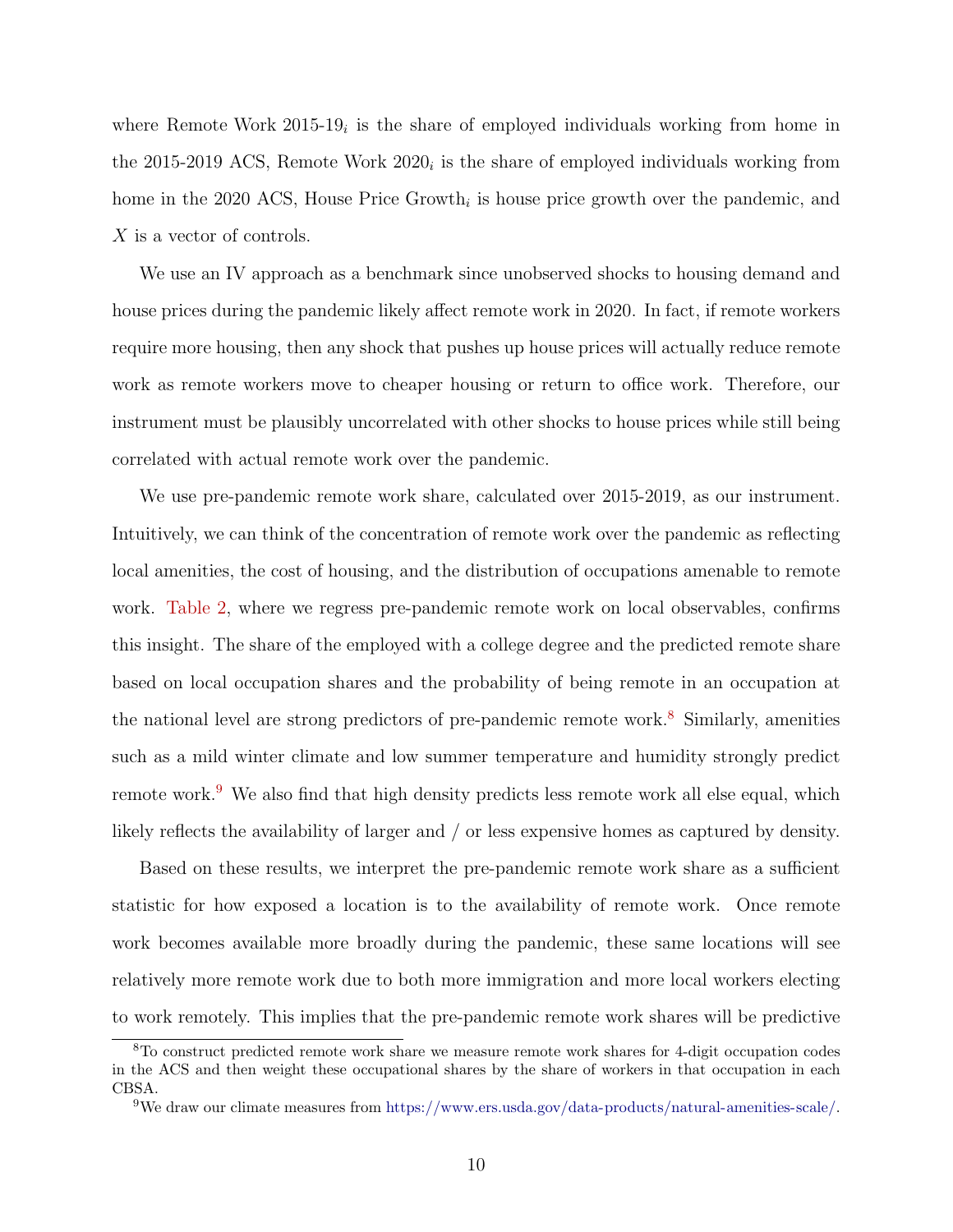of remote work shares over the pandemic. We also check that the exclusion restriction, that exposure to remote work is uncorrelated with other shocks to house prices, likely holds by examining pre-trends and the stability of our estimates conditional on important local shocks and characteristics.

If the exclusion restriction holds, then equations  $(1)-(2)$  $(1)-(2)$  estimate a valid causal effect of remote work on house prices in the cross-section. However, because this causal effect contains the effects of net migration of remote workers across CBSAs, it may not be appropriate for quantifying how remote work affects aggregate house prices. To the extent that the prepandemic remote share captures how suitable a location is for remote work, we would expect such locations to see net inflows of remote workers. Such migration would raise housing demand and house prices in high remote share locations, while at the same time lowering house prices in low remote share areas, all else equal. Therefore, the cross-sectional causal effect of remote work would be greater due to migration, even though aggregate house prices are likely unaffected.

In order to isolate the component of remote work that shifts aggregate housing demand, we estimate the following regression in which we explicitly control for the effects of migration on remote work and house prices,

<span id="page-12-1"></span><span id="page-12-0"></span>Remote Work 
$$
2020_i = \kappa + X_i' \theta + \gamma_1
$$
 Remove Work  $2015-19_i + \gamma_2$ Net Migration<sub>i</sub> +  $\zeta_i$  (3)

House Price Growth<sub>i</sub> = 
$$
\alpha + X'_i \delta + \beta_1
$$
Remote Work 2020<sub>i</sub> +  $\beta_2$ Net Migration<sub>i</sub> +  $\epsilon_i$  (4)

Intuitively, controlling for net migration will collect any effects remote work has on house prices through net migration in the estimate of  $\beta_2$ . This means that  $\beta_1$  will capture the direct effects of remote work on house prices only through the shift in aggregate housing demand. Econometrically, it is straightforward to show that  $\beta_1$  will recover the intended effects if unobserved shocks to migration and house prices are uncorrelated. If unobserved shocks to migration and house prices are positively correlated, which is the more likely case, then we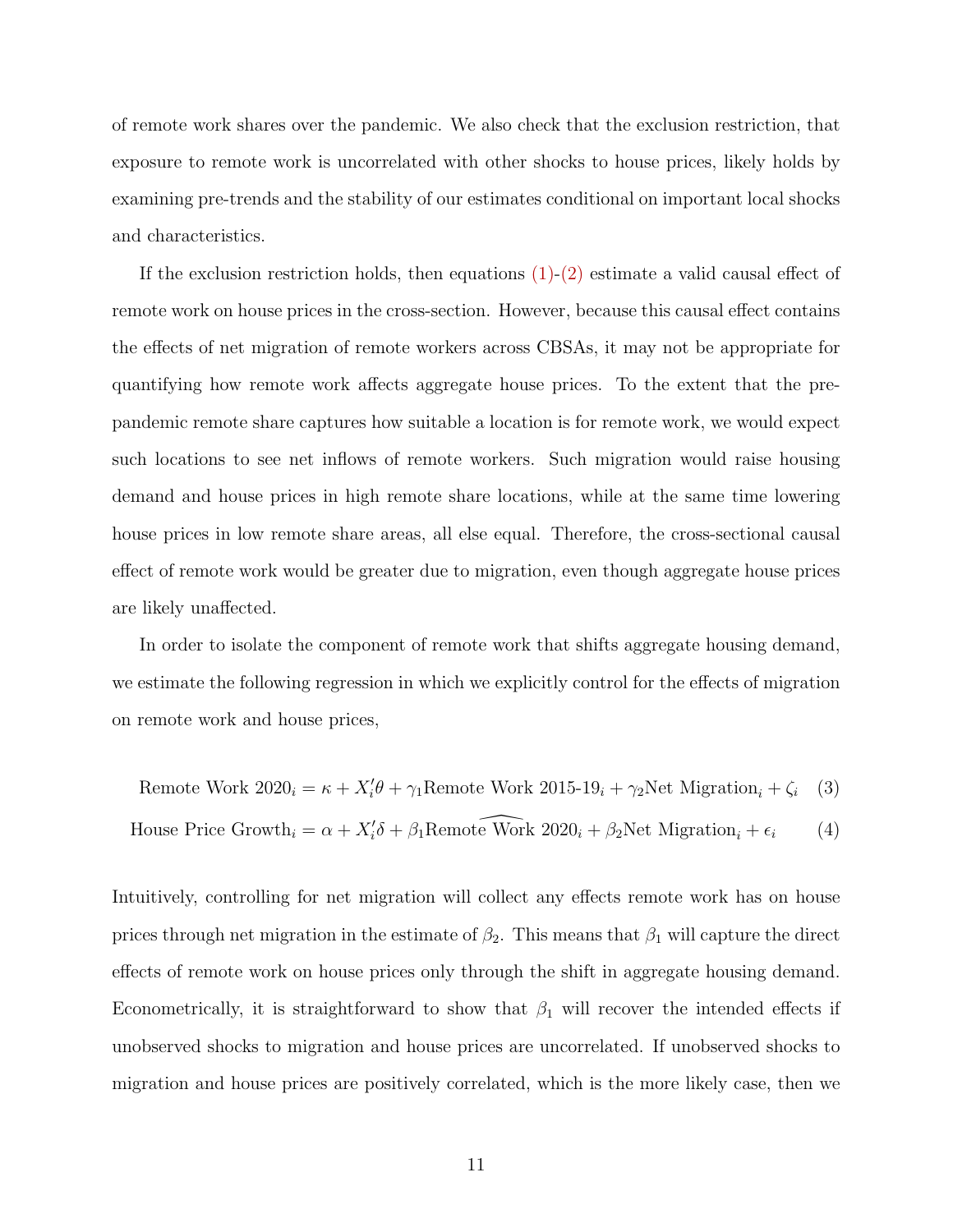will understate the true effect of remote work.<sup>[10](#page-13-0)</sup> See [Appendix 1.1](#page-56-0) for the full details.

If we combine estimates of  $\beta_1$  with the representative level of remote work in 2020, we obtain an estimate of the effect of remote work on aggregate house prices. In section [4](#page-22-0) we argue using a model of remote work choice and location choice that this estimate is a lower bound on the aggregate effects of remote work.

We cluster standard errors at the state level in all specifications. CBSAs often cross state borders, so we allocate a CBSA to the state which contains the largest share of population.

#### 3.2 Remote Work and House Prices

We next argue that the remote work share in 2015-2019 satisfies the relevance and exclusion restrictions necessary for it to be a valid instrumental variable for pandemic remote work.

[Figure 1](#page-34-0) separates remote work share in 2015-2019 into 20 bins and then plots the average remote work share in 2020 within each bin, along with the linear regression line from the underlying data. Areas that had large shares of remote work prior to the pandemic also had significantly larger shares of remote work during the pandemic: areas at the top of the pre-pandemic distribution have more than 15% of workers at home in 2020 while areas at the bottom of the pre-pandemic distribution only have about 5% of workers at home in 2020. This is consistent with the argument that the same underlying fundamentals that made a city amenable to remote work in the pre-pandemic period continued to attract remote work during the pandemic.

[Figure 2](#page-35-0) shows heat maps of the distribution of remote work pre-pandemic and in 2020 across CBSAs, grouping CBSAs into terciles in both periods. The stability of the tercile membership across the two maps is suggestive of a strong first stage relationship between pre-pandemic and pandemic remote work shares.

Column (1) of [Table 3](#page-44-0) reports the corresponding regression. For each percentage point of the remote work share in 2015-19 we expect 1.74 percentage points of remote work during

<span id="page-13-0"></span> $10$ A simple example of a shock that would induce a positive correlation would be firm creation, which induces immigration for new jobs as well as higher incomes (and so house prices).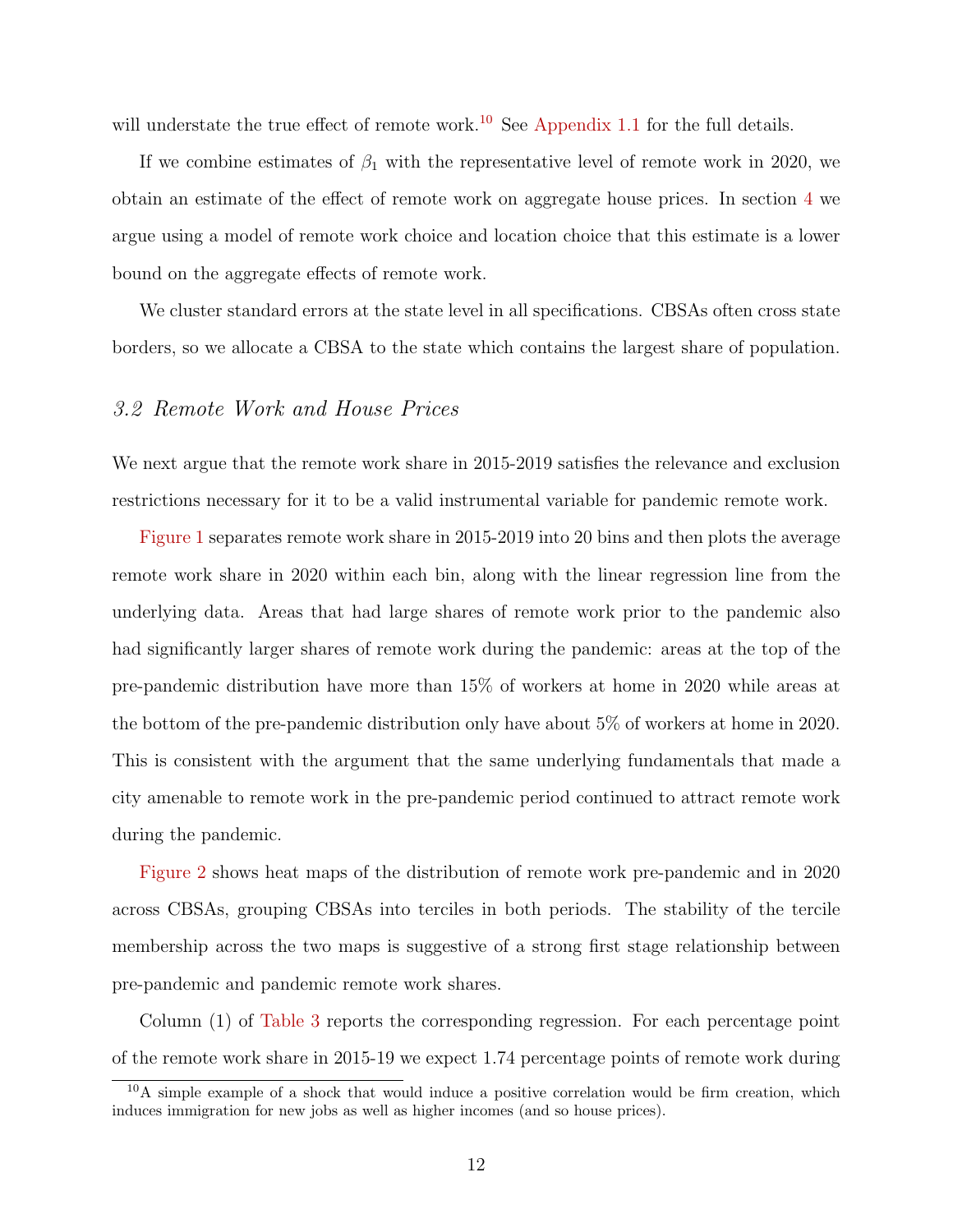2020. The estimate is very precise with the 95% confidence band ranging from 1.51 to 1.96. Since the aggregate remote share increases by a factor of 3, the first stage implies that lowremote area get a slightly larger multiplicative treatment than high-remote areas. Still, the r-squared of 39% shows that the pre-pandemic remote share captures a substantial fraction of the variation in remote work over the pandemic, and therefore satisfies the relevance restriction.

Columns (2)-(4) of [Table 3](#page-44-0) sequentially introduce controls for important local observables. Column (2) adds pre-pandemic house price growth as a control. Column (3), additionally controls for racial/ethnic composition, and quintiles for CBSA density.<sup>[11](#page-14-0)</sup> Column (4) controls for local labor market conditions before the pandemic and over the course of the pandemic. Introducing these controls does not affect the pre-pandemic remote work estimate, suggesting that this measure of remote work exposure is not correlated with other pandemic-related shocks to areas affecting levels of remote work. The first stage coefficient remains precisely estimated with the 95% confidence band ranging from 1.35 to 1.72.

We next provide evidence that exposure to remote work satisfies the exclusion restriction that it only affects house prices through its effect on pandemic levels of remote work. We begin by documenting the robust and stable relationship between exposure to remote work and house price growth over the pandemic (the reduced form). In [Figure 3A](#page-36-0) we plot house price growth over the pandemic against the remote work share in 2015-19. This shows that pandemic house price growth is strongly positively correlated with exposure to remote work. The areas most exposed to remote work saw house prices grow by twice as much as areas at the bottom of the distribution. However, house price growth was very high across the board; even the areas least exposed to remote work saw house prices grow by about 15%.

It is possible that the large apparent effect of remote work on house prices simply reflects pre-existing trends in house prices caused by differences in underlying fundamentals unrelated to remote work. In [Figure 3B](#page-36-0) we plot pre-pandemic house price growth from December 2018

<span id="page-14-0"></span> $11$ We control non-parametrically for density because we found that the effect of density on remote work is convex, while the effect of density on house price and rent growth is concave.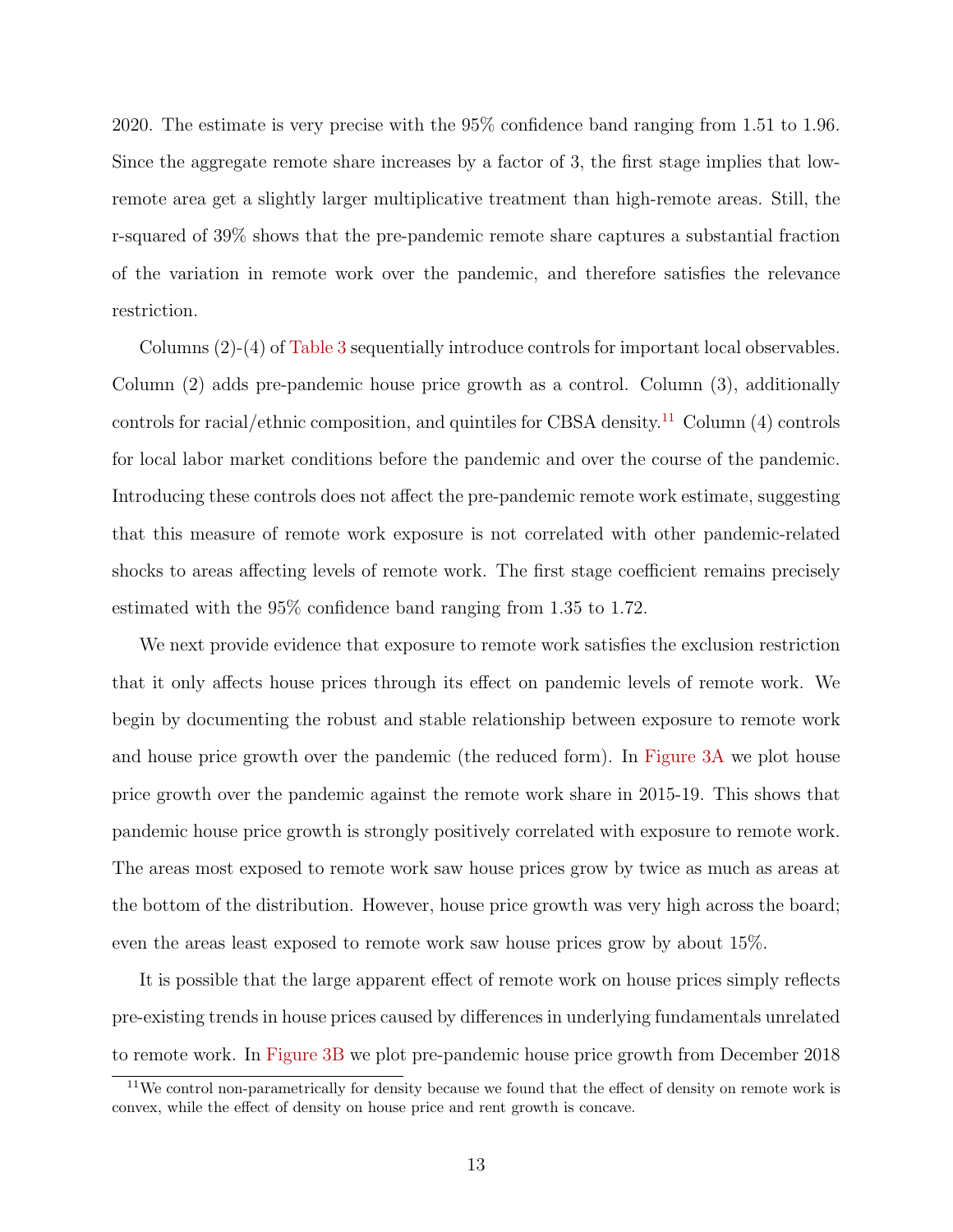to December 2019 against the remote work share in 2015-19. The relationship between remote work and pre-pandemic house price growth is negative, though the effects are small and not statistically significant. In [Figure 4](#page-37-0) we plot average house prices indexed to December 2019 for terciles of exposure to remote work. House price growth across these groups was indistinguishable leading up to the pandemic, but then began to diverge in 2020, with the gap widening throughout 2021 as house prices continued to grow rapidly.

As a more formal test for pre-trends, [Figure 5](#page-38-0) plots the regression coefficient of house price growth relative to December 2019 against the 2015-19 remote work share. The estimates are not statistically distinguishable from zero at the 95% level before the pandemic begins, but the estimates rapidly increase by late 2020. This shows that the differences in house price growth correlated with exposure to remote work are not reflective of differential trends prior to the pandemic.

The absence of pre-trends does not rule out the possibility that other shocks during the pandemic may have increased housing demand in locations with a high pre-pandemic remote share relative to locations in with a low pre-pandemic remote share. For example, to the extent that remote work is more common in areas with low housing supply elasticity, then the monetary accommodation during the pandemic may have raised prices more in areas with a high initial remote shares. Labor demand may have also increased relatively more (or dropped relatively less) in areas with a greater share of remote workers, causing a similar omitted variable bias.

To address this concern we add controls to capture omitted variables and examine the stability of our estimate on the effect of remote work on house prices. Column (1) of [Table 4](#page-45-0) reports the regression without controls. A location with a one percentage point higher remote work share in 2015-19 should expect an increase in house price growth of 1.97 percent during the pandemic. This estimate is also fairly precise with the 95% confidence band ranging from 1.36 to 2.58. Columns (2) through (4) of [Table 4](#page-45-0) include the set of controls from [Table 3.](#page-44-0) The net effect is a very slight increase in the our estimates of remote work to 2.25, even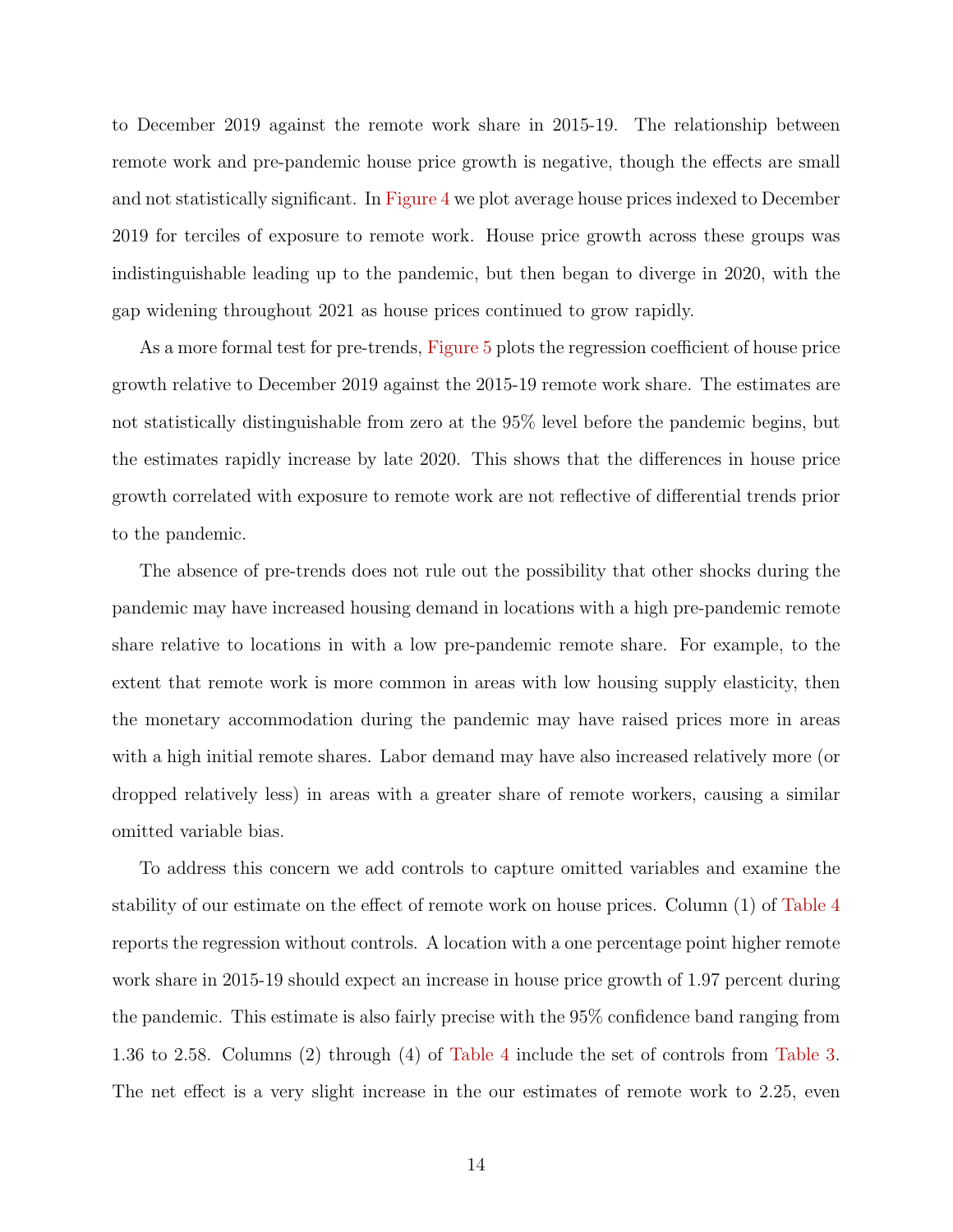though many of the controls themselves are statistically significant and raise the r-squared from 0.17 to 0.36.

The stability of the remote work estimate reflects that the pre-pandemic remote share is only weakly correlated with the controls. For example, the correlation between log density and remote share is −0.06 since very dense metro areas such as New York and Boston have average remote shares, similar to low density areas like Minot (ND). This suggests that heteoregeneity in housing supply elasticities is unlikely to drive our results. The prepandemic remote share is also only weakly correlated with labor market indicators, such as the pre-pandemic unemployment rate  $(-0.19)$ , the change in unemployment from 2019 to 2020 (0.06), or the change in unemployment from November 2019 through November 2021 (0.15). Therefore, our estimate for remote work does not appear to capture a differential labor demand shock.

#### 3.3 The Total Effect of Remote Work

Column (5) of [Table 4](#page-45-0) reports the IV coefficient from estimating equations  $(1)-(2)$  $(1)-(2)$ . Each additional percentage point of remote work in 2020 implies a 1.14 percent faster house price growth during the pandemic. The Kleibergen-Paap weak identification F-statistic is extremely high, suggesting that the risk of weak instrument issues is low [\(Andrewsi, Stocki,](#page-31-11) [and Sun,](#page-31-11) [2018\)](#page-31-11). This is consistent with the very precise estimate and high r-squared first stage results in [Table 3,](#page-44-0) and also yields a fairly narrow 95% confidence band of 0.80 to 1.47. Note that our IV estimate is not strictly an elasticity of house prices to remote work since our measurement of remote work stops in 2020, whereas prices are measured through November 2021. For example, if the remote work share had proportionally increased to 40 percent by November 2021, then the appropriate elasticity would be  $1.14 \times 16.3\% \times \frac{1}{40\%} = 0.46$ .

Columns (6) through (8) of [Table 4](#page-45-0) add our set of control variables. With our full set of controls in column (8), we obtain a slight increase in the overall estimate to 1.47 that remains precisely estimated with the 95% confidence bands extending from 1.11 to 1.82.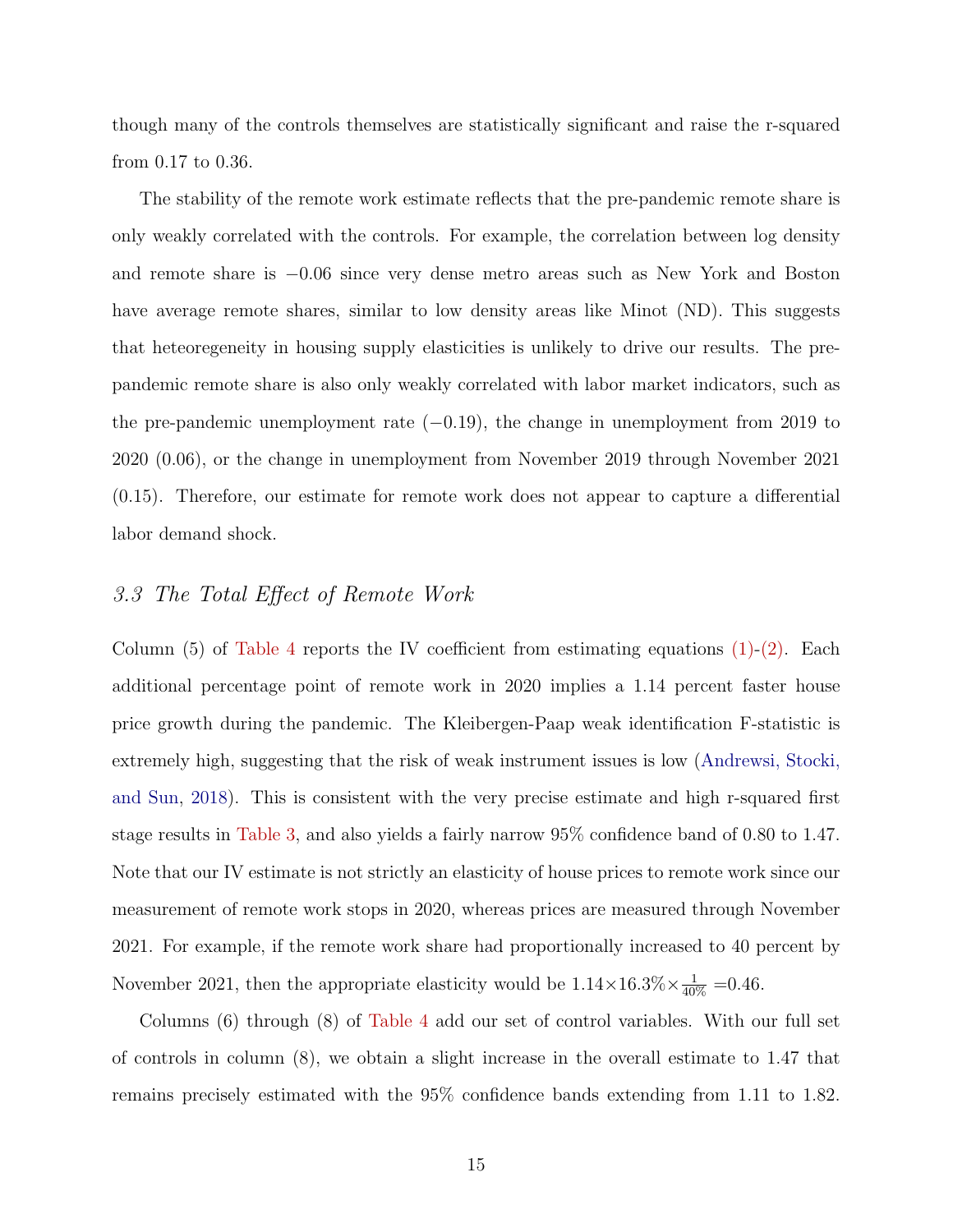The IV coefficients are roughly twice as large as their OLS counterparts, which are displayed in [Table 5.](#page-46-0) This suggests that there are significant shocks to pandemic housing demand that negatively affect remote work and/or there is significant measurement error in the 2020 remote work share.<sup>[12](#page-17-0)</sup>

If remote work causes an increase in overall demand for housing services then we should also expect to see an effect of remote work on rents over the pandemic. We now turn to the subsample of 178 CBSAs for which we have rental index data. [Table 6](#page-47-0) re-estimates the first-stage relationships between exposure to remote work and actual remote work in 2020 on the subsample of CBSAs with rent data. Without controls, the instrument is even more strongly correlated with remote work over the pandemic in this subsample, but with controls the estimate is generally consistent with the results in [Table 3.](#page-44-0)

[Table 7](#page-48-0) reports the reduced form and IV estimate with pandemic rent growth as dependent variable. The estimates without controls in columns (1) and (5) are positive but imprecise. One cannot reject that they are zero, but one also cannot reject that they are the same as our estimate for house price growth in the same sub-sample [\(Table 8\)](#page-49-0). Once we add controls in columns  $(2)-(4)$  and  $(6)-(8)$ , the effect on rent growth increases in size and is statistically significant.

For example, the IV estimate in column (8) implies that an additional percentage point of remote work in 2020 increases rent growth from December 2019 to November 2021 by 1.15 percentage points. This estimate is both very close to our baseline estimate for house price growth (1.47 percentage points) and the estimate for house price growth in this sub-sample (1.29 percentage points). However, even with controls the estimates for rent growth are somewhat imprecise. The 95% confidence band ranges from 0.33 to 1.98. The comparison with house prices in the same sub-sample shows that the precision is lower both because the sub-sample with rent data is smaller and because the rent data are more noisy.

<span id="page-17-0"></span><sup>&</sup>lt;sup>12</sup>The 2020 measure of remote work may be prone to unusually high levels of measurement error due to the unusual survey conditions caused by the pandemic [\(Rothbaum, Eggleston, Bee, Klee, and Mendez-Smith,](#page-33-9) [2020\)](#page-33-9).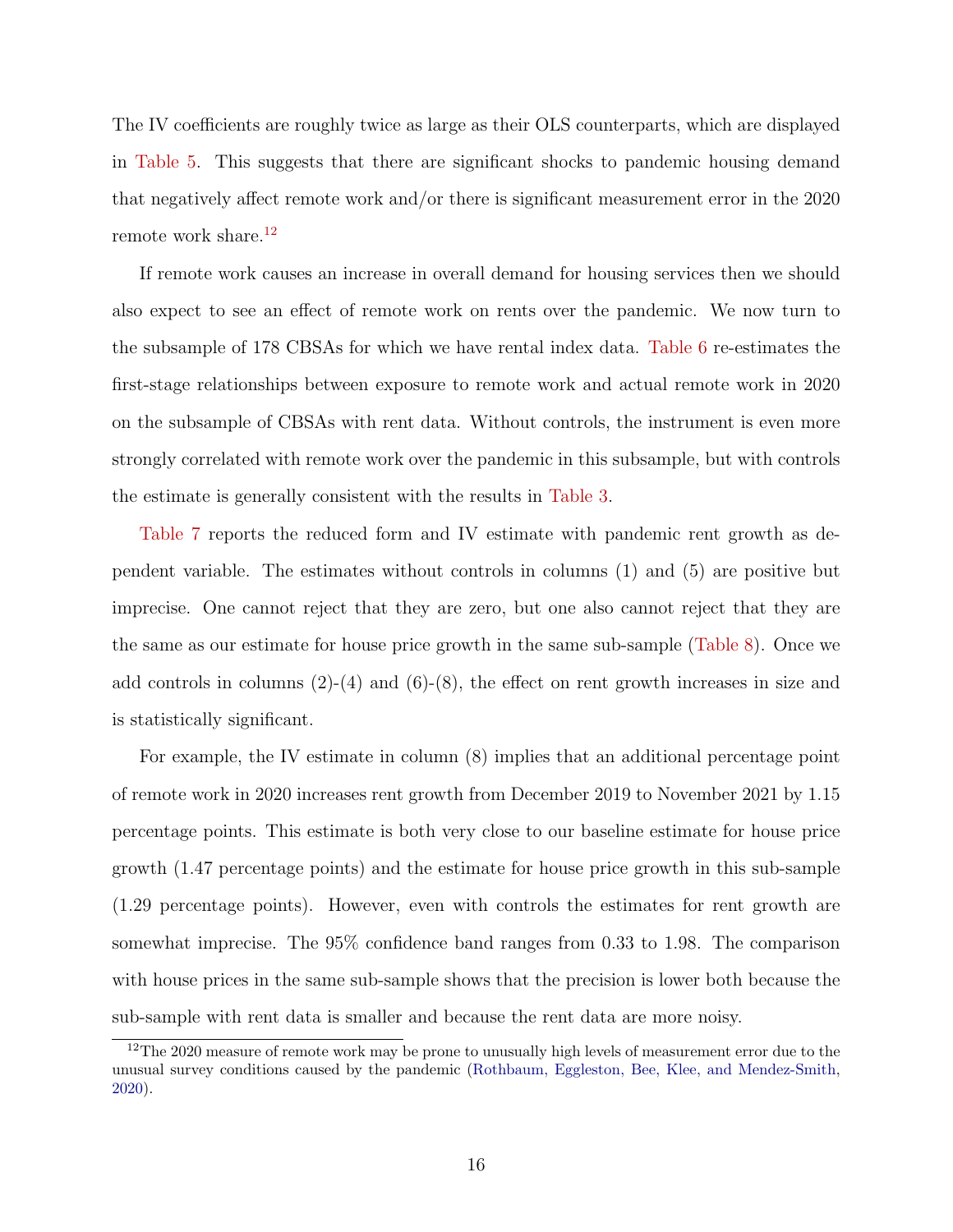A final way to assess whether there was a housing-specific increase in demand is to check whether the price of housing has increased relative to non-residential real estate or the broader bundle of consumer expenditures. If demand for residential real estate has partly reflected substitution away from commercial real estate, then we should expect to see lower commercial real estate prices in areas with more remote work. Alternatively, if the growth in housing prices is driven by some common shock to real estate values (such as accommodative monetary policy), then we should expect to see similar trends across all types of real estate. We test this prediction using commercial rent data from REIS for 25 CBSAs and Bureau of Labor Statistics price indices for 22 CBSAs.<sup>[13](#page-18-0)</sup> Given the small sample size we report reduced form regressions with lagged dependent variables as controls and robust standard errors.

[Table 9](#page-50-0) shows the reduced form regressions for commercial rent growth in columns (1) and (2). A one percentage point increase in remote work exposure predicts a −0.25 percent decline in pandemic commercial rents, consistent with the substitution of office space for home work space. Columns (3) and (4) report the corresponding estimates for house price growth in the same sub-sample: a one percentage point increase in remote work exposure predicts a 2.48 percent increase in house prices, which are consistent with the broader sample and statistically significant despite the small sample. The house price growth effects are roughly ten times larger in magnitude and have the opposite sign as the effects on commercial rents. Thus, while the data provide evidence for substitution from office space to home space, the relative magnitudes of our estimates suggest this effect is not symmetric. This is suggestive evidence that the shift to remote work may have been inflationary for the U.S. economy. At the minimum, these results show that exposure to remote work is not correlated with a broader expansion in real estate values.

A related concern is that increasing housing costs are reflective of a broader increase in prices faced by consumers. [Table 10](#page-51-0) displays the reduced form regression for the pandemic

<span id="page-18-0"></span><sup>&</sup>lt;sup>13</sup>We use the Reis commerical real estate effective rent index, now provided by Moody's CRE. This is a quarterly, hedonic index intended to give the average price per square foot for large-building office space in the metro area.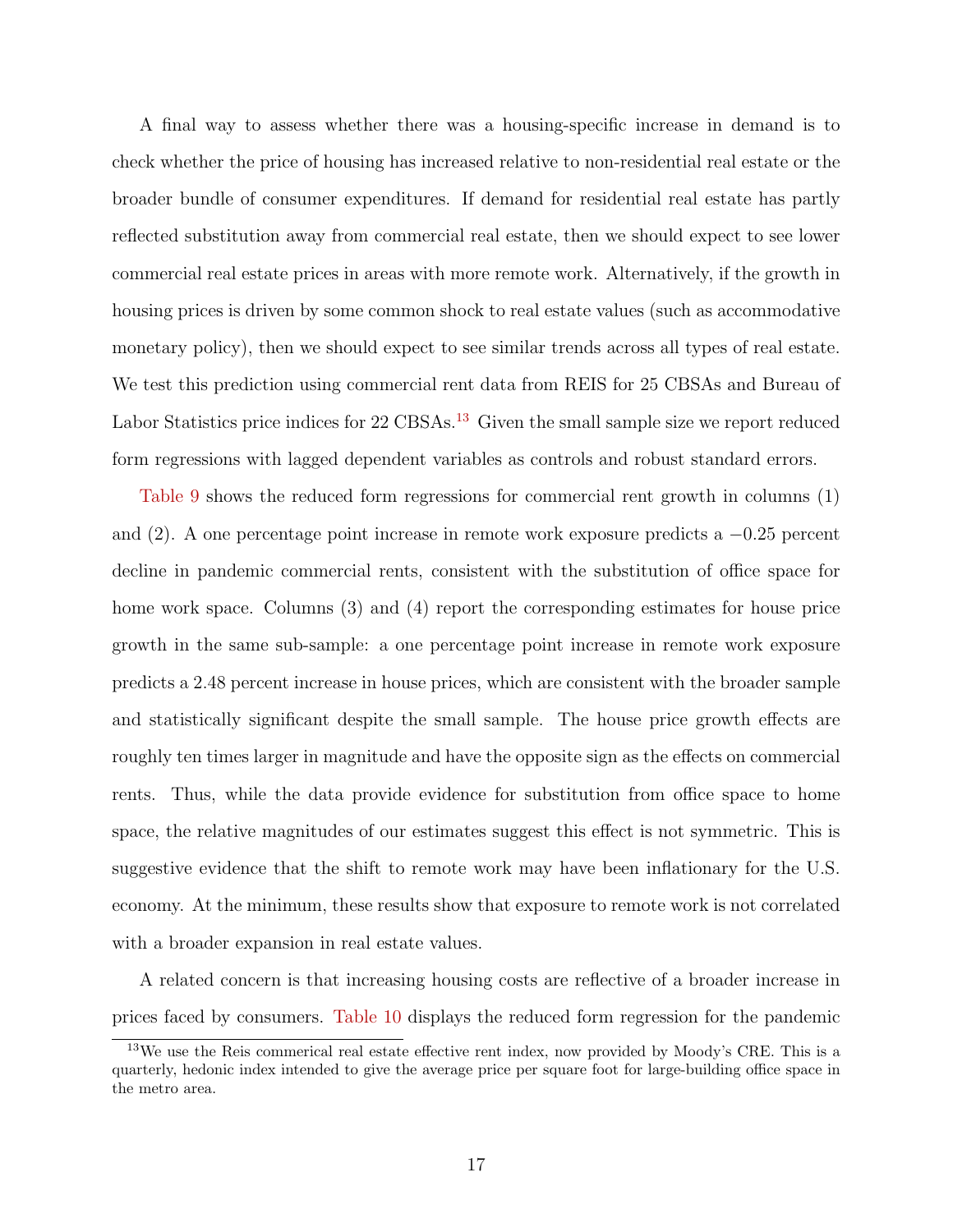inflation rate excluding shelter on the remote worker share. According to column (1) the price level excluding shelter grows by 0.43 percent more over two years for every percentage point of initial remote work exposure. For comparison, the effect of remote work exposure on house price growth in the same sub-sample is 3.51 percentage points (column 3). The inflation responses are thus roughly one seventh of the magnitude of the house price responses. This corroborates our premise that remote work triggered a relative increase in the demand for housing and thus an increase in the relative price of housing, rather than a broad-based increase in demand correlated with remote work exposure.

Another explanation for these patterns is that remote work exposure proxies for a low housing supply elasticity, so that even a uniform increase in housing demand would increase house prices more in more exposed CBSAs. The fact that our estimates in [Table 4](#page-45-0) were insensitive to controlling for density was evidence against this hypothesis. We provide further evidence against this explanation by estimating the response of building permit growth from 2019 - 2021 to remote work exposure. If differential supply constraints explain our price results, then we should expect to see a negative relationship between remote work and permits as construction becomes constrained. [Table 11](#page-52-0) shows that building permits grow more in areas more exposed to remote work. While permits may not represent completed housing units given the pandemic supply constraints, they suggest that supply is responding more strongly in areas with more remote work.

There are a number of additional local observables that are correlated with the increase in remote work over the pandemic: the share of individuals with college education, the log median income, and census region fixed effects. We do not include these controls in our baseline regressions because they absorb significant valid variation in remote work, leaving the remaining variation at risk of not being representative of the true treatment. For example, the share of college educated workers is an important predictor of remote work, as occupations that disproportionately employ college educated workers tend to be more amenable to remote work. By including this control we would restrict attention to poten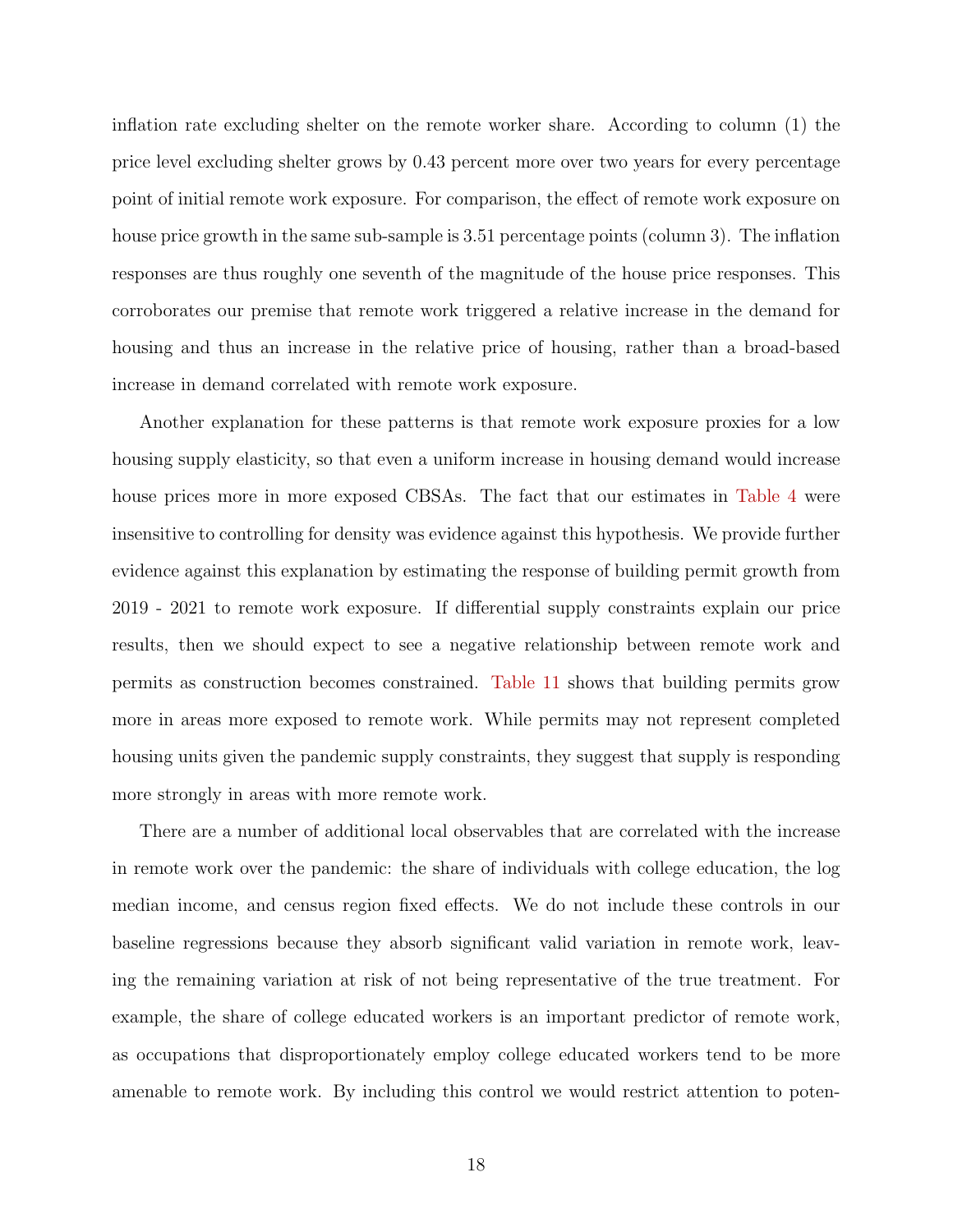tially unrepresentative variation, which would be problematic for our aggregation exercise. Similarly, [Figure 2](#page-35-0) shows that remote work is more common in the West and less common in the South, but this is largely explained by the geographic distribution of occupations and amenities and it is not obvious that we want to exclude this variation.

However, we check how sensitive our estimates are to including these controls. We report the first stage, reduced form, and IV estimates with these conservative controls in [Table A2](#page-59-0) and [Table A3.](#page-60-0) The IV estimates with all controls included is now 2.32 (95% confidence band from 1.54 to 3.09) versus 1.47 in our baseline regression. The first-stage is also less powerful indicating that the variation we use is less likely to be representative of the broader increase in remote work during the pandemic.

## 3.4 Decomposing The Effect of Remote Work

The large effects of remote work on house price and rent growth that we estimate in the cross-section reflect both an aggregate increase in housing demand, as remote work requires more housing, as well as a relocation of housing demand towards areas that are better suited for remote work. We expect only the former to significantly affect aggregate housing demand and house prices. Therefore, to determine the aggregate effects of remote work we need to separate the total effect of remote work on housing demand into these two components.

We first document that remote share exposure is a quantitatively important determinant of net migration. The binned scatter plot [Figure 6](#page-39-0) shows that exposure to remote work is strongly correlated with net inflows over the pandemic. [Table A1](#page-58-0) reports specifications mirroring our primary results and we find that areas exposed to remote work saw much higher net inflows of residents. These inflows were also strongly correlated with pre-pandemic inflows, suggesting pre-existing migration patterns may have been amplified over the pandemic. These results suggest that migration may be a quantitatively important fraction of the estimated effect of remote work on housing demand in the cross-section of CBSAs.

To isolate the aggregate increase in housing demand we estimate equations [\(3\)-](#page-12-0)[\(4\),](#page-12-1) in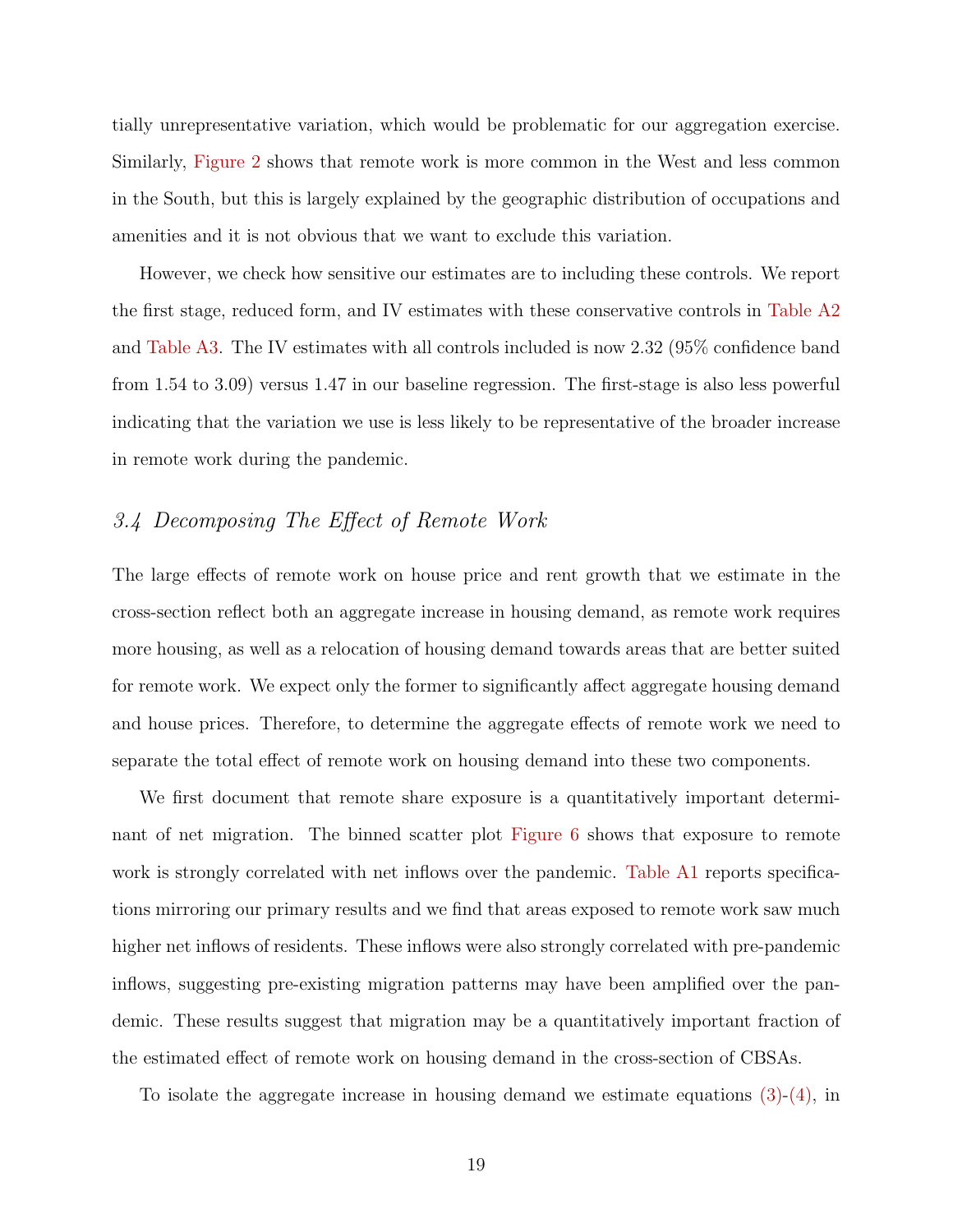which we directly control for net migration into a CBSA. [Table 13](#page-54-0) reports the reduced form and IV estimates. Comparing columns (1) and (5) with our baseline estimate in [Table 4,](#page-45-0) we see that the migration controls enter positively and reduce the cross-sectional estimate to 1.31 (reduced form, column 1) and 0.73 (IV, column 5). This is roughly a one third drop compared to our baseline estimates that do not control for migration. Mechanically, the reduced form and IV results move in similar magnitude because the first stage is essentially unchanged [\(Table 12\)](#page-53-0). Note that this attenuation of the remote work effect does not reflect an omitted variable bias, but rather is an instance of a "bad control." By controlling for migration we deliberately shut down one of the mechanism by which remote work exposure can affect housing demand across locations (see [Appendix 1.1](#page-56-0) for details).

Our estimate increases slightly after including the full set of controls (columns 3 and 7). In columns (4) and (8) we control for migration non-parametrically by including deciles of pandemic net migration and pre-pandemic net migration. Our IV estimate of the effect of remote work on house prices remains almost unchanged at 0.93. This suggests that this effect is not driven by a non-linear migration response or measurement error in the migration variable.

#### 3.5 Aggregation

We now use our cross-sectional estimates cleansed of the migration channel to estimate the aggregate effect of the shift to remote work on house prices. For extrapolation we use our baseline estimates in columns (4) and (8) with all controls included.

The weighted pre-pandemic remote worker share for the U.S. economy is 5.2 percent. Multiplying this value with our reduced-form estimate in column (4) of [Table 13](#page-54-0) yields an aggregate effect of the shift to remote work on house prices of  $5.2 \times 1.47=7.7$  percent. If we instead apply the 2020 remote worker share (16.3 percent) to the IV estimate in column (8), we obtain an aggregate effect of  $16.3 \times 0.93 = 15.1$  percent.

The reduced form and IV estimate imply different aggregate effects because the aggregate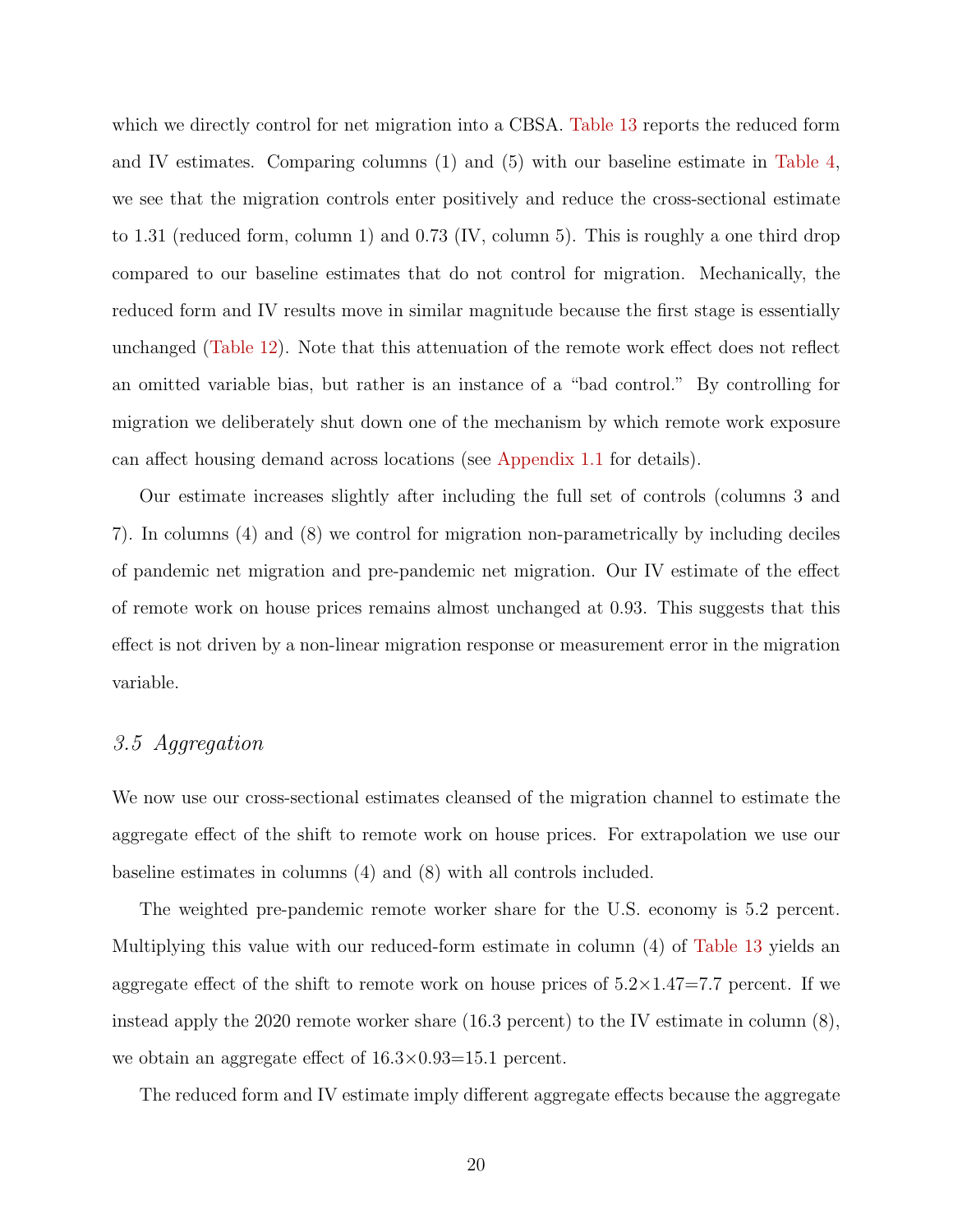<span id="page-22-1"></span>remote share increased by a factor of 3, whereas the from first stage of [Table 12](#page-53-0) the 2020 remote share is only 1.59 times as large as the pre-pandemic remote share. This difference reflects that areas with lower initial remote shares saw a larger proportional increase in remote work. The reduced form does not take into account heterogeneity in treatment intensity, whereas the IV scales the estimate appropriately. Therefore, the larger IV coefficient yields is a more accurate estimate of the aggregate effects—an insight we confirm in the model as well.

Since aggregate house prices grew by 23.8 percent from December 2019 to November 2021, our IV estimates imply that remote work can explain 15.1/23.8=64 percent of the total increase in house prices over the pandemic. In the following section [4,](#page-22-0) we argue that this represents a lower bound on the aggregate effect because we control for the effect of migration in the cross-section. This implies that the shift to remote work was responsible for at least one half of the increase in house prices over the pandemic.

## 4 Model

<span id="page-22-0"></span>We now use a model of housing demand, location choice, and work mode choice to show that extrapolating from our cross-sectional estimate that controls for migration to the aggregate effect provides a lower bound. We also use the model to confirm that extrapolating from the IV estimate yields more accurate aggregate effects than extrapolating from the reduced form.

The model deliberately omits channels that generate positive spillovers across locations, such as trade spillovers from positive housing wealth effects [\(Guren, McKay, Nakamura,](#page-32-12) [and Steinsson,](#page-32-12) [2021;](#page-32-12) [Stumpner,](#page-33-8) [2019\)](#page-33-8). Adding such channels would only strengthen the argument that our cross-sectional estimate that controls for migration constitutes a lower bound on the aggregate effect.

Our model also omits aggregate general equilibrium effects through monetary policy. Since the shift to remote work appears to be very persistent [\(Barrero, Bloom, Davis, and](#page-31-0)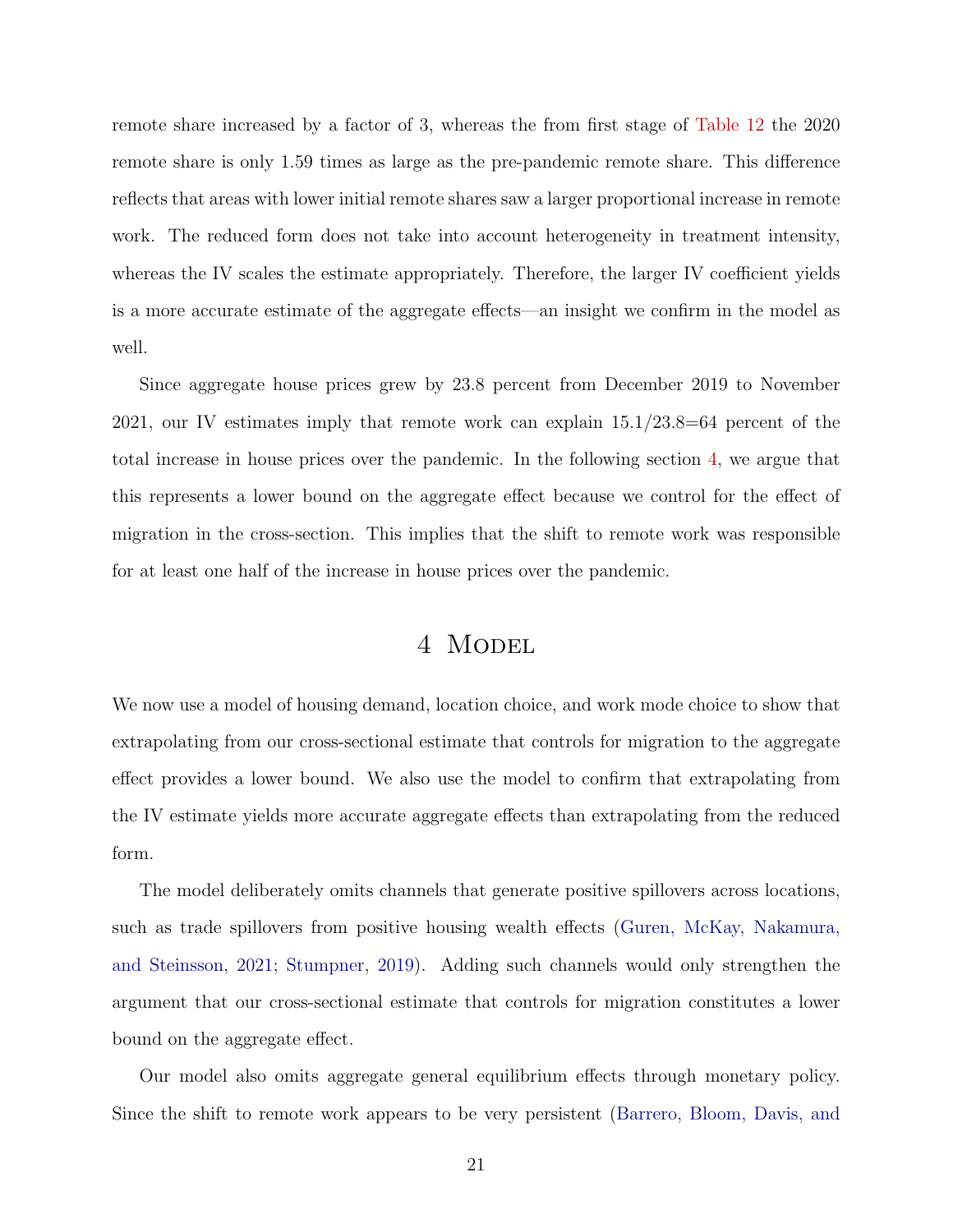[Meyer,](#page-31-0) [2021\)](#page-31-0), we adopt a medium-run perspective in which monetary policy, and more generally aggregate demand shocks, would be neutral.

## 4.1 Firms and Workers

There is a set of locations  $l = 1, ..., L$  and occupations  $o = 1, ..., O$ . Within each location there are firms indexed by f. Firms are immobile with  $l(f)$  denoting the location of firm f. Firms only employ workers of a single occupation,  $o(f)$ , at an occupation-specific wage  $z_{o(f)}$ . Production is linear in labor and perfectly competitive, so that  $z_{o(f)}$  is also the value of output produced by a worker at firm  $f$ .

Workers have fixed occupations and a fixed attachments to firms. Each worker attached to firm f can choose to either work in the office of firm f (and thus in location  $l(f)$ ), work remotely in location  $l(f)$ , or work remotely in another location  $l \neq l(f)$ . The work mode and location decision is an optimization problem based on location amenities, prices, and idiosyncratic tastes. Workers consume a non-housing good  $c$  and a housing good  $h$ . Remote work shifts the consumption bundle towards the housing good.

## 4.2 Consumption Decision

We first solve for the optimal goods bundle  $(c, h)$  given attachment to firm f, and given the choices of location  $l$  and work mode  $w$  (remote  $r$  or office  $b$ ).

The utility function is CES, with weight  $\theta_w$  on the housing good and elasticity of substitution  $\zeta$  between housing and non-housing:

$$
U_{flw}=\left[(1-\theta_w)^{\frac{1}{\zeta}}c_{flw}^{\frac{\zeta-1}{\zeta}}+\theta_w^{\frac{1}{\zeta}}h_{flw}^{\frac{\zeta-1}{\zeta}}\right]^{\frac{\zeta}{\zeta-1}}
$$

Remote work implies a greater weight on housing expenditure,  $\theta_r > \theta_b$ .

We assume that the non-housing good costs the same in all locations and normalize its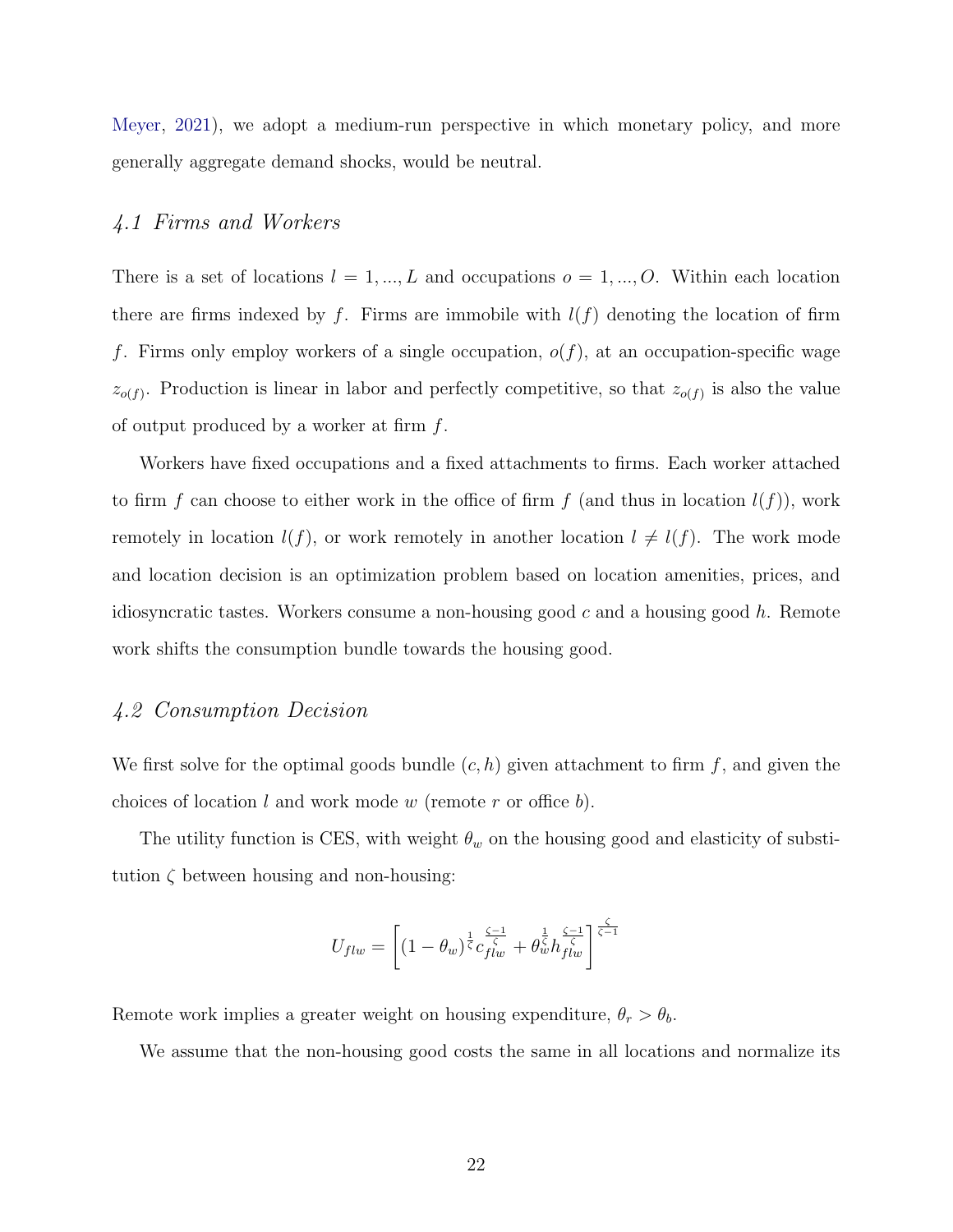price to 1. The relative price of housing in a location is  $p_l$ . The budget constraint is then:

$$
z_f = c_{flu} + p_l h_{flu}
$$

The optimal consumption choices are

$$
c_{flw} = \frac{(1 - \theta_w)z_f}{P_{lw}^{1 - \zeta}}, \qquad h_{flw} = \frac{\theta_w z_f}{p_l^{\zeta} P_{lw}^{1 - \zeta}}
$$

where the work-mode specific price level is

$$
P_{lw} = \left[ (1 - \theta_w) + \theta_w p_l^{1 - \zeta} \right]^{\frac{1}{1 - \zeta}}
$$

Utility for the combination  $f, l, w$  is then the wage deflated by the appropriate price index

$$
U_{flw} = \frac{z_f}{P_{lw}}
$$

## 4.3 Location and Work-mode Decision

We assume that workers have idiosyncratic tastes for location and work mode,  $a_{ilw}$ , so that utility from choosing location l and work mode w is  $U_{flw}a_{ilw}$ . We assume that  $a_{ilw}$ follows a Frechet distribution with shape parameter  $\kappa$  to obtain closed form solutions for the distribution of workers.

Specifically, for workers who decide to stay in the location of their firm,  $l(f)$ , the probability of being remote is,

$$
s_{r|l(f)f} = \frac{\mu_{l(f)r} P_{l(f)r}^{-\kappa}}{\mu_{l(f)r} P_{l(f)r}^{-\kappa} + \mu_{o(f)b} P_{l(f)b}^{-\kappa}}
$$

where  $\mu_{o(f)b}$  and  $\mu_{l(f)b}$  are location parameters of the Frechet distribution.  $\mu_{o(f)b}$  determines the propensity of occupations for remote work and  $\mu_{l(f)r}$  the propensity of a location for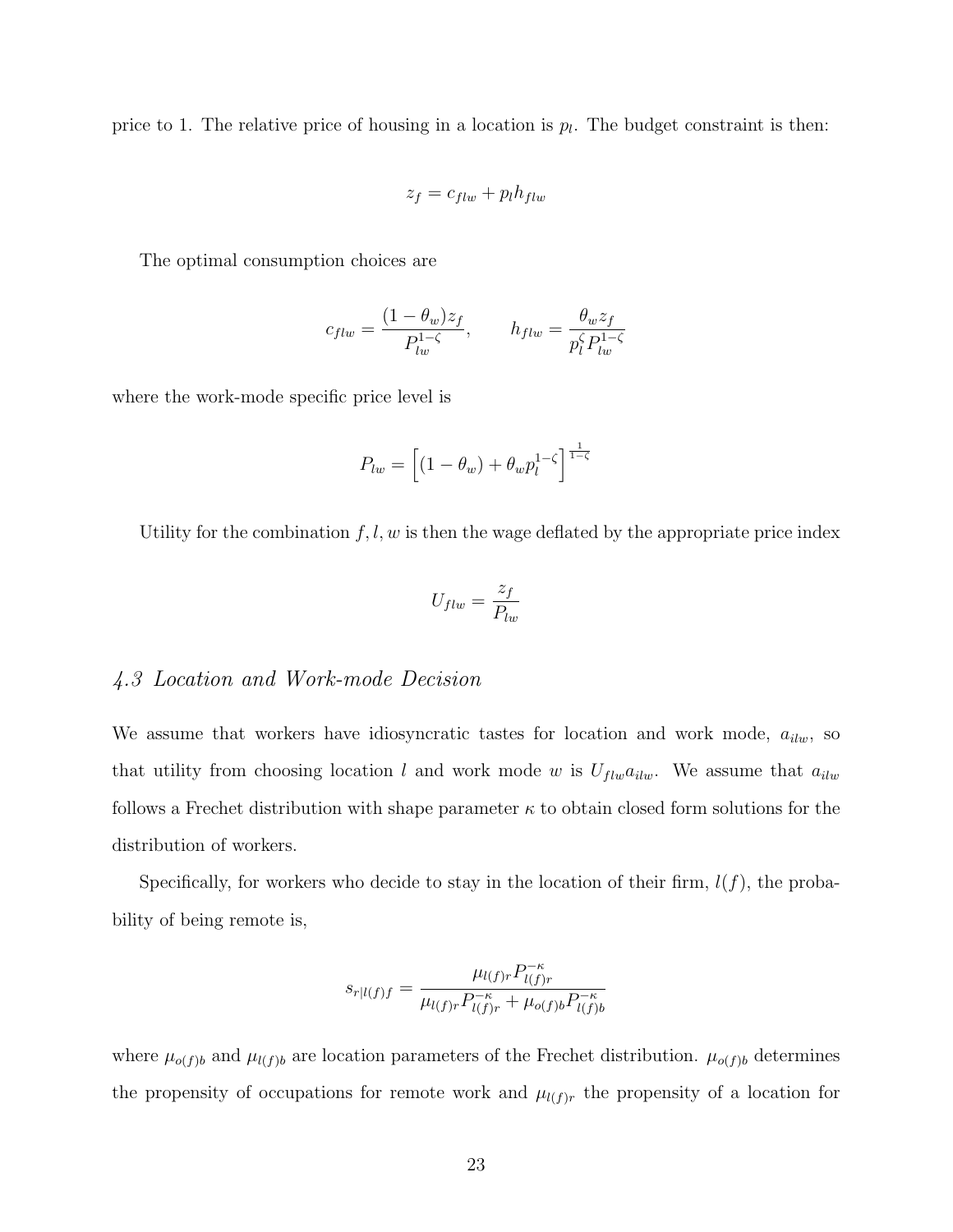remote work.

The probability of choosing location  $l$  among workers of firm  $f$  is

$$
s_{l|f} = \begin{cases} \frac{\mu_{o(f)l}\mu_{lr}P_{lr}^{-\kappa}}{\sum_{\tilde{l}\neq l(f)}\mu_{o(f)\tilde{l}}\mu_{\tilde{l}r}P_{\tilde{l}r}^{-\kappa} + \mu_{o(f)l(f)}\mu_{\text{stay}}\left(\mu_{l(f)r}P_{l(f)r}^{-\kappa} + \mu_{o(f)b}P_{l(f)b}^{-\kappa}\right)} & \text{if } l \neq l(f) \\ \frac{\mu_{o(f)l}\mu_{\text{stay}}\left(\mu_{o(f)b}\mu_{lr}P_{lr}^{-\kappa} + \mu_{lb}P_{lb}^{-\kappa}\right)}{\sum_{\tilde{l}\neq l(f)}\mu_{o(f)\tilde{l}}\mu_{\tilde{l}r}P_{lr}^{-\kappa} + \mu_{o(f)l}\mu_{\text{stay}}\left(\mu_{lr}P_{lr}^{-\kappa} + \mu_{o(f)b}P_{lb}^{-\kappa}\right)} & \text{if } l = l(f) \end{cases}
$$

where  $\mu_{ol}$  is location parameter capturing occupation-specific amenities of location l and  $\mu_{stay}$  is a location parameter that determines the propensity to stay in the same location as the firm.

## 4.4 Housing Demand, Housing Supply and Equilibrium

Total housing demand conditional on being in location  $l$  is:

$$
H_{l} = \sum_{f} s_{f} s_{l|f} [s_{r|lf} h_{flr} + (1 - s_{r|lf}) h_{flb}]
$$

where  $s_f$  is the distribution of workers across firms, and  $s_{r|lf} = 1$  whenever  $l \neq l(f)$ .

Perfectly competitive investors supply a location-specific net quantity of housing  $\bar{H}_l$ . Investors consume the proceeds  $\sum_l p_l \bar{H}_l$  in the form of non-housing goods. Because both workers and investors consume all their income, the model features no aggregate housing wealth effect [\(Buiter,](#page-31-12) [2010\)](#page-31-12).

We assume a zero housing supply elasticity because home building was subject to significant supply-chain delays over the pandemic. Consistent with this assumption, in unreported results we found that the interaction of remote work exposure with density was not economically or statistically significant. While the response of building permits [\(Table 11\)](#page-52-0) scales with remote work, it is unclear how much of this prospective supply was completed by the end of our sample.

Markets clear when  $H_l = \bar{H}_l$  in each location. The non-housing market clears by Walras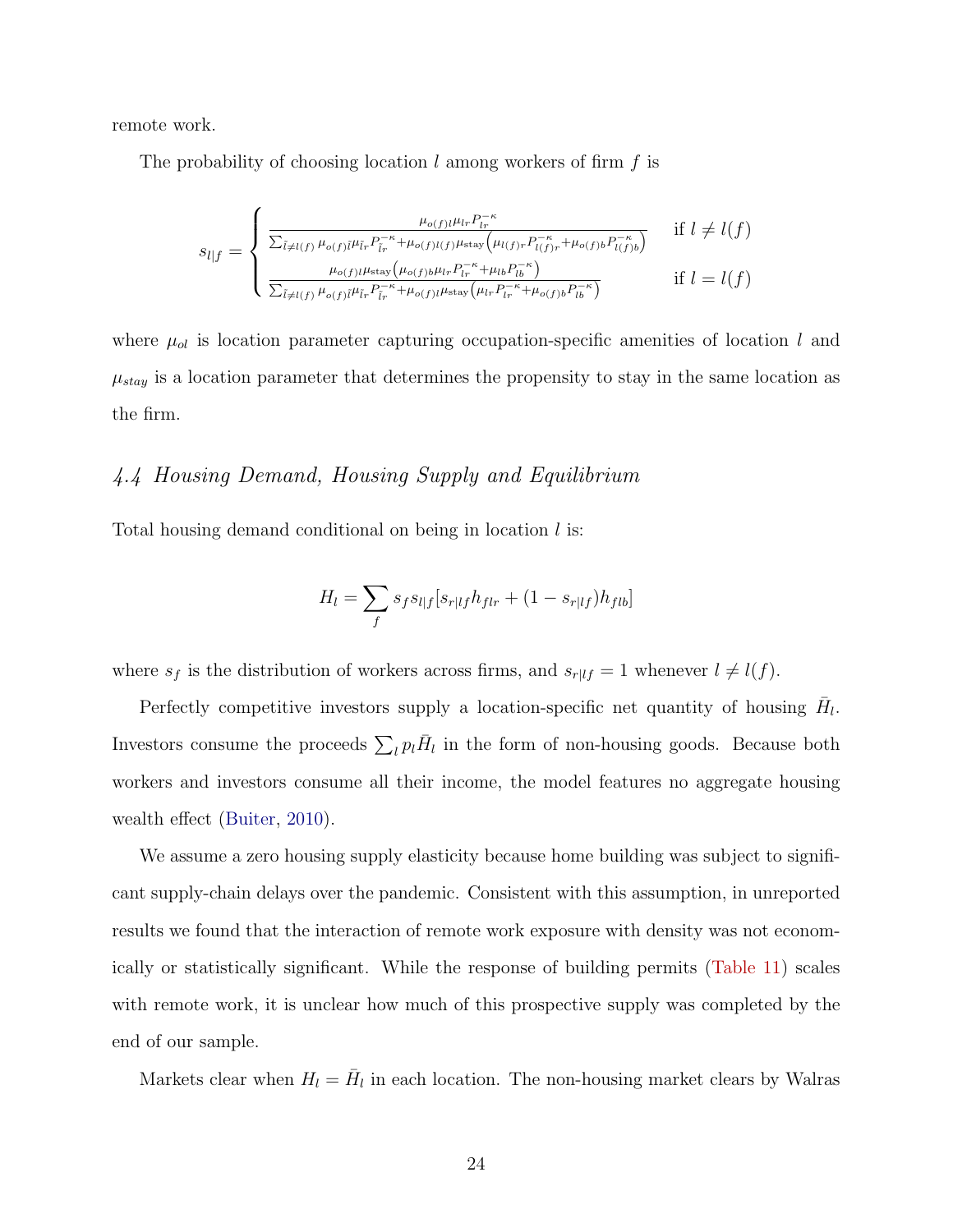Law.

## 4.5 Calibration

We calibrate the model to the  $L = 895$  locations in the data. We sort occupations by their remote worker share in 2015-19, and aggregate them into  $O = 4$  groups with equal population shares.<sup>[14](#page-26-0)</sup> We extract a new set of location parameters  $\mu_{ol}$ ,  $\mu_{ob}$ ,  $\mu_{lr}$ ,  $\mu_{stay}$  such that the model matches exactly the remote share in each location, the remote share in each occupation, the occupation-location distribution (all from the 2015-19 ACS) and the pre-pandemic gross migration rate (3.8%) from the NYFRB/Equifax Consumer Credit Panel.[15](#page-26-1) We impose the restriction that net migration is zero pre-pandemic. We calibrate occupation-specific wages based on the 2015-19 ACS, normalizing the lowest wage to 1.

We normalize the initial housing prices to  $p_l = 1$ , so that the effect of prices on location choice is absorbed by the location parameters  $\mu_{lr}$  and  $\mu_{lb}$ , which capture work-mode-specific amenities across locations. This has two advantages. First, the choice of  $\kappa$  does not affect the initial steady state and thus this part of our inference. Indeed,  $\kappa$  plays little role in our results and so we set it to  $\kappa = 1.16$  $\kappa = 1.16$  Second, the importance of housing in the utility function,  $\theta_w$ , is exactly equal to the housing expenditure share. We therefore set  $\theta_b = 0.24$  following Davis and Ortalo-Magné [\(2011\)](#page-32-14). [Stanton and Tiwari](#page-33-4) [\(2021\)](#page-33-4) show that pre-pandemic, remote workers' home value is up to 21.5% higher than non-remote workers. We scale this parameter by  $\frac{1}{0.44+\frac{1}{2}0.56}$  to account for the fact that 56% of remote households in their sample are mixed 2 remote. This yields  $\theta_r = \theta_b \times 1.3 = 0.312$ .

This leaves the housing demand elasticity  $\zeta$  as the remaining parameter. We pick it to match the estimated IV coefficient of remote work on house prices controlling for migration, 0.93 (column 7 of [Table 13\)](#page-54-0). This step is done jointly with inferring the shift to remote work,

<span id="page-26-1"></span><span id="page-26-0"></span><sup>14</sup>Adding more occupations has almost no effect on our results.

<span id="page-26-2"></span><sup>&</sup>lt;sup>15</sup>As the system is overdetermined we adopt the following normalizations:  $\frac{1}{L} \sum_l \mu_{ol} = 1$  and  $\frac{1}{L} \sum_l \mu_{lr} = 1$ .

<sup>&</sup>lt;sup>16</sup>Results are virtually identical for  $\kappa = 0$  and for  $\kappa = 8$ . This is because the effects through  $\kappa$  are almost completely absorbed by changes in location parameters as we match the pandemic distribution of remote work and occupations across locations.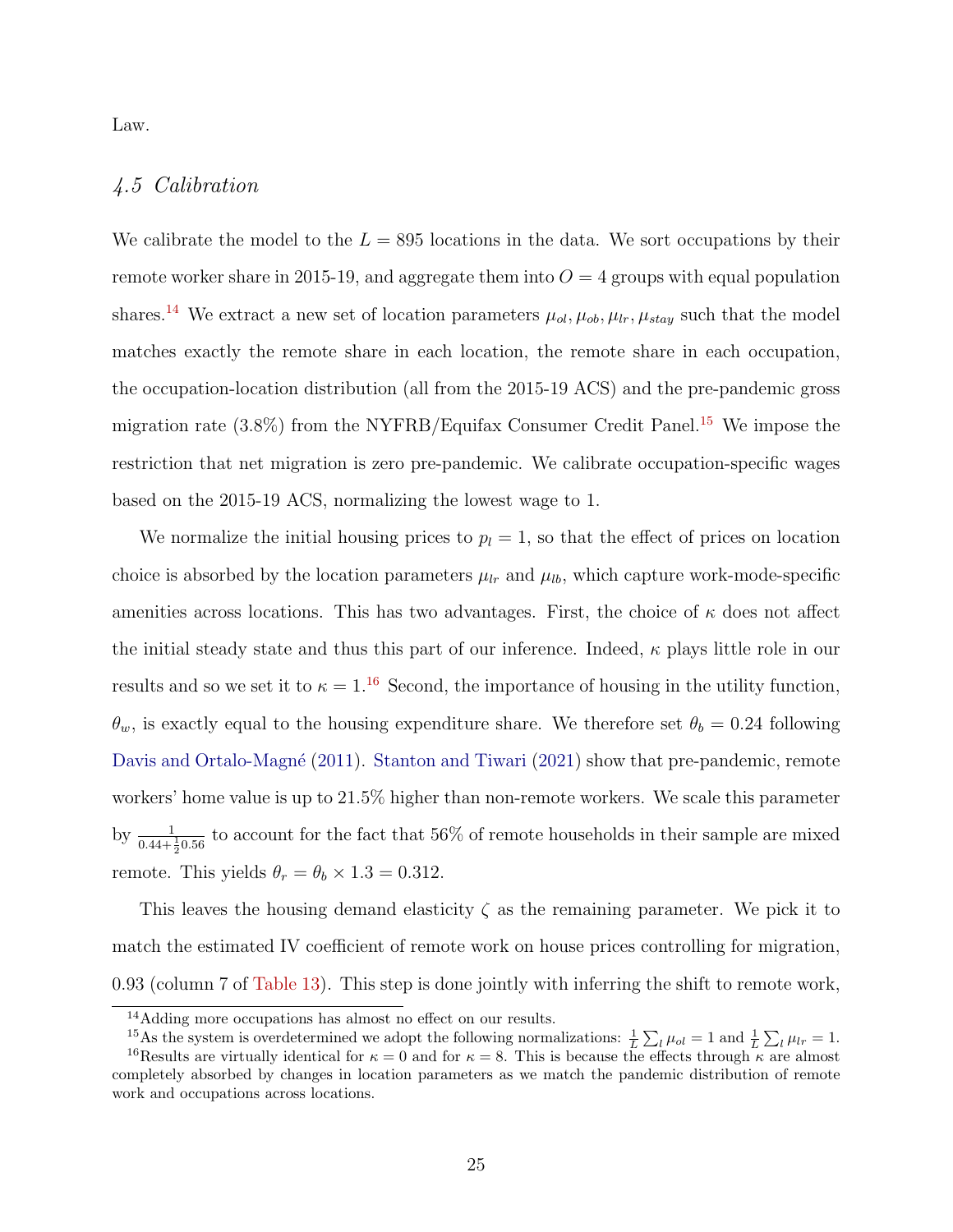discussed below.

## 4.6 Shift to Remote Work

We capture the shift to remote work at two points in time: first, in 2020 when the ACS measures the pandemic remote share that we use in our first stage. Second, in November 2021, which is the end point of our sample and when we measure house prices.

For 2020, we extract a new set of location parameters  $\mu'_{or}, \mu'_{lr}$  such that the model matches exactly the remote share in each location and the remote share in each occupation (both from the 2020 ACS). Since the only information we use from 2020 is the remote share by location we can remain agnostic about migration happening over this period: for any new distribution of  $s'_{f}$ , we can always find a unique set of location parameters  $\mu'_{or}, \mu'_{lr}$  that exactly match the data.

The aggregate remote share in the 2020 ACS is 16.7% and our model matches this exactly. However, since other sources document much higher remote work shares in November 2021 (e.g., [Barrero, Bloom, Davis, and Meyer,](#page-31-0) [2021;](#page-31-0) [Dey, Frazis, Piccone Jr, and Loewenstein,](#page-32-13) [2021\)](#page-32-13), we believe that many respondents in 2020 considered their remote work arrangement temporary.[17](#page-27-0) To account for the fact that permanent remote work has increased from 2020 to November 2021, we scale up the 2020 remote shares in each location and occupation such that the aggregate remote share is 42.8% based on the November 2021 survey by [Barrero,](#page-31-0) [Bloom, Davis, and Meyer](#page-31-0) [\(2021\)](#page-31-0). We use these data for calibrating the model to November 2021.[18](#page-27-1)

Specifically, we obtain a final location parameters  $\mu''_{or}, \mu''_{lr}, \mu''_{stay}$  and migration shocks  $\alpha''_l, \beta''_o$ , to match these remote share data, the pandemic gross migration rate (5.3%) and the full pandemic net migration rate in each location (both from the NYFRB/Equifax Consumer

<span id="page-27-1"></span><span id="page-27-0"></span> $17$ In addition, the 2020 data understates pandemic remote work because it includes pre-pandemic months.

<sup>&</sup>lt;sup>18</sup>Scaling to a higher or lower remote share in November 2021 primarily affects the estimate of the housing demand elasticity  $\zeta$  that is needed to match the cross-sectional estimates. Conditional on choosing  $\zeta$  in this way, the remote work share in November 2021 matters little for our model-based estimates of the aggregate effects of remote work.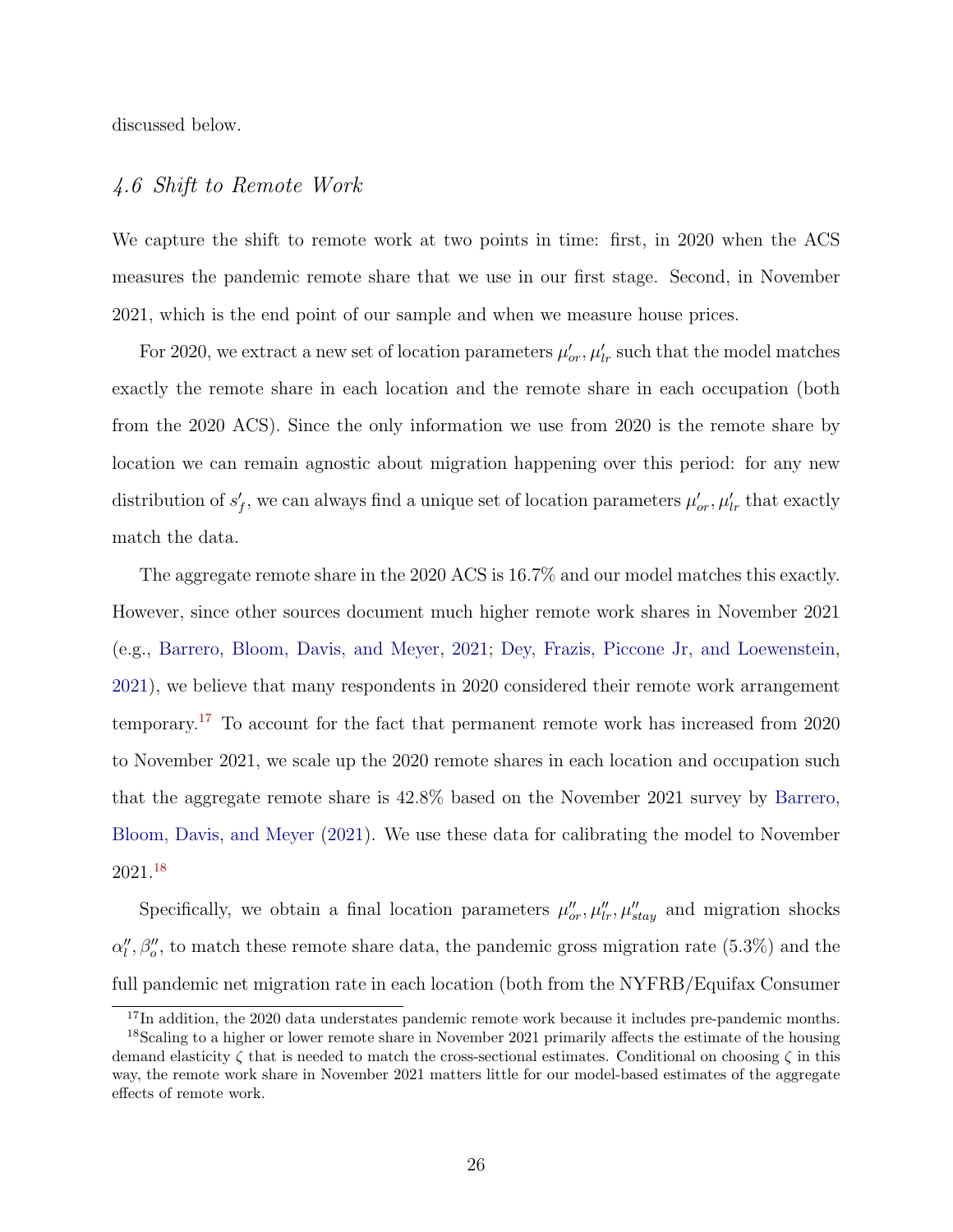Credit Panel). Since we do not have data on net migration by occupation, we impose the restriction that the new firm distribution solves  $s'_{f} = \alpha'_{l(f)} s_{f} + \beta'_{o(f)}$ .

By construction, our model will closely match the first stage controlling for migration, column  $(1)$  of Table  $12^{19}$  $12^{19}$  $12^{19}$  This is because we exactly match the 2020 ACS remote shares by location and the pandemic net migration data as of November 2021. The model also matches the cross-sectional IV coefficient by construction—the required value for the demand elasticity is  $\zeta = 0.52$ .

The model is not calibrated to match the distribution of house price growth. However, [Figure 7](#page-40-0) shows that the model matches the distribution of house price growth across the 895 locations in the data very well. The correlation between model predicted house price growth and empirical house price growth is 0.5. This suggests that the model captures the bulk of the cross-sectional forces at work during the pandemic period.

## 4.7 Regression

[Table 14](#page-55-0) reports the reduced form and instrumental variable estimates from estimating [\(3\)-](#page-12-0)[\(4\)](#page-12-1) in the model. The model regressions closely reproduce those in the data. The IV coefficient on remote work in column (2) fits its empirical counterpart by construction (column 7, [Table 4\)](#page-45-0), and the reduced form coefficient in column (1) also fits closely because we almost exactly match the first stage (column 3, [Table 4\)](#page-45-0). The model also produces estimates for the effect of net migration on house prices in columns (1) and (2) that closely match those in the data. These estimates were not targeted in the calibration and are therefore another source of model validation.<sup>[20](#page-28-1)</sup>

The table also displays the aggregate effect of remote work on house prices calculated in the same way as we extrapolated in the previous section. It then compares this extrapolation to the true aggregate effect in the model.

<span id="page-28-0"></span><sup>&</sup>lt;sup>19</sup>The first stage coefficient in the model is equal to  $1.801$  compared to  $1.80$  in the data. We do not match it exactly because there is no pre-pandemic migration in our model.

<span id="page-28-1"></span> $20$ The model matches net migration by construction, but its correlation with house prices is not directly targeted.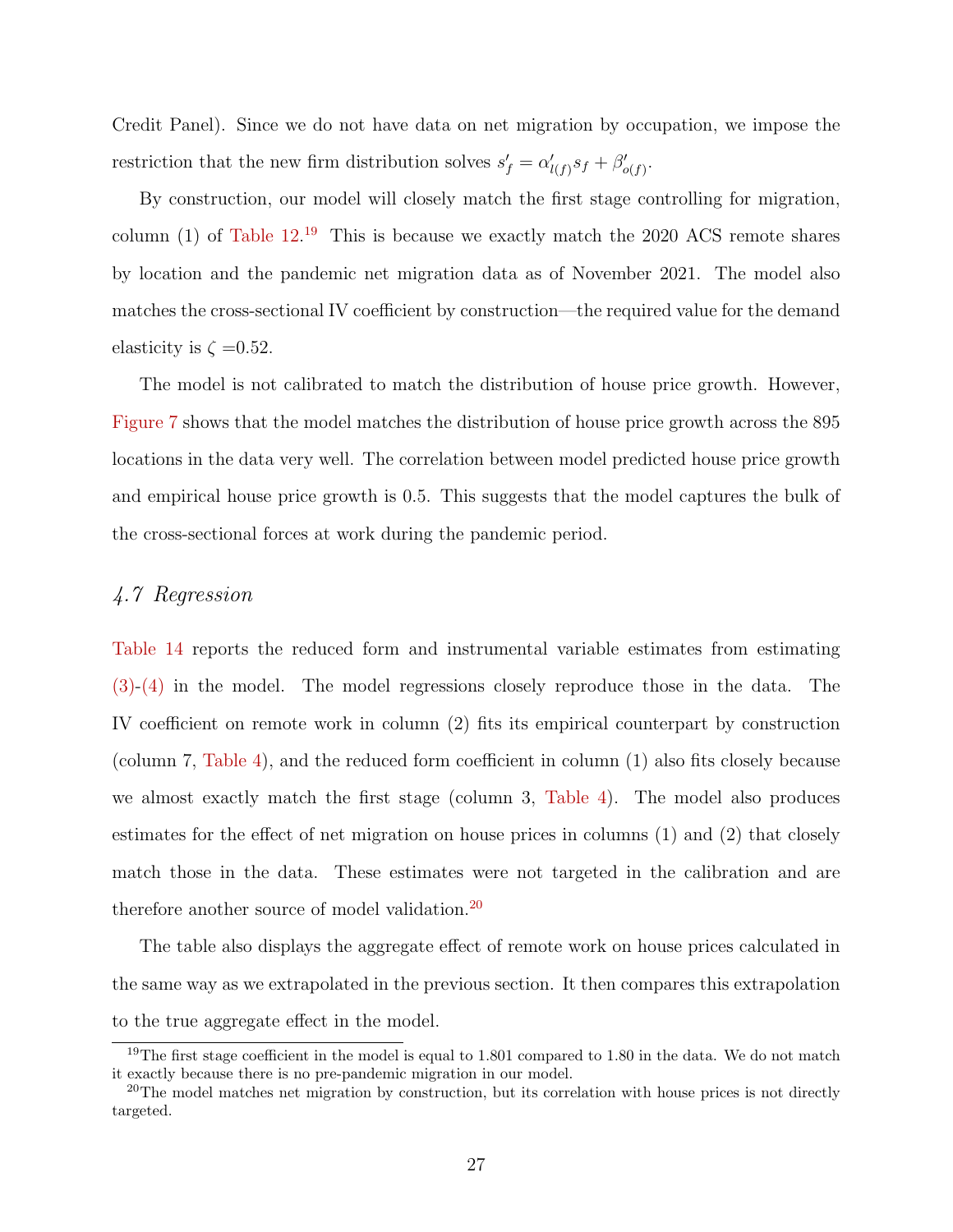Column (1) shows that the extrapolating from reduced form significantly understates the true aggregate effects in the model. The reduced form coefficient multiplied by the mean remote share exposure predicts an aggregate effect of increased remote work on house prices of  $1.667 \times 5.2 = 8.7$  percentage points. The true effect in the model is 17.6 percentage points, 2.0 times larger than the extrapolation.<sup>[21](#page-29-0)</sup> The main reason for this difference is that the incidence of the remote work shock is uneven: whereas aggregate remote work increases by a factor of 3, the first stage coefficient is only 1.801. In effect, the reduced form does not take into account that the treatment scales imperfectly with the initial remote work exposure.

Column (2) shows that the instrumental variable regression gets much closer to the true aggregate effect. The extrapolated effect is  $0.926 \times 16.3 = 15.1$  percentage points, so that the true effect is only 1.2 times larger. The IV specification does much better than the reduced form because it appropriately scales the reduced form coefficient with the first stage coefficient.

The extrapolation from the IV still understates the true aggregate effect. This is because areas with more remote work consume more housing, which implies that the general equilibrium effects through prices act more strongly in those regions. This force moderates the increase in house prices in high remote areas relative to low remote areas. Since this general equilibrium effects amplifies the aggregate response of house prices to remote work, the model suggests that our extrapolation from the data in section [3](#page-10-2) is a lower bound to the true aggregate effect.

By contrast, the model cautions against extrapolating from regressions that do not control for migration. Column (4) shows that extrapolating from an IV specification that does not control for migration yields a predicted house price growth of  $1.295\times16.3=21.1$  percentage points. The true effect is smaller, equal to 0.8 times this extrapolation. Because households migrate from low remote towards the high remote areas, house prices in low remote areas will be lower and house prices in high remote areas will be higher, all else equal. This increases

<span id="page-29-0"></span><sup>&</sup>lt;sup>21</sup>The true aggregate effect excludes the effects of the migration shocks  $\alpha''_l$  and  $\beta''_o$ . Results are virtually identical when these shocks are included.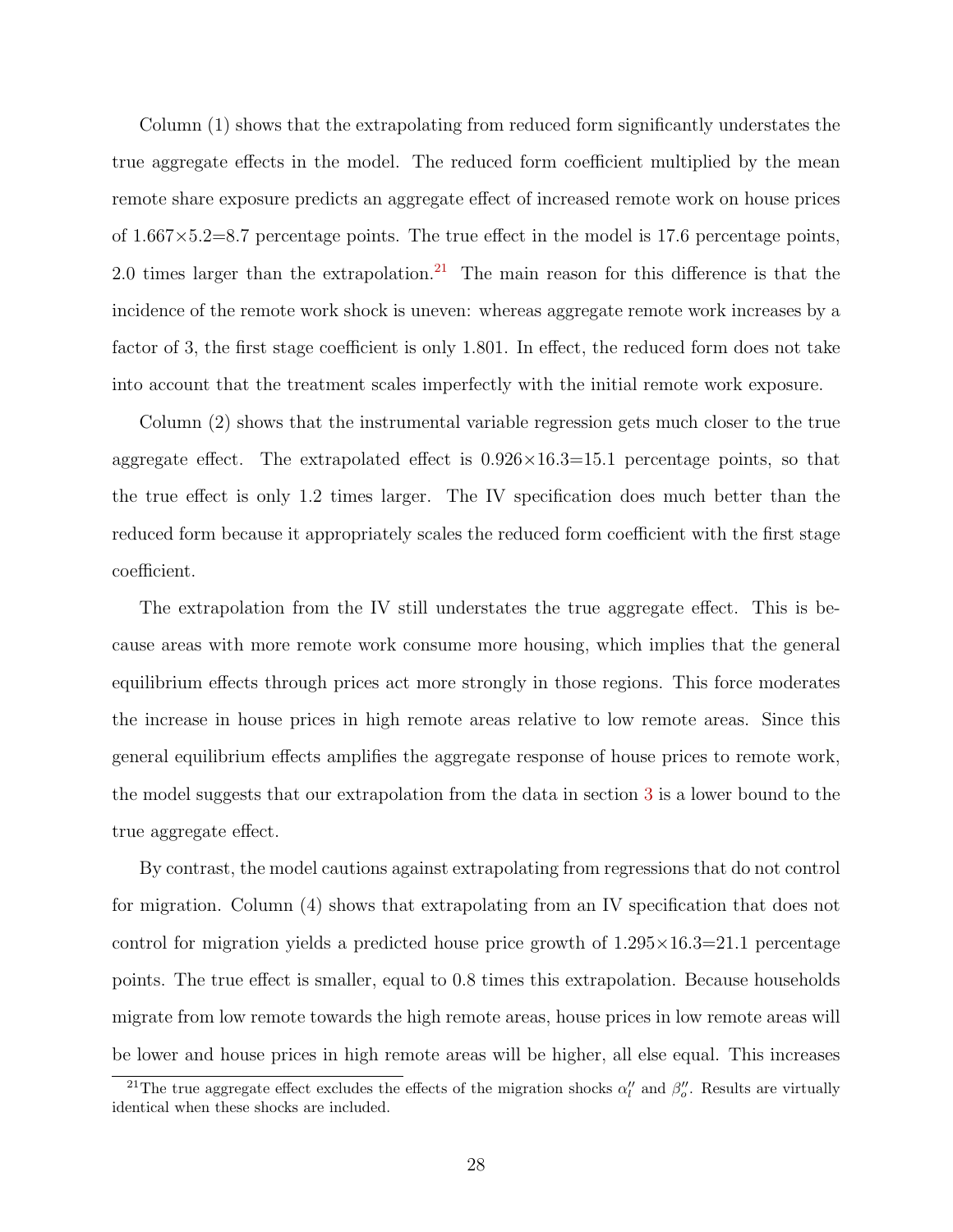the cross-sectional coefficient on remote work and thus the extrapolated effect. But because migration does not increase aggregate housing demand, one should not extrapolate from this estimate to the aggregate effect.

The model suggests that controlling for migration successfully deals with this issue and allows one to bound the aggregate effect without specifying a full general equilibrium model. This result corroborates our approach to bounding aggregate effects from below by controlling for negative spatial linkages.

## 5 Conclusion

In this paper we show that the shift to remote work caused a large increase in housing demand. In turn, this increase in housing demand caused house prices and rents to increase sharply. Based on our cross-sectional estimates controlling for migration spillovers, we argue that remote work accounts for at least one half of the 24% increase in house prices from December 2019 to November 2021. While remote work also facilitated migration across cities and this migration was correlated with house price growth, the majority of the effect of remote work on house prices across CBSAs is due to the direct effects of the shift in demand. Our results suggest that the increase in house prices over this period largely reflect fundamentals rather than a speculative bubble, and that lower interest rates and fiscal stimulus were of lesser importance.

Our results also imply that the future path of housing costs may depend critically on the path of remote work. If remote work reverses, then there may be a general reversal in housing demand and potentially house prices. If remote work persists, we may expect important repercussions as increased housing costs feed into inflation and so affect the response of monetary policy. Given the macroeconomic importance of either outcome, policy makers need to pay close attention to the future evolution of remote work.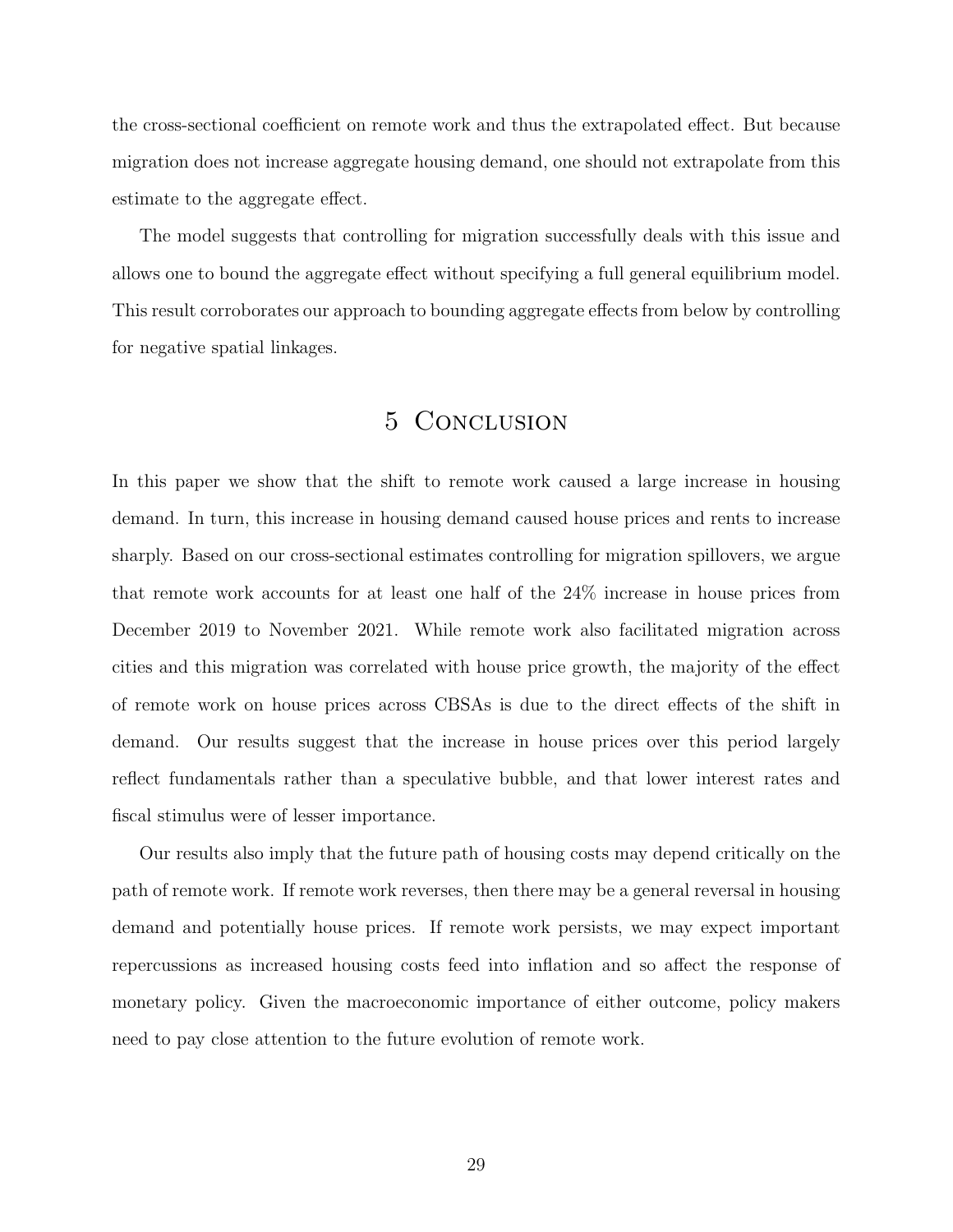# Bibliography

- <span id="page-31-9"></span>ADAO, R., C. ARKOLAKIS, AND F. ESPOSITO (2019): "General equilibrium effects in space: Theory and measurement," Discussion paper, National Bureau of Economic Research.
- <span id="page-31-4"></span>Althoff, L., F. Eckert, S. Ganapati, and C. Walsh (2021): "The geography of remote work," Discussion paper, National Bureau of Economic Research.
- <span id="page-31-11"></span>ANDREWSI, I., J. STOCKI, AND L. SUN (2018): "Weak Instruments in IV Regression: Theory and Practice," .
- <span id="page-31-0"></span>Barrero, J. M., N. Bloom, S. J. Davis, and B. H. Meyer (2021): "COVID-19 Is a Persistent Reallocation Shock," in AEA Papers and Proceedings, vol. 111, pp. 287–91.
- <span id="page-31-3"></span>Bartik, A. W., Z. B. Cullen, E. L. Glaeser, M. Luca, and C. T. Stanton (2020): "What jobs are being done at home during the COVID-19 crisis? Evidence from firm-level surveys," Discussion paper, National Bureau of Economic Research.
- <span id="page-31-10"></span>Baum-Snow, N., and L. Han (2019): "The microgeography of housing supply," .
- <span id="page-31-6"></span>BEHRENS, K., S. KICHKO, AND J.-F. THISSE (2021): "Working from home: Too much of a good thing?," Available at SSRN 3768910.
- <span id="page-31-8"></span>BERAJA, M., E. HURST, AND J. OSPINA (2019): "The aggregate implications of regional business cycles," Econometrica, 87(6), 1789–1833.
- <span id="page-31-1"></span>BOLHUIS, M. A., J. N. L. CRAMER, AND L. H. SUMMERS (2022): "The Coming Rise in Residential Inflation," Working Paper 29795, National Bureau of Economic Research.
- <span id="page-31-5"></span>Brueckner, J., M. E. Kahn, and G. C. Lin (2021): "A new spatial hedonic equilibrium in the emerging work-from-home economy?," Discussion paper, National Bureau of Economic Research.
- <span id="page-31-12"></span>BUITER, W. H.  $(2010)$ : "Housing wealth isn't wealth," *Economics*,  $4(1)$ .
- <span id="page-31-7"></span>Chodorow-Reich, G. (2014): "The Employment Effects of Credit Market Disruptions: Firm-level Evidence from the 2008-9 Financial Crisis," The Quarterly Journal of Economics, 129(1), 1–59.

<span id="page-31-2"></span>(2019): "Geographic cross-sectional fiscal spending multipliers: What have we learned?," American Economic Journal: Economic Policy, 11(2), 1–34.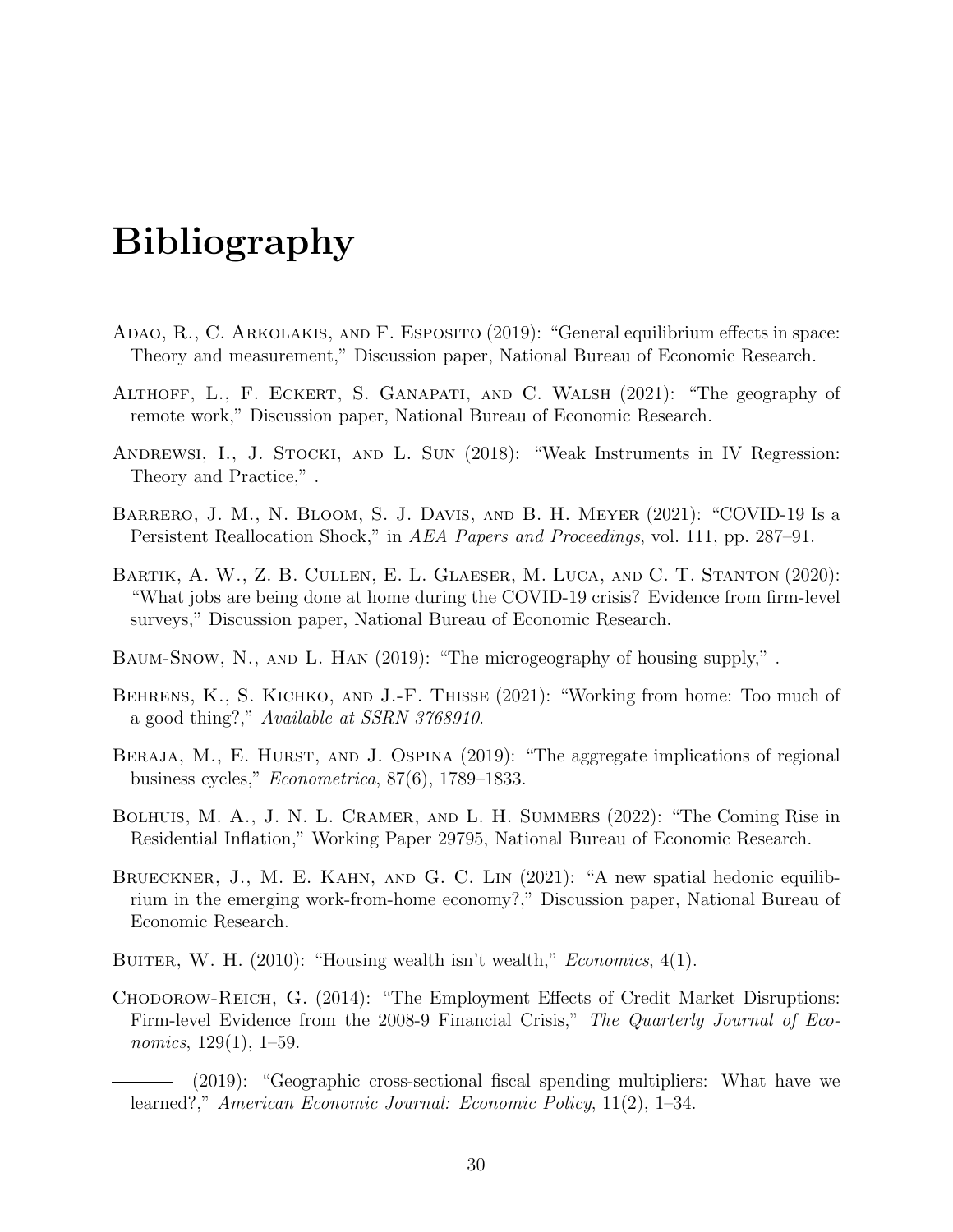<span id="page-32-11"></span>(2020): "Regional data in macroeconomics: Some advice for practitioners," *Journal* of Economic Dynamics and Control, 115, 103875.

- <span id="page-32-9"></span>CHODOROW-REICH, G., A. M. GUREN, AND T. J. MCQUADE (2021): "The 2000s housing cycle with 2020 hindsight: A neo-kindlebergerian view," Discussion paper, National Bureau of Economic Research.
- <span id="page-32-6"></span>COULTER, J., V. GROSSMAN, E. MARTÍNEZ-GARCÍA, P. C. PHILLIPS, AND S. SHI (2022): "Real-Time Market Monitoring Finds Signs of Brewing U.S. Housing Bubble," Dallas Fed Economics.
- <span id="page-32-2"></span>DAVIS, M. A., A. C. GHENT, AND J. M. GREGORY (2021): "The work-from-home technology boon and its consequences," Discussion paper, National Bureau of Economic Research.
- <span id="page-32-14"></span>DAVIS, M. A., AND F. ORTALO-MAGNÉ (2011): "Household expenditures, wages, rents," Review of Economic Dynamics, 14(2), 248–261.
- <span id="page-32-7"></span>DeFusco, A. A., C. G. Nathanson, and E. Zwick (2017): "Speculative dynamics of prices and volume," Discussion paper, National Bureau of Economic Research.
- <span id="page-32-5"></span>Delventhal, M. J., E. Kwon, and A. Parkhomenko (2021): "JUE Insight: How do cities change when we work from home?," Journal of Urban Economics, p. 103331.
- <span id="page-32-13"></span>DEY, M., H. FRAZIS, D. S. PICCONE JR, AND M. A. LOEWENSTEIN (2021): "Teleworking and lost work during the pandemic: new evidence from the CPS," Monthly Lab. Rev., 144, 1.
- <span id="page-32-0"></span>DINGEL, J. I., AND B. NEIMAN (2020): "How many jobs can be done at home?," *Journal* of Public Economics, 189, 104235.
- <span id="page-32-3"></span>Gamber, W., J. Graham, and A. Yadav (2021): "Stuck at home: Housing demand during the COVID-19 pandemic," .
- <span id="page-32-4"></span>Gupta, A., V. Mittal, J. Peeters, and S. Van Nieuwerburgh (2021): "Flattening the curve: pandemic-induced revaluation of urban real estate," Journal of Financial Economics.
- <span id="page-32-12"></span>Guren, A. M., A. McKay, E. Nakamura, and J. Steinsson (2021): "Housing wealth effects: The long view," The Review of Economic Studies, 88(2), 669–707.
- <span id="page-32-1"></span>Haslag, P. H., and D. Weagley (2021): "From LA to Boise: How migration has changed during the COVID-19 pandemic," Available at SSRN 3808326.
- <span id="page-32-10"></span>HERRENO, J.  $(2020)$ : "The aggregate effects of bank lending cuts," Unpublished working paper, Columbia University.
- <span id="page-32-8"></span>Kaplan, G., K. Mitman, and G. L. Violante (2020): "The housing boom and bust: Model meets evidence," Journal of Political Economy, 128(9), 3285–3345.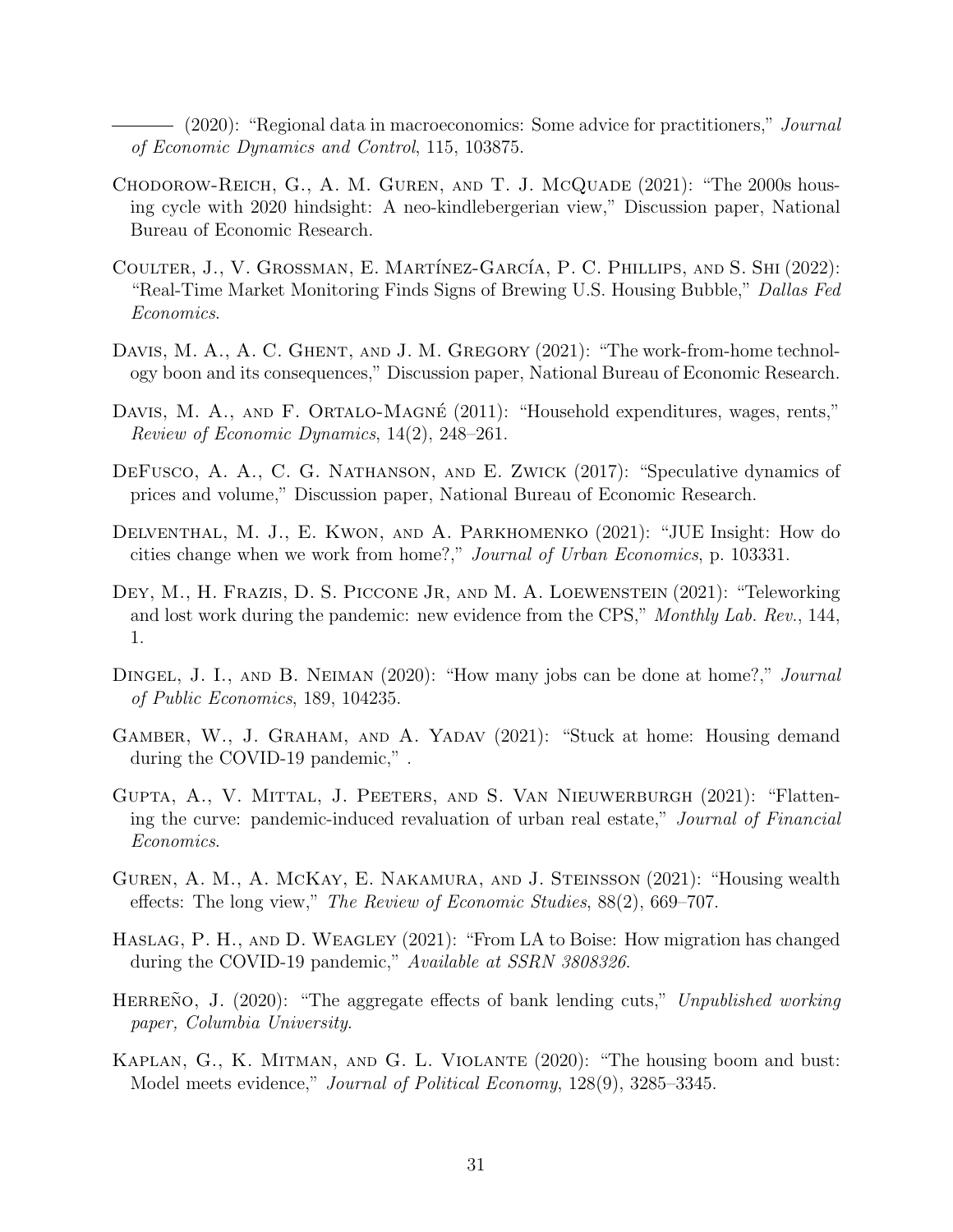- <span id="page-33-10"></span>LEE, D., AND W. VAN DER KLAAUW (2010): "An introduction to the frbny consumer credit panel," FRB of New York Staff Report, (479).
- <span id="page-33-6"></span>LIU, S., AND Y. SU (2021): "The impact of the Covid-19 pandemic on the demand for density: Evidence from the US housing market," *Economics letters*, 207, 110010.
- <span id="page-33-1"></span>MORETTI, E. (2010): "Local labor markets," Discussion paper, National Bureau of Economic Research.
- <span id="page-33-7"></span>Nakamura, E., and J. Steinsson (2014): "Fiscal Stimulus in a Monetary Union: Evidence from US Regions," American Economic Review, 104(3), 753–92.
- <span id="page-33-0"></span>(2017): "Identification in Macroeconomics," NBER Working Papers 23968, National Bureau of Economic Research, Inc.
- <span id="page-33-5"></span>RAMANI, A., AND N. BLOOM (2021): "The Donut effect of COVID-19 on cities," Discussion paper, National Bureau of Economic Research.
- <span id="page-33-3"></span>ROBACK, J. (1982): "Wages, rents, and the quality of life," *Journal of political Economy*, 90(6), 1257–1278.
- <span id="page-33-2"></span>Rosen, S. (1979): "Wage-based indexes of urban quality of life," Current issues in urban economics, pp. 74–104.
- <span id="page-33-9"></span>Rothbaum, J., J. Eggleston, A. Bee, M. Klee, and B. Mendez-Smith (2020): "Addressing Nonresponse Bias in the American Community Survey During the Pandemic Using Administrative Data," working paper.
- <span id="page-33-4"></span>Stanton, C. T., and P. Tiwari (2021): "Housing Consumption and the Cost of Remote Work," Discussion paper, National Bureau of Economic Research.
- <span id="page-33-8"></span>STUMPNER, S. (2019): "Trade and the geographic spread of the great recession," Journal of International Economics, 119, 169–180.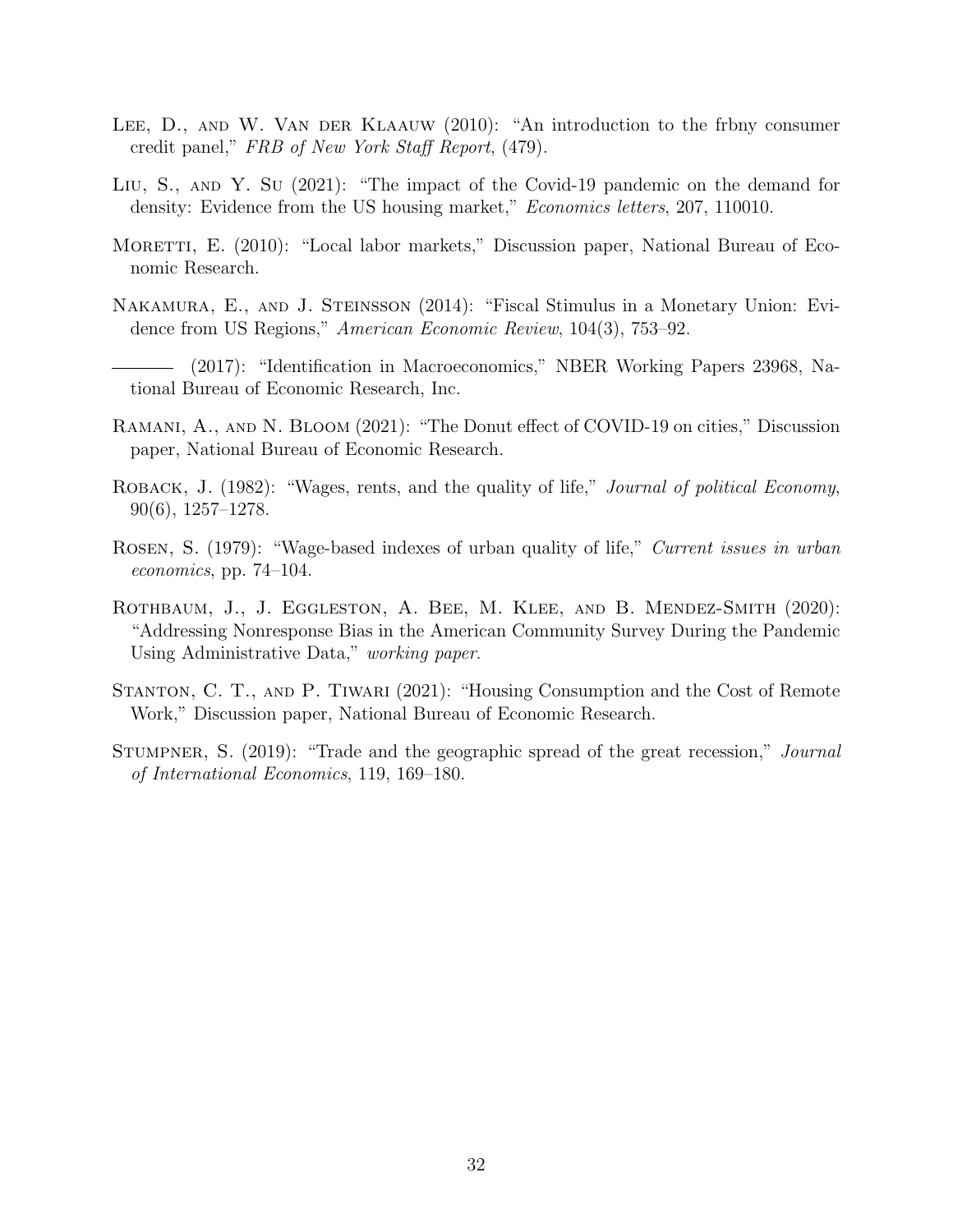## 6 Figures

FIGURE 1 Binned Scatter Plot of Remote Worker Share 2020 on Remote Worker Share 2015-19

<span id="page-34-0"></span>

Sources: American Community Survey and authors calculations.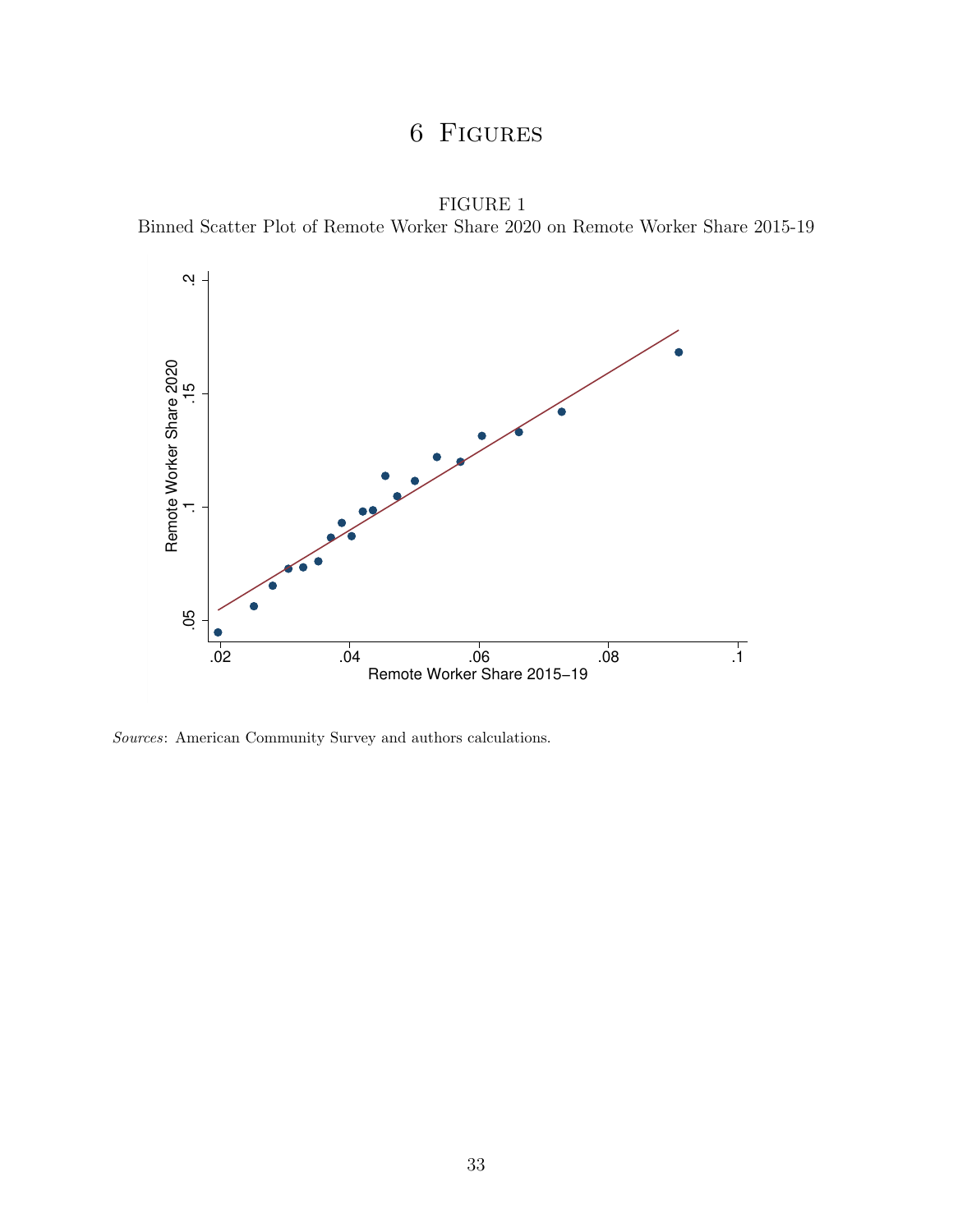FIGURE 2 Geographic Distribution of Remote Worker Share

<span id="page-35-0"></span>

## A. 2015-19 Average





Sources: American Community Survey and authors calculations.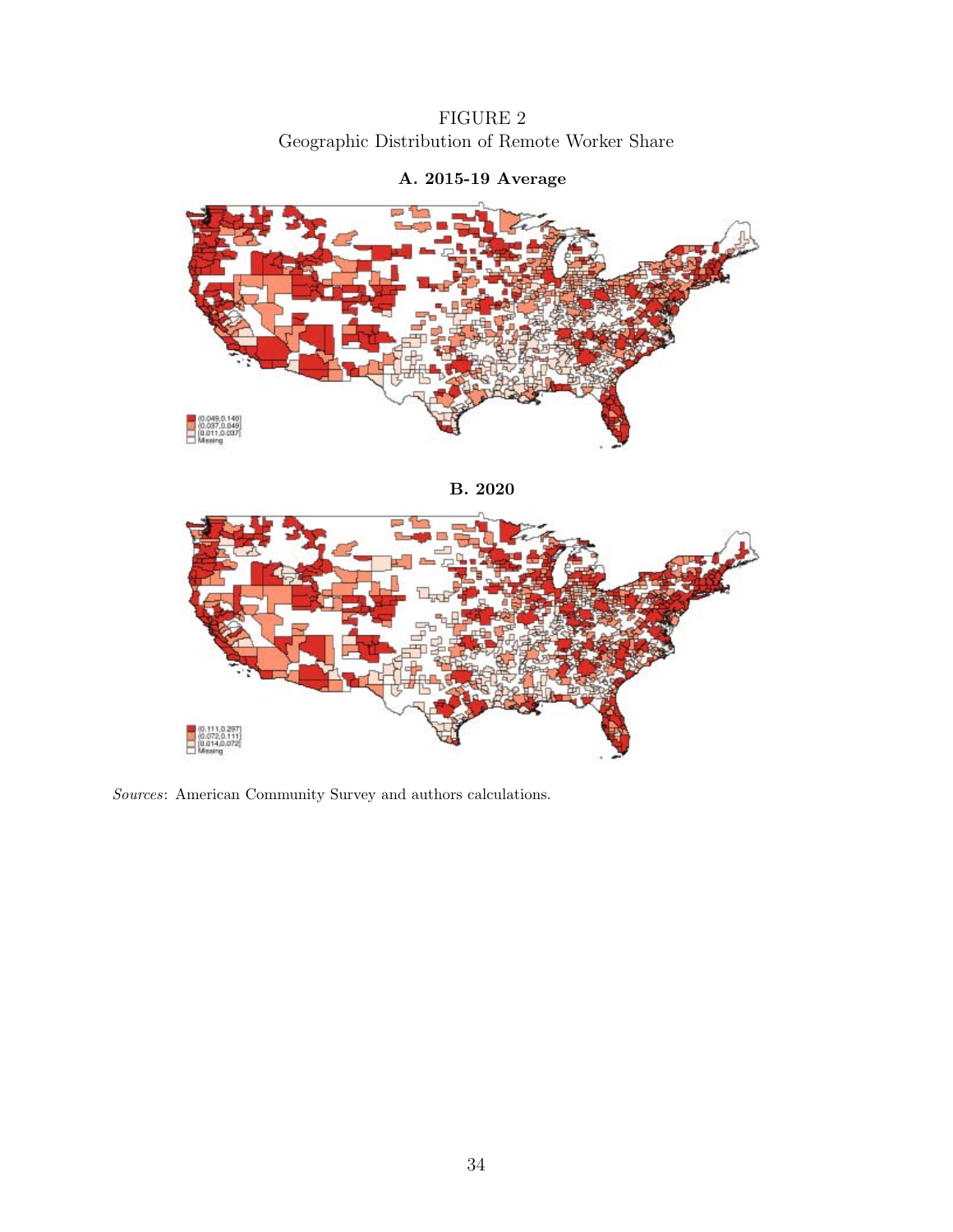FIGURE 3 Binned Scatter Plot of House Price Growth on Remote Worker Share 2015-19

<span id="page-36-0"></span>

A. House Price Growth from Dec. 2019 - Nov. 2021

B. House Price Growth from Dec. 2018 - Dec. 2019



Sources: Zillow, American Community Survey, and authors calculations.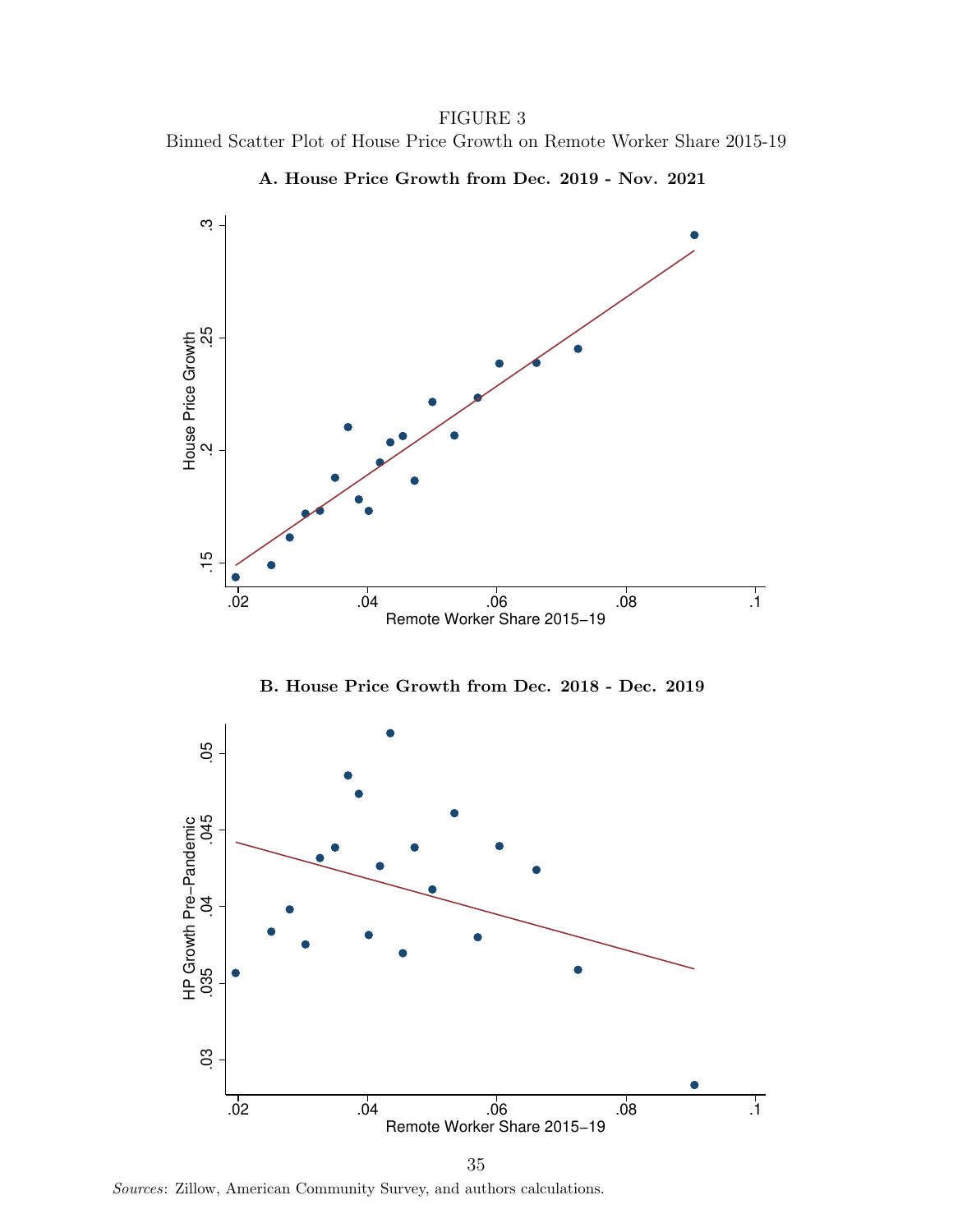FIGURE 4 Event Analysis of House Price Growth on Remote Worker Share 2015-19

<span id="page-37-0"></span>

Sources: Zillow, American Community Survey, and authors calculations.

Notes: The average 2015-19 remote worker shares in quartiles 1 through 3 are: [2.9%, 4.3%, 6.5%].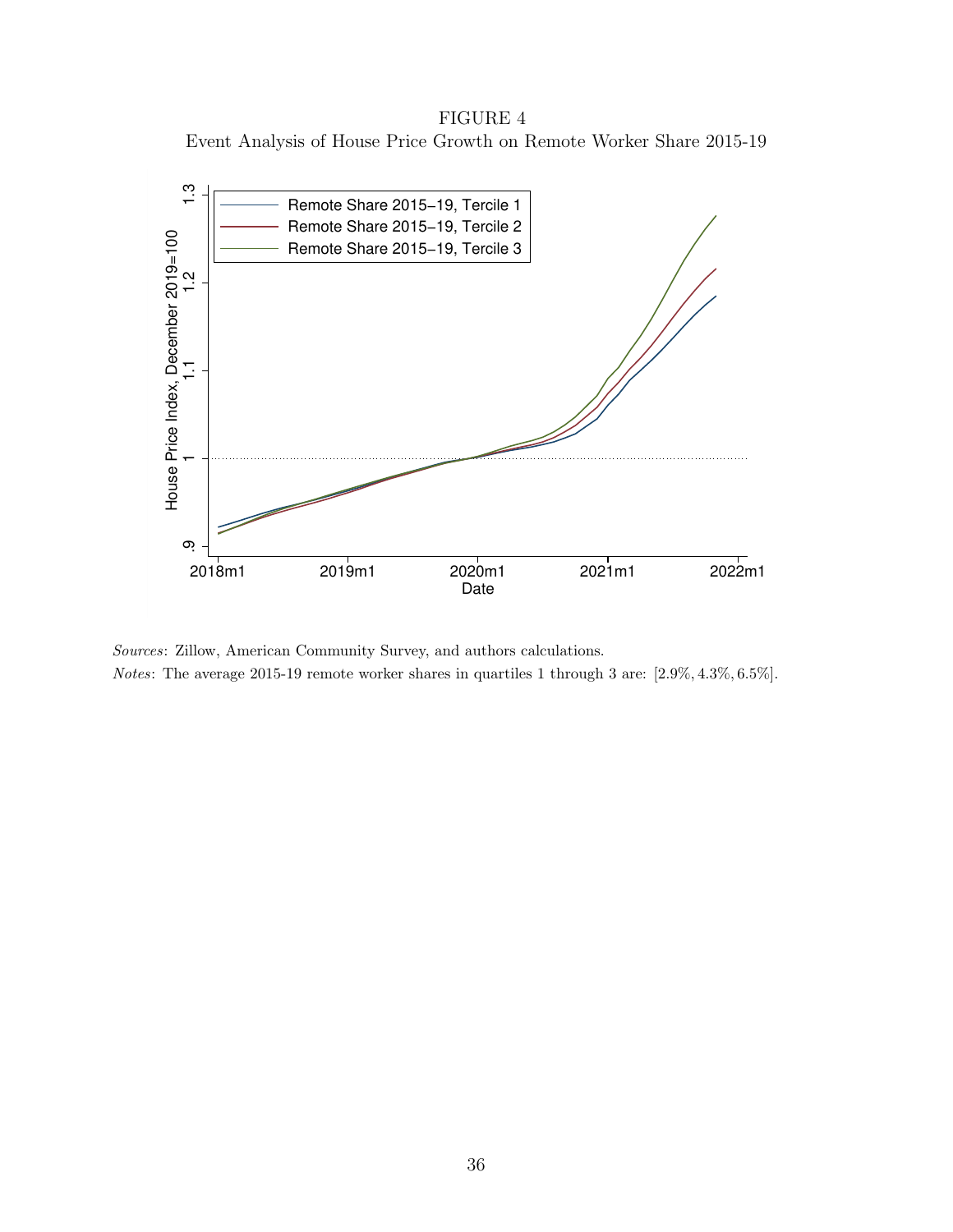FIGURE 5 Regression Event Analysis of House Price Growth on Remote Worker Share 2015-19

<span id="page-38-0"></span>

Sources: Zillow, American Community Survey, and authors calculations.

Notes: Error bars represent the 95% pointwise confidence interval, with standard errors clustered at the state level. When a CBSA straddles multiple states we assign it to the state that accounts for the majority of the CBSA population.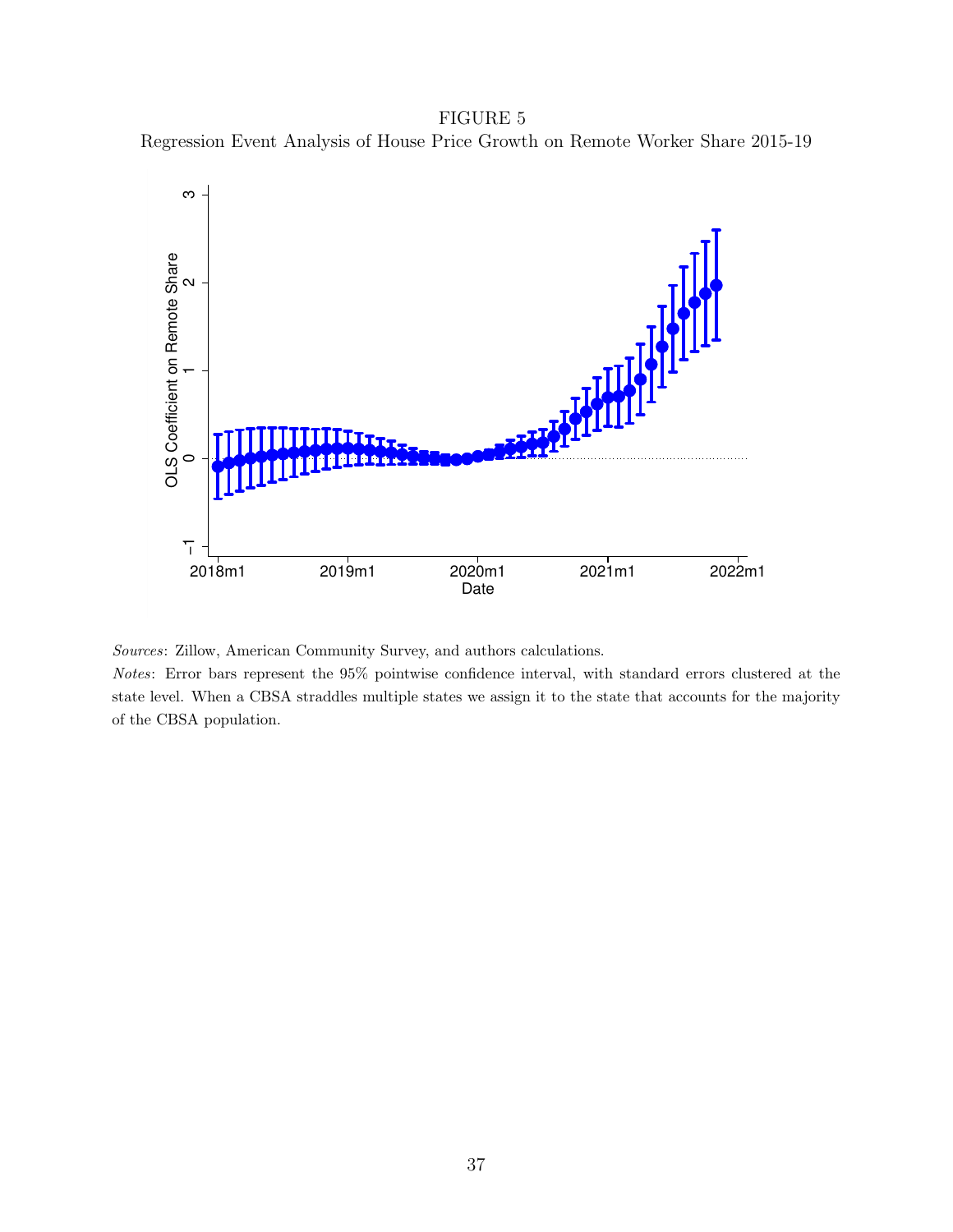FIGURE 6 Binned Scatter Plot of Net Inflow Rate Pandemic on Remote Worker Share 2015-19

<span id="page-39-0"></span>

Sources: American Community Survey, FRBNY/Equifax Consumer Credit Panel, and authors calculations.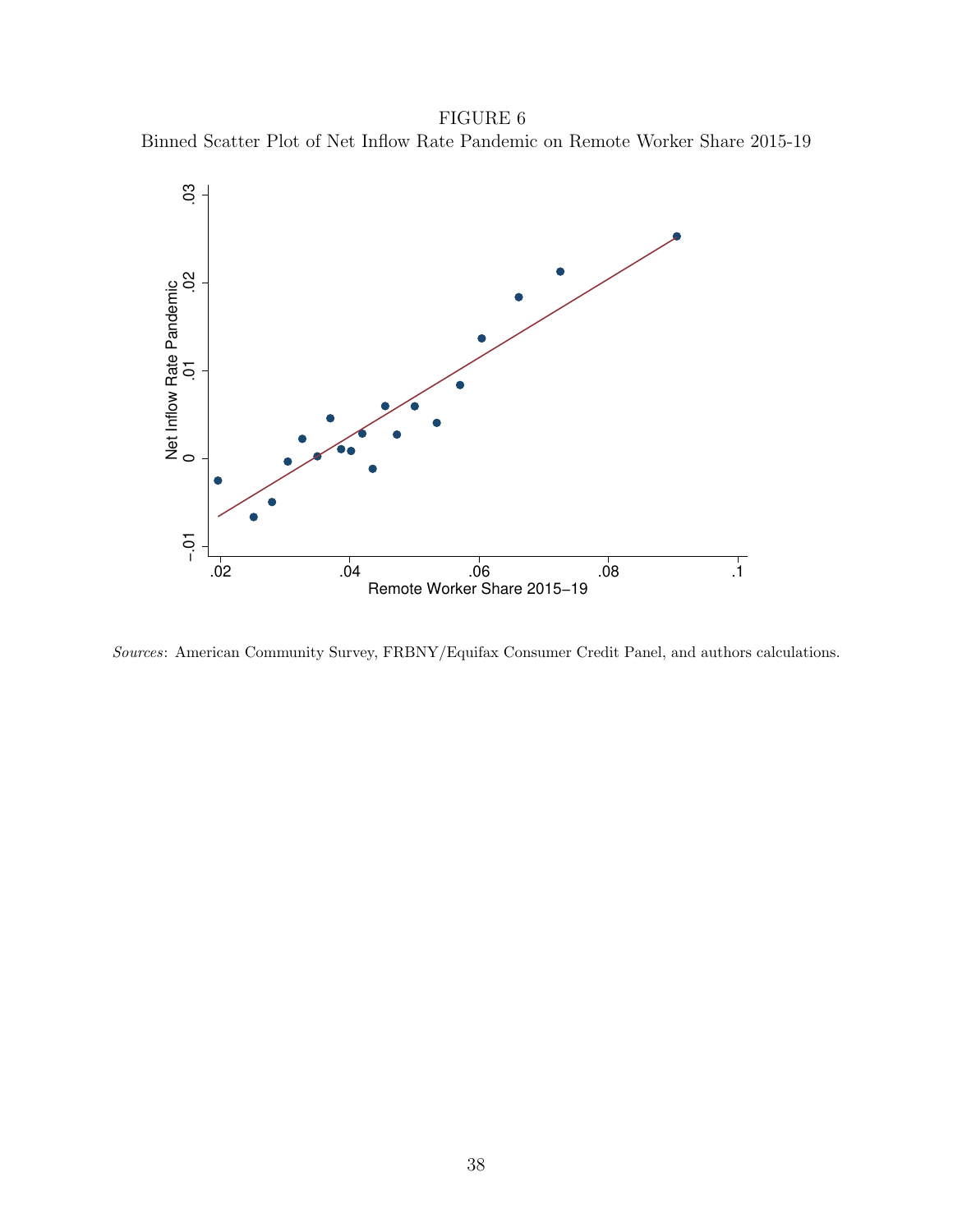FIGURE 7 Model Predicted House Price Growth against Data House Price Growth

<span id="page-40-0"></span>

Sources: Zillow, American Community Survey, FRBNY/Equifax Consumer Credit Panel, and authors calculations.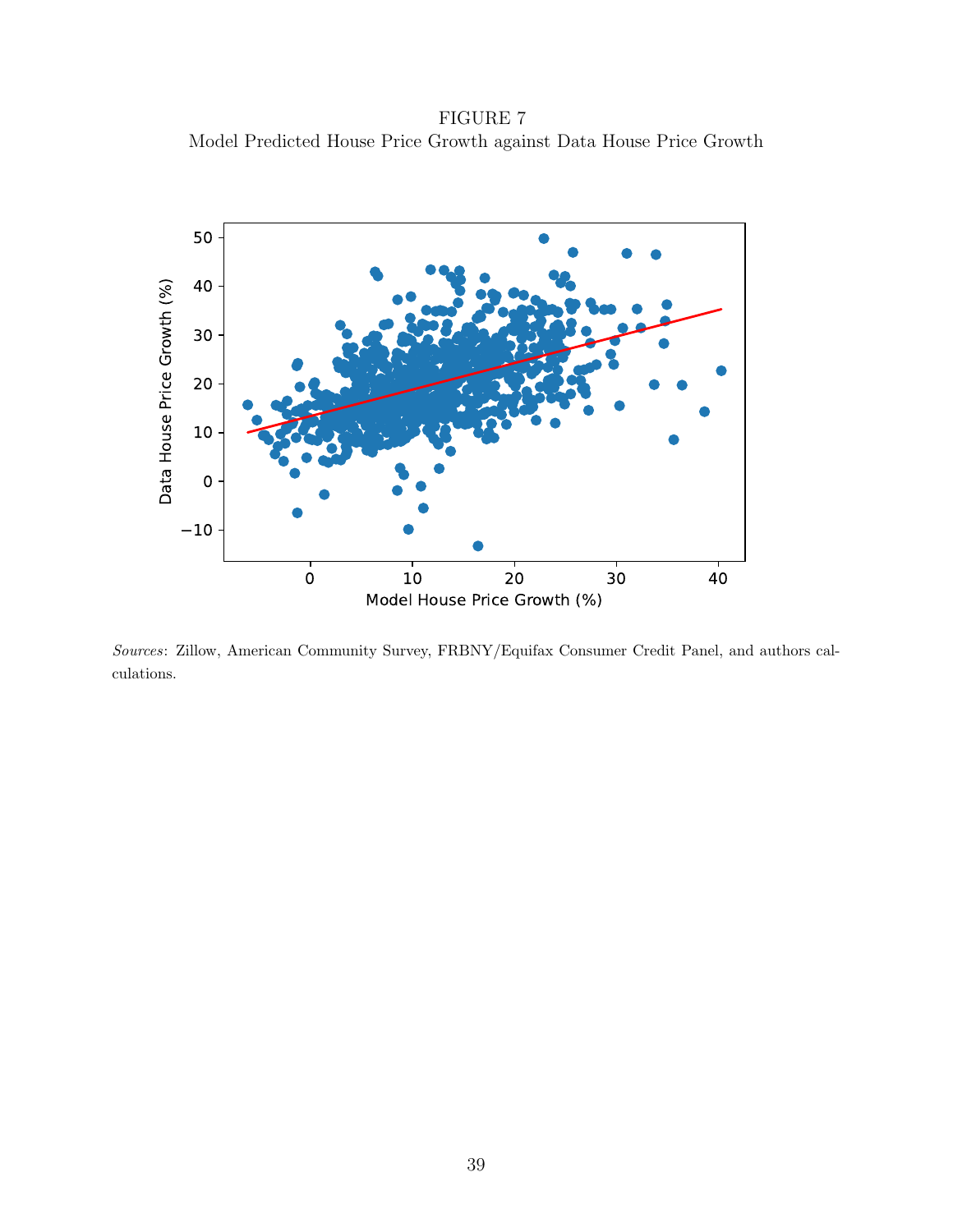## 7 Tables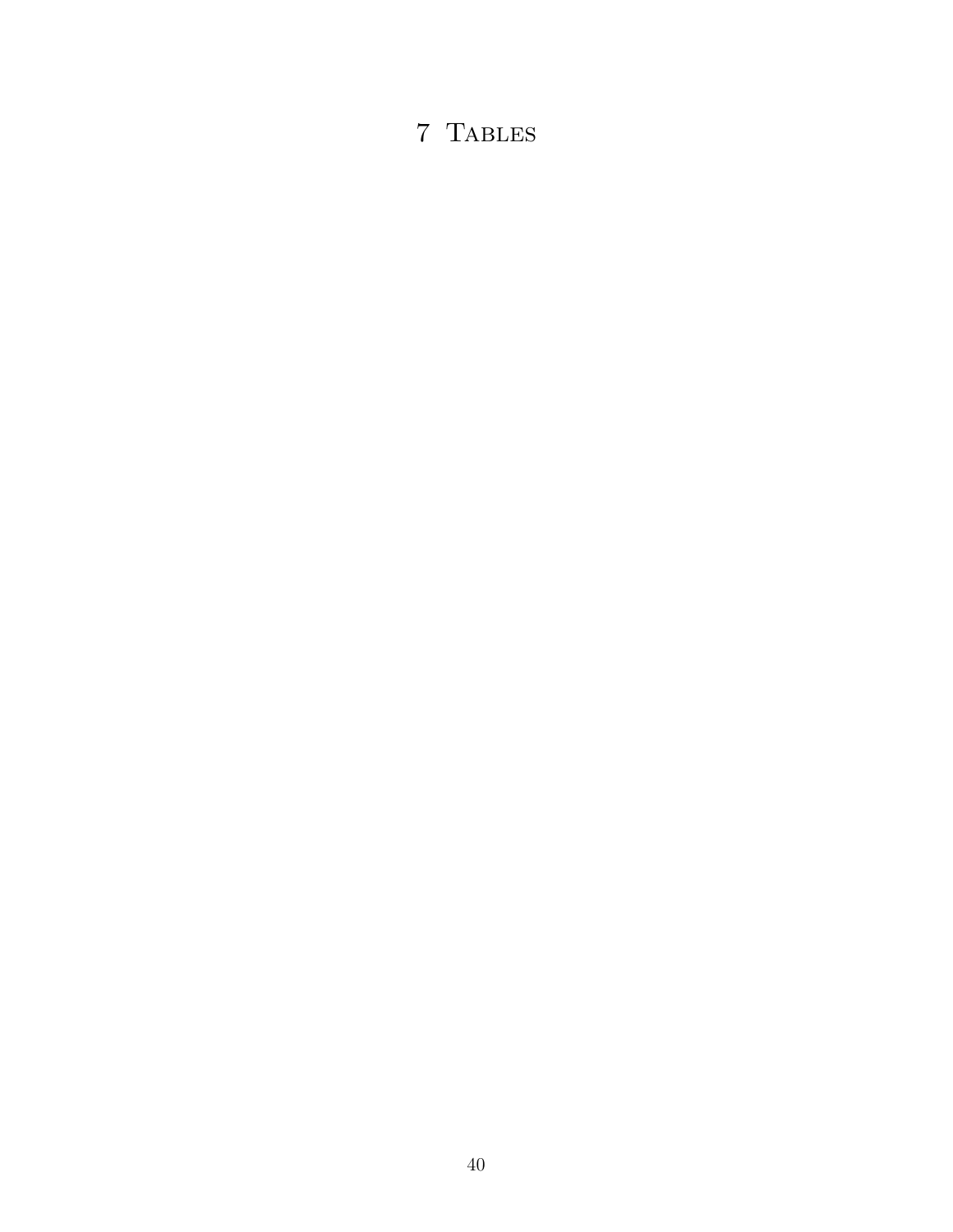<span id="page-42-0"></span>

|                                      | Mean   | Weighted Mean | SD    | Min             | Max   | N   |
|--------------------------------------|--------|---------------|-------|-----------------|-------|-----|
| Housing Demand                       |        |               |       |                 |       |     |
| House Price Growth                   | 0.200  | 0.238         |       | $0.083 - 0.133$ | 0.498 | 895 |
| HP Growth Pre-Pandemic               | 0.041  | 0.030         |       | $0.023 - 0.074$ | 0.138 | 895 |
| Rent Growth                          | 0.168  | 0.149         |       | $0.103 - 0.402$ | 0.392 | 178 |
| Rent Growth Pre-Pandemic             | 0.025  | 0.024         |       | $0.032 - 0.111$ | 0.129 | 178 |
| Remote Worker Shares                 |        |               |       |                 |       |     |
| Remote Worker Share 2015-19          | 0.046  | 0.052         | 0.017 | 0.011           | 0.140 | 895 |
| Remote Worker Share 2020             | 0.100  | 0.163         | 0.048 | 0.014           | 0.297 | 895 |
| Control Variables                    |        |               |       |                 |       |     |
| Net Inflow Rate Pandemic             | 0.005  | $-0.000$      |       | $0.024 - 0.068$ | 0.192 | 895 |
| Net Inflow Rate Pre-Pandemic         | 0.000  | $-0.000$      |       | $0.012 - 0.047$ | 0.070 | 895 |
| Log Density                          | 3.728  | 5.828         |       | $1.235 - 0.390$ | 8.825 | 895 |
| $\Delta$ Unemp. Rate 11/2019-11/2021 | 0.000  | 0.006         |       | $0.010 - 0.069$ | 0.044 | 895 |
| $\Delta$ Unemp. Rate 2019-2020       | 0.034  | 0.046         | 0.015 | 0.002           | 0.161 | 895 |
| Unemp. Rate 2019                     | 0.040  | 0.036         | 0.014 | 0.016           | 0.208 | 895 |
| Share White                          | 0.742  | 0.596         | 0.183 | 0.035           | 0.967 | 895 |
| Share Black                          | 0.086  | 0.129         | 0.113 | 0.002           | 0.584 | 895 |
| Share Asian                          | 0.020  | 0.062         | 0.037 | 0.001           | 0.505 | 895 |
| Share Hispanic                       | 0.117  | 0.185         | 0.153 | 0.004           | 0.954 | 895 |
| Share College                        | 0.169  | 0.238         | 0.058 | 0.061           | 0.405 | 895 |
| Log Median Income                    | 10.928 | 11.103        | 0.183 | 10.364 11.721   |       | 895 |

TABLE 1 SUMMARY STATISTICS

 $Notes: Weighted \ mean$  is weighted by average 2015-19 CBSA employment.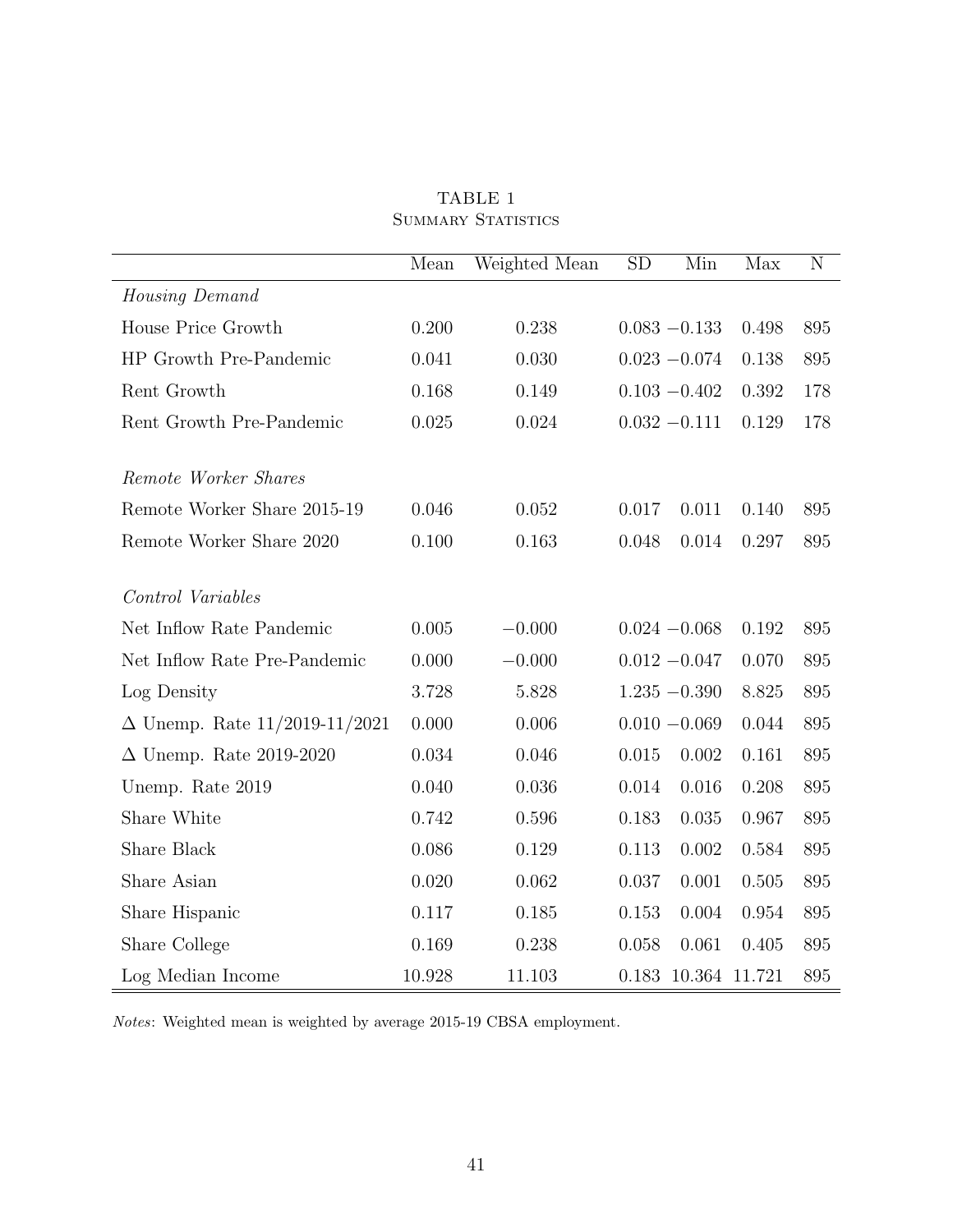<span id="page-43-0"></span>

| Dependent Variable:                   | Remote Worker Share 2015-19 |
|---------------------------------------|-----------------------------|
|                                       | (1)                         |
| RHS variables:                        |                             |
| Predicted Remote Worker Share 2015-19 | $1.93***$                   |
|                                       | (0.20)                      |
| Share College                         | $0.054**$                   |
|                                       | (0.026)                     |
| Log Median Income                     | $-0.0015$                   |
|                                       | (0.0044)                    |
| Unemp. Rate 2019                      | 0.0089                      |
|                                       | (0.043)                     |
| Log Density                           | $-0.0015**$                 |
|                                       | (0.00071)                   |
| Share White                           | $-0.011$                    |
|                                       | (0.013)                     |
| Share Black                           | $-0.038**$                  |
|                                       | (0.016)                     |
| Share Asian                           | $-0.076**$                  |
|                                       | (0.035)                     |
| Share Hispanic                        | $-0.026*$                   |
|                                       | (0.014)                     |
| January Temperature                   | $0.00050***$                |
|                                       | (0.00012)                   |
| July Temperature                      | $-0.00078***$               |
|                                       | (0.00015)                   |
| July Humidity                         | $-0.00015*$                 |
|                                       | (0.000076)                  |
| <b>CBSA</b> Clusters                  | 50                          |
| $R^2$                                 | 0.64                        |
| Observations                          | 895                         |

TABLE 2 Sources of Pre-Pandemic Remote Work Variation

Notes: The dependent variable is the average share of remote workers from 2015-19 in a CBSA. The predicted remote worker share is based on the local occupation distribution and the national propensity for remote work in each occupation. Standard errors are given in parenthesis and clustered at the state level. When a CBSA straddles multiple states we assign it to the state that accounts for the majority of the CBSA population.  $\binom{*}{p} < 0.1$ ,  $\binom{**}{p} < 0.05$ ,  $\binom{***}{p} < 0.01$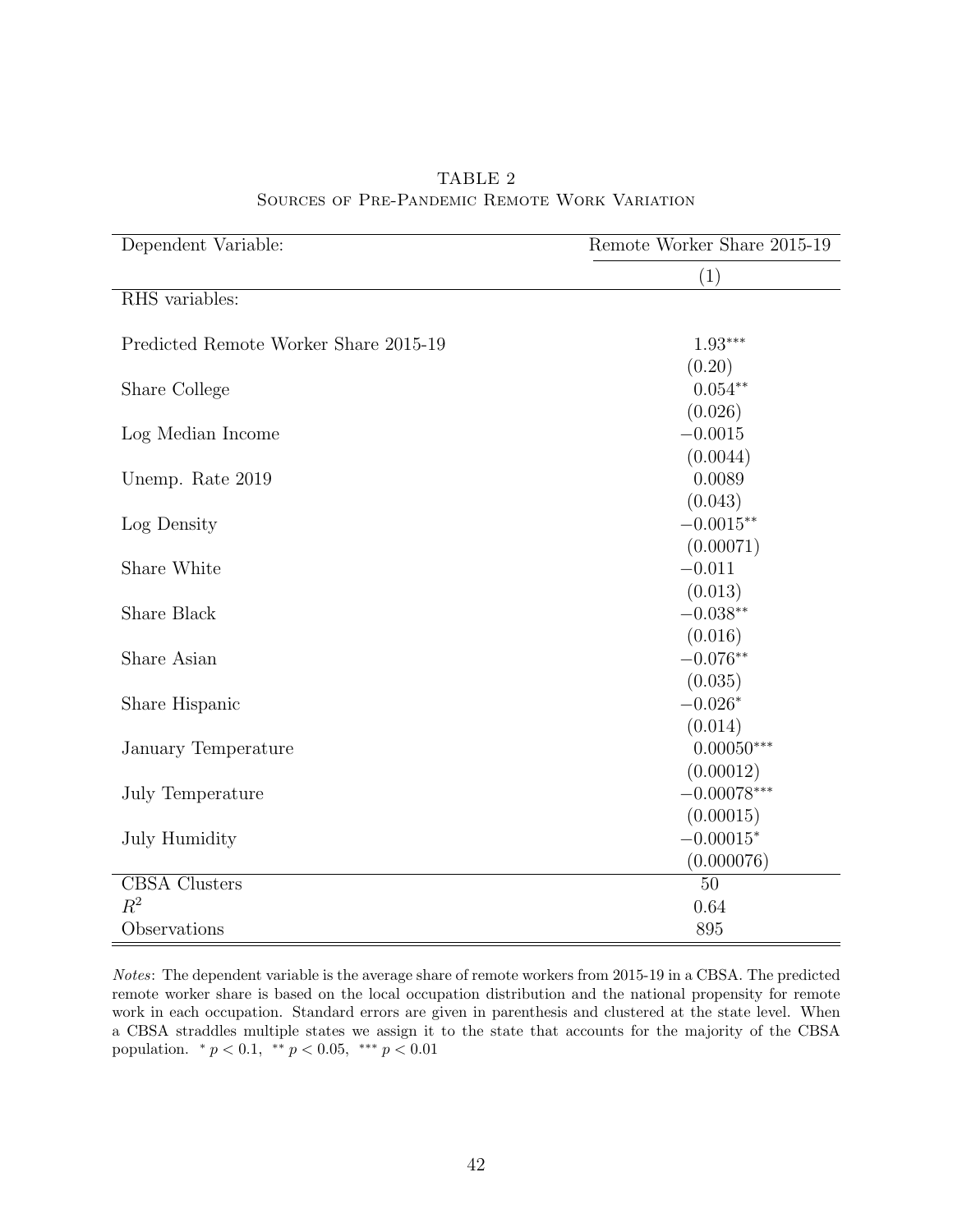|                                      | Dep. Variable: Remote Worker Share 2020 |                       |                      |                           |  |  |  |
|--------------------------------------|-----------------------------------------|-----------------------|----------------------|---------------------------|--|--|--|
|                                      | (1)                                     | $\left( 2\right)$     | (3)                  | (4)                       |  |  |  |
| RHS variables:                       |                                         |                       |                      |                           |  |  |  |
| Remote Worker Share 2015-19          | $1.74***$<br>(0.11)                     | $1.71***$<br>(0.11)   | $1.55***$<br>(0.092) | $1.54***$<br>(0.093)      |  |  |  |
| HP Growth Pre-Pandemic               |                                         | $-0.21***$<br>(0.063) | $-0.084$<br>(0.052)  | $-0.073$<br>(0.049)       |  |  |  |
| $\Delta$ Unemp. Rate 11/2019-11/2021 |                                         |                       |                      | $0.34*$                   |  |  |  |
| $\Delta$ Unemp. Rate 2019-2020       |                                         |                       |                      | (0.18)<br>$-0.30**$       |  |  |  |
| Unemp. Rate 2019                     |                                         |                       |                      | (0.11)<br>0.051<br>(0.11) |  |  |  |
| Nonparametric Density Control        | N <sub>o</sub>                          | $\rm No$              | Yes                  | Yes                       |  |  |  |
| Race Controls                        | $\rm No$                                | $\rm No$              | Yes                  | Yes                       |  |  |  |
| <b>CBSA</b> Clusters                 | 50                                      | 50                    | 50                   | 50                        |  |  |  |
| $R^2$                                | 0.39                                    | 0.40                  | 0.61                 | 0.62                      |  |  |  |
| Observations                         | 895                                     | 895                   | 895                  | 895                       |  |  |  |

<span id="page-44-0"></span>TABLE 3First Stage for House Price Growth Regressions

Notes: This table reports first stage regression. The dependent variables are the remote worker share in 2020. The instrument is the average share of remote workers from 2015-19 in <sup>a</sup> CBSA. Race controls include the population shares identifying as white, black, asian, and hispanic respectively. Standard errors are given in parenthesis and clustered at the state level. When <sup>a</sup> CBSA straddles multiple states we assign it to the state thataccounts for the majority of the CBSA population.  $\ast p < 0.1$ ,  $\ast \ast p < 0.05$ ,  $\ast \ast \ast p < 0.01$ 

43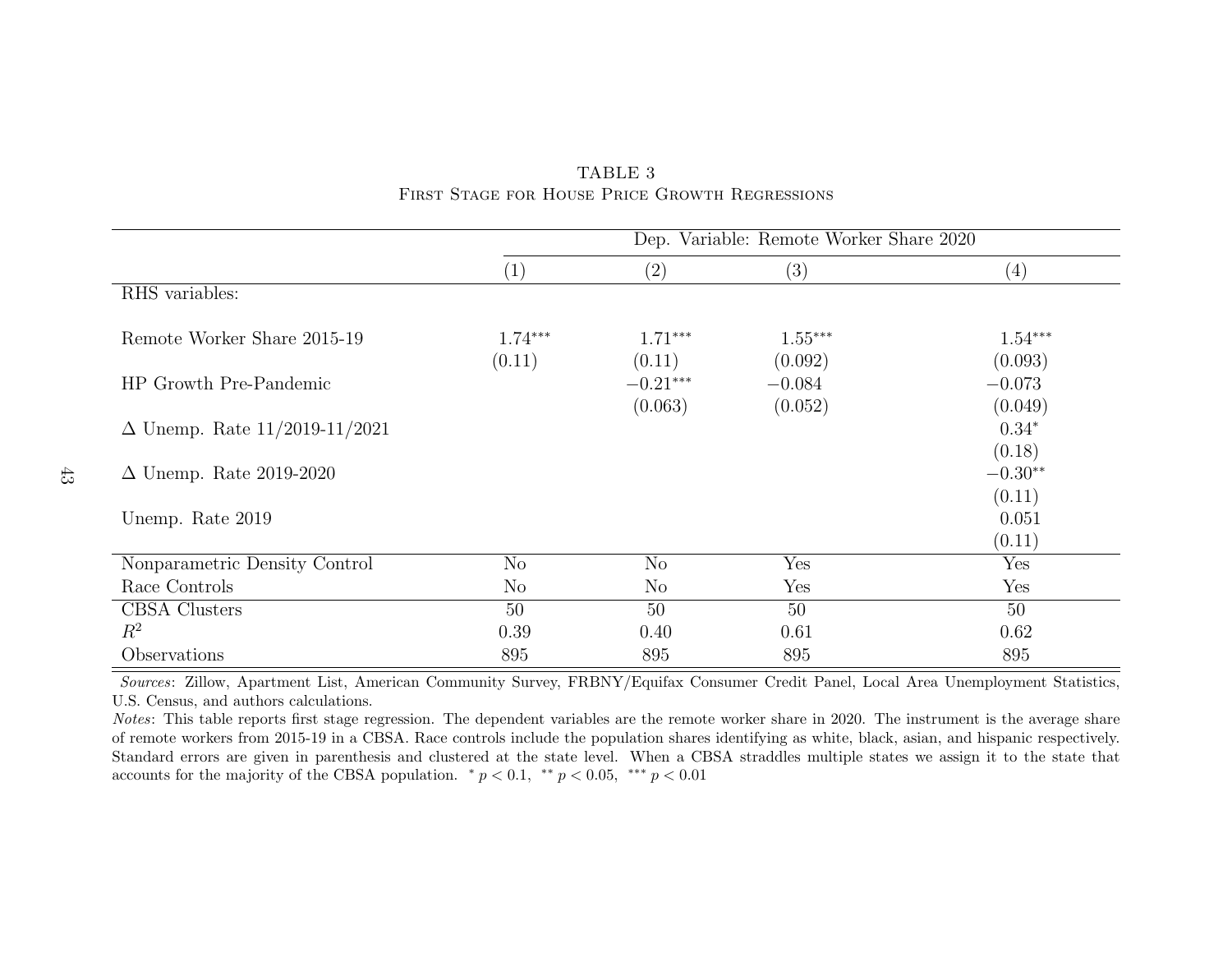|                                      | Dependent Variable: House Price Growth, Dec. 2019 - Nov. 2021 |                     |                     |                     |                     |                     |                     |                      |
|--------------------------------------|---------------------------------------------------------------|---------------------|---------------------|---------------------|---------------------|---------------------|---------------------|----------------------|
|                                      |                                                               | <b>OLS</b>          |                     |                     | IV                  |                     |                     |                      |
|                                      | (1)                                                           | (2)                 | (3)                 | (4)                 | (5)                 | (6)                 | (7)                 | (8)                  |
| RHS variables:                       |                                                               |                     |                     |                     |                     |                     |                     |                      |
| Remote Worker Share 2015-19          | $1.97***$<br>(0.31)                                           | $2.05***$<br>(0.29) | $2.11***$<br>(0.26) | $2.25***$<br>(0.25) |                     |                     |                     |                      |
| Remote Worker Share 2020             |                                                               |                     |                     |                     | $1.14***$<br>(0.17) | $1.20***$<br>(0.16) | $1.36***$<br>(0.18) | $1.47***$<br>(0.18)  |
| HP Growth Pre-Pandemic               |                                                               | $0.62**$<br>(0.24)  | $0.76***$<br>(0.21) | $0.71***$<br>(0.21) |                     | $0.87***$<br>(0.22) | $0.87***$<br>(0.21) | $0.82***$<br>(0.21)  |
| $\Delta$ Unemp. Rate 11/2019-11/2021 |                                                               |                     |                     | $-1.25*$<br>(0.74)  |                     |                     |                     | $-1.75***$<br>(0.69) |
| $\Delta$ Unemp. Rate 2019-2020       |                                                               |                     |                     | $0.71*$<br>(0.42)   |                     |                     |                     | $1.14***$<br>(0.42)  |
| Unemp. Rate 2019                     |                                                               |                     |                     | 0.49<br>(0.36)      |                     |                     |                     | 0.42<br>(0.36)       |
| Nonparametric Density Control        | No                                                            | N <sub>o</sub>      | Yes                 | Yes                 | N <sub>o</sub>      | N <sub>o</sub>      | Yes                 | Yes                  |
| Race Controls                        | N <sub>o</sub>                                                | $\rm No$            | Yes                 | Yes                 | N <sub>o</sub>      | N <sub>o</sub>      | Yes                 | Yes                  |
| F-Statistic                          |                                                               |                     |                     |                     | 248.11              | 222.47              | 283.89              | 272.80               |
| CBSA Clusters                        | 50                                                            | 50                  | 50                  | 50                  | 50                  | 50                  | 50                  | 50                   |
| $R^2$                                | 0.17                                                          | 0.20                | 0.33                | 0.36                | 0.11                | 0.15                | 0.14                | 0.16                 |
| Observations                         | 895                                                           | 895                 | 895                 | 895                 | 895                 | 895                 | 895                 | 895                  |

<span id="page-45-0"></span>TABLE 4Effect of Remote Work on House Price Growth, Dec. 2019 - Nov. 2021

Notes: The dependent variable is house price growth in a CBSA from Dec. 2019 - Nov. 2021. The first four columns report an OLS regression on the average share of remote workers from 2015-19 in <sup>a</sup> CBSA. The next four columns use the average remote worker share from 2015-19 as an instrument for the remote worker share in 2020. Race controls include the population shares identifying as white, black, asian, and hispanic respectively. Standard errors are given in parenthesis and clustered at the state level. When <sup>a</sup> CBSA straddles multiple states we assign it to the state that accounts for themajority of the CBSA population.  $* p < 0.1, * p < 0.05, *** p < 0.01$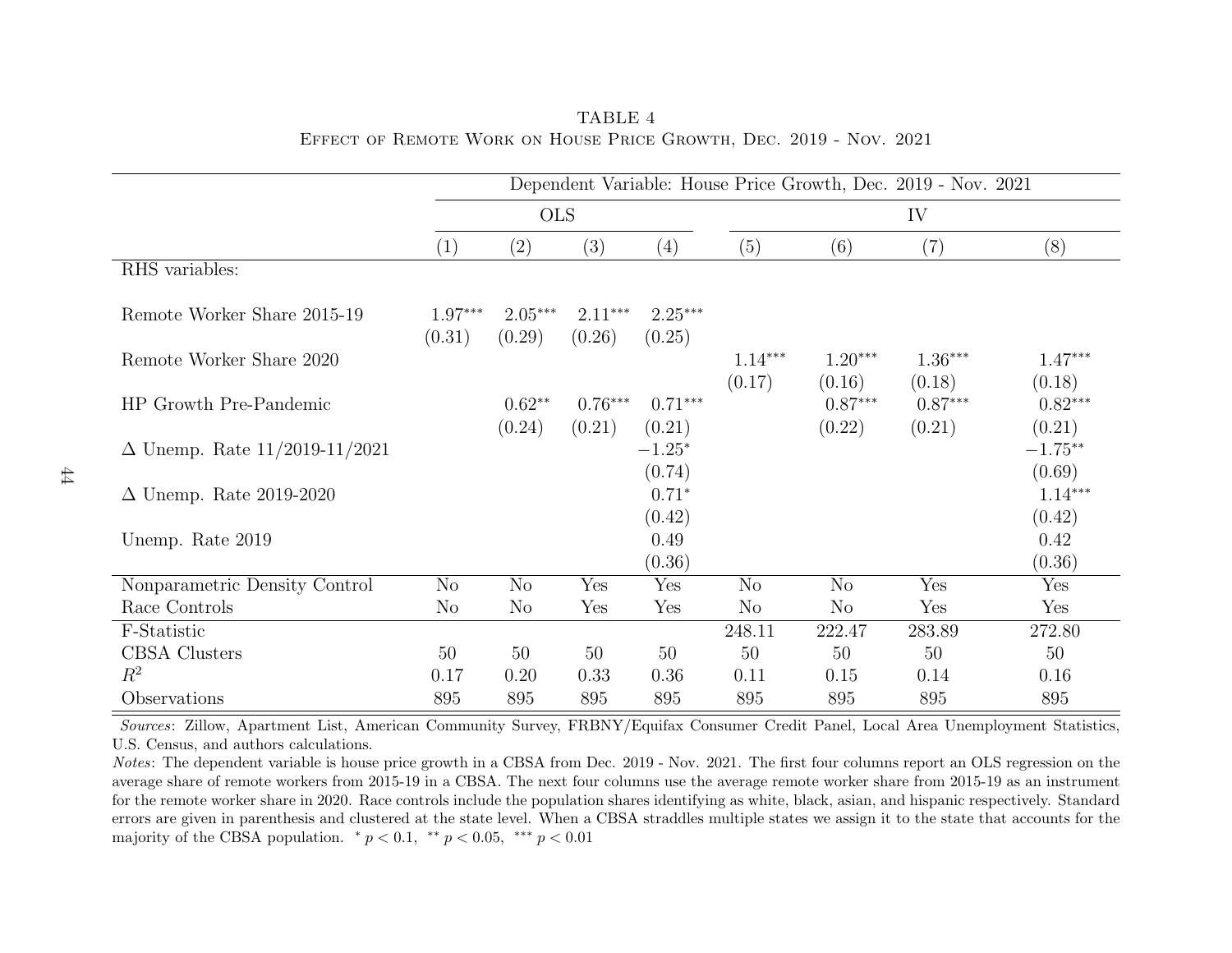<span id="page-46-0"></span>

|                                                                          | TABLE 5 |  |  |
|--------------------------------------------------------------------------|---------|--|--|
| EFFECT OF REMOTE WORK ON HOUSE PRICE GROWTH (OLS), DEC. 2019 - NOV. 2021 |         |  |  |

|                                      | Dependent Variable: House Price Growth |                      |                      |                          |  |  |  |  |
|--------------------------------------|----------------------------------------|----------------------|----------------------|--------------------------|--|--|--|--|
|                                      |                                        |                      | <b>OLS</b>           |                          |  |  |  |  |
|                                      | (1)                                    | (2)                  | (3)                  | (4)                      |  |  |  |  |
| RHS variables:                       |                                        |                      |                      |                          |  |  |  |  |
| Remote Worker Share 2020             | $0.71***$<br>(0.091)                   | $0.76***$<br>(0.084) | $0.61***$<br>(0.096) | $0.67***$<br>(0.093)     |  |  |  |  |
| HP Growth Pre-Pandemic               |                                        | $0.73***$<br>(0.24)  | $0.70***$<br>(0.24)  | $0.66***$<br>(0.23)      |  |  |  |  |
| $\Delta$ Unemp. Rate 11/2019-11/2021 |                                        |                      |                      | $-1.27*$                 |  |  |  |  |
| $\Delta$ Unemp. Rate 2019-2020       |                                        |                      |                      | (0.77)<br>$0.87**$       |  |  |  |  |
| Unemp. Rate 2019                     |                                        |                      |                      | (0.43)<br>0.33<br>(0.44) |  |  |  |  |
| Nonparametric Density Control        | No                                     | No                   | Yes                  | Yes                      |  |  |  |  |
| Race Controls                        | N <sub>o</sub>                         | $\rm No$             | Yes                  | Yes                      |  |  |  |  |
| <b>CBSA</b> Clusters                 | 50                                     | 50                   | 50                   | 50                       |  |  |  |  |
| $R^2$                                | 0.17                                   | 0.21                 | 0.26                 | 0.29                     |  |  |  |  |
| Observations                         | 895                                    | 895                  | 895                  | 895                      |  |  |  |  |

Notes: The dependent variable is house price growth in a CBSA from Dec. 2019 - Nov. 2021. The columns report an OLS regression on the remote worker share in 2020. Race controls include the population shares identifying as white, black, asian, and hispanic respectively. Standard errors are given in parenthesis and clustered at the state level. When <sup>a</sup> CBSA straddles multiple states we assign it to the state that accounts for the majorityof the CBSA population.  $* p < 0.1, * p < 0.05, *** p < 0.01$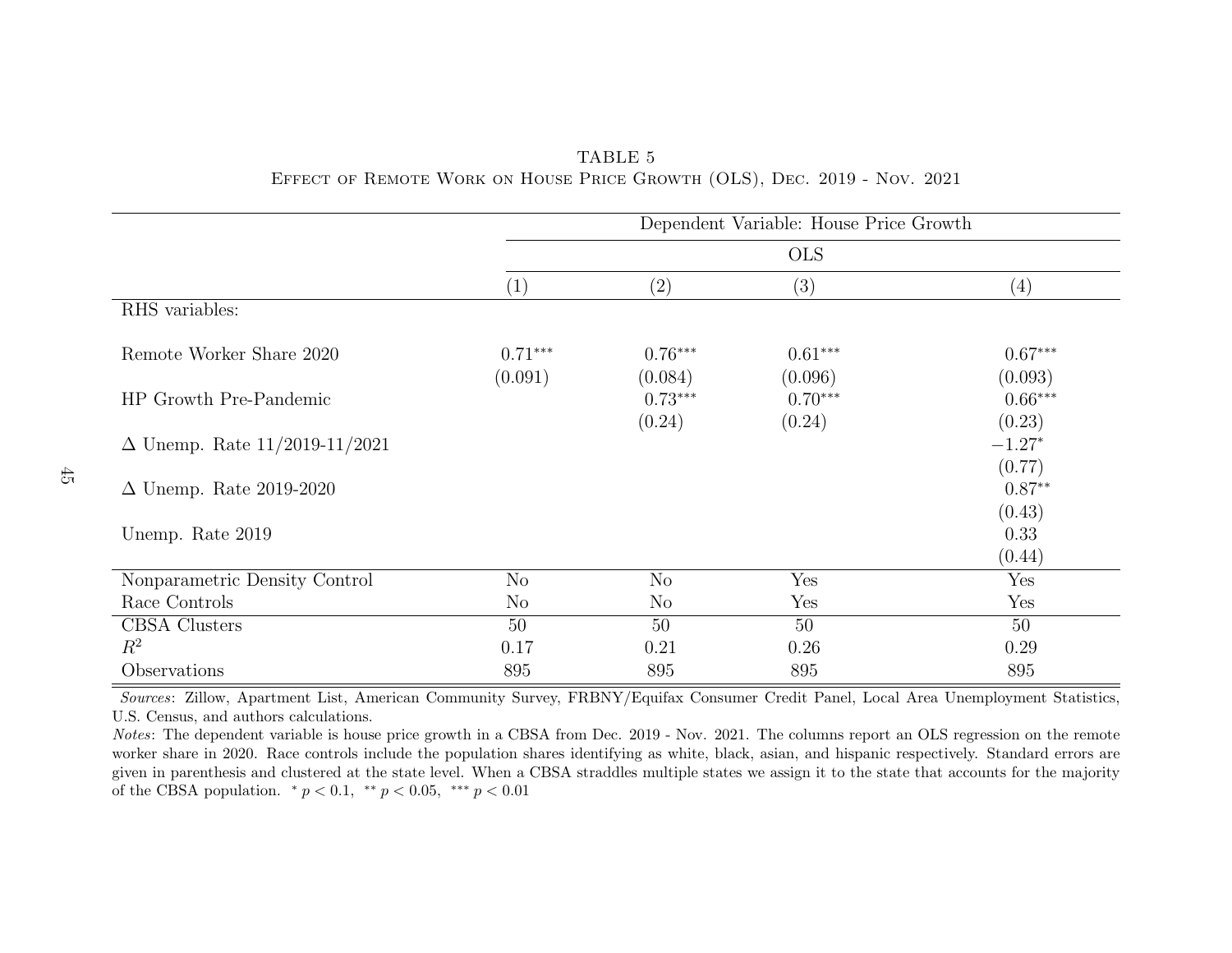|                                      | Dep. Variable: Remote Worker Share 2020 |                     |                      |                     |  |  |  |
|--------------------------------------|-----------------------------------------|---------------------|----------------------|---------------------|--|--|--|
|                                      | (1)                                     | $\left( 2\right)$   | (3)                  | $\left( 4\right)$   |  |  |  |
| RHS variables:                       |                                         |                     |                      |                     |  |  |  |
| Remote Worker Share 2015-19          | $2.45***$<br>(0.27)                     | $2.47***$<br>(0.29) | $2.01***$<br>(0.22)  | $1.99***$<br>(0.23) |  |  |  |
| Rent Growth Pre-Pandemic             |                                         | $-0.060$<br>(0.10)  | $-0.0047$<br>(0.090) | $-0.057$<br>(0.087) |  |  |  |
| $\Delta$ Unemp. Rate 11/2019-11/2021 |                                         |                     |                      | 0.35<br>(0.57)      |  |  |  |
| $\Delta$ Unemp. Rate 2019-2020       |                                         |                     |                      | $-0.70**$<br>(0.31) |  |  |  |
| Unemp. Rate 2019                     |                                         |                     |                      | 0.28<br>(0.35)      |  |  |  |
| Nonparametric Density Control        | $\rm No$                                | No                  | Yes                  | Yes                 |  |  |  |
| Race Controls                        | $\rm No$                                | $\rm No$            | Yes                  | Yes                 |  |  |  |
| CBSA Clusters                        | 45                                      | 45                  | 45                   | 45                  |  |  |  |
| $R^2$                                | 0.46                                    | 0.46                | 0.68                 | 0.70                |  |  |  |
| Observations                         | 178                                     | 178                 | 178                  | 178                 |  |  |  |

#### <span id="page-47-0"></span>TABLE 6First Stage for Rent Growth Regressions

Sources: Zillow, Apartment List, American Community Survey, FRBNY/Equifax Consumer Credit Panel, Local Area Unemployment Statistics,U.S. Census, and authors calculations.

Notes: This table reports first stage regression. The dependent variables are the remote worker share in 2020. The instrument is the average share of remote workers from 2015-19 in <sup>a</sup> CBSA. Race controls include the population shares identifying as white, black, asian, and hispanic respectively. Standard errors are given in parenthesis and clustered at the state level. When <sup>a</sup> CBSA straddles multiple states we assign it to the state thataccounts for the majority of the CBSA population.  $\ast p < 0.1$ ,  $\ast \ast p < 0.05$ ,  $\ast \ast \ast p < 0.01$ 

46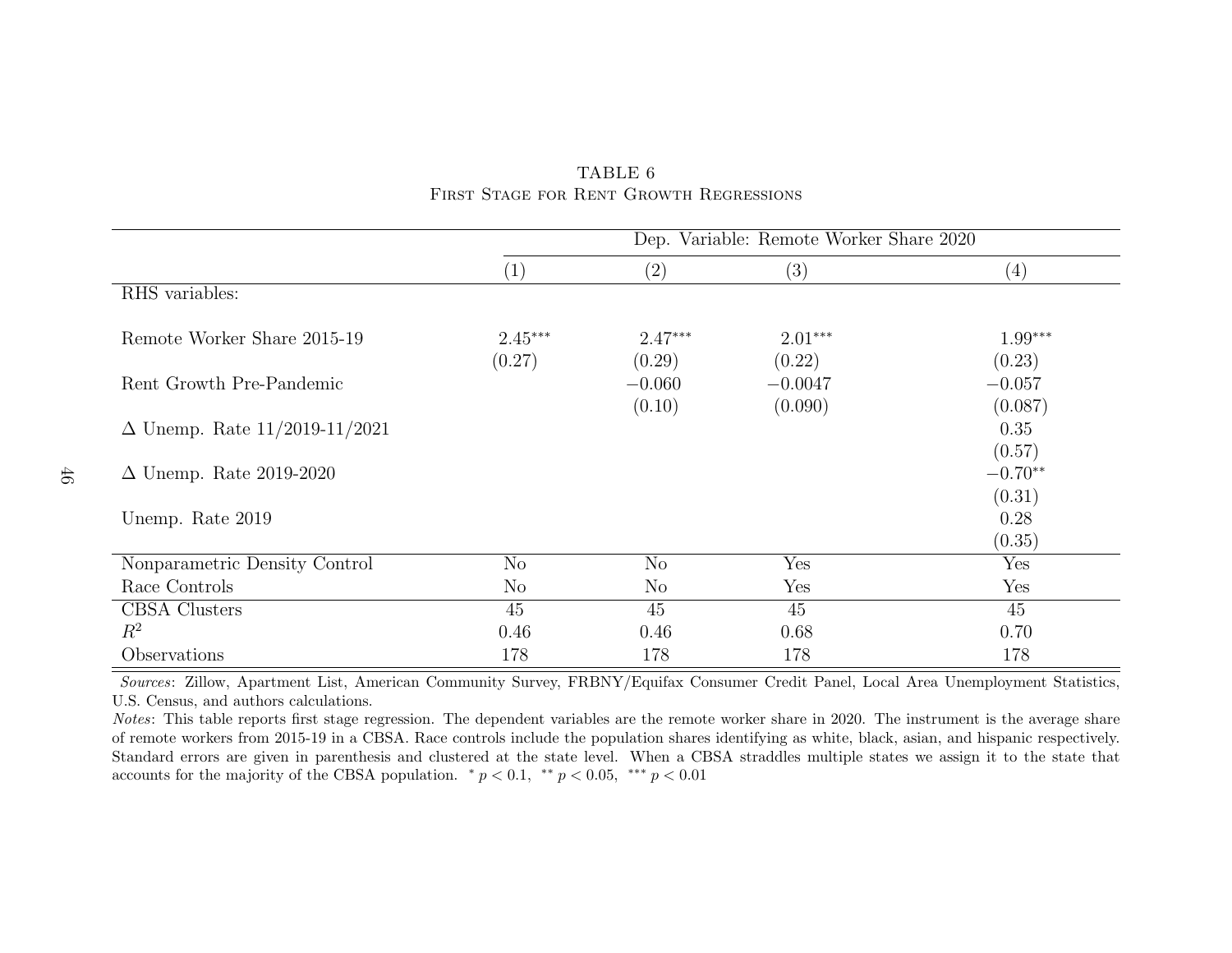|                                      | Dependent Variable: Rent Growth, Dec. 2019 - Nov. 2021 |                |                    |                     |                |                |                   |                      |
|--------------------------------------|--------------------------------------------------------|----------------|--------------------|---------------------|----------------|----------------|-------------------|----------------------|
|                                      |                                                        |                | <b>OLS</b>         |                     | IV             |                |                   |                      |
|                                      | (1)                                                    | (2)            | (3)                | $\left( 4\right)$   | (5)            | (6)            | (7)               | (8)                  |
| RHS variables:                       |                                                        |                |                    |                     |                |                |                   |                      |
| Remote Worker Share 2015-19          | 1.38<br>(0.86)                                         | 1.22<br>(0.83) | $1.82**$<br>(0.85) | $2.29***$<br>(0.71) |                |                |                   |                      |
| Remote Worker Share 2020             |                                                        |                |                    |                     | 0.56<br>(0.35) | 0.50<br>(0.35) | $0.91*$<br>(0.47) | $1.15***$<br>(0.42)  |
| Rent Growth Pre-Pandemic             |                                                        | 0.47<br>(0.54) | 0.37<br>(0.53)     | 0.14<br>(0.40)      |                | 0.50<br>(0.55) | 0.37<br>(0.56)    | 0.20<br>(0.43)       |
| $\Delta$ Unemp. Rate 11/2019-11/2021 |                                                        |                |                    | $-4.21**$<br>(1.57) |                |                |                   | $-4.61***$<br>(1.71) |
| $\Delta$ Unemp. Rate 2019-2020       |                                                        |                |                    | 0.46<br>(0.97)      |                |                |                   | 1.26<br>(1.13)       |
| Unemp. Rate 2019                     |                                                        |                |                    | $2.46**$<br>(1.10)  |                |                |                   | $2.14*$<br>(1.23)    |
| Nonparametric Density Control        | N <sub>o</sub>                                         | N <sub>o</sub> | Yes                | Yes                 | N <sub>o</sub> | N <sub>o</sub> | Yes               | Yes                  |
| Race Controls                        | N <sub>o</sub>                                         | N <sub>o</sub> | Yes                | Yes                 | N <sub>o</sub> | $\rm No$       | Yes               | Yes                  |
| F-Statistic                          |                                                        |                |                    |                     | 84.92          | 70.87          | 81.82             | 76.18                |
| CBSA Clusters                        | 45                                                     | 45             | 45                 | 45                  | 45             | 45             | 45                | 45                   |
| $R^2$                                | 0.04                                                   | 0.06           | 0.23               | 0.37                | $-0.09$        | $-0.05$        | 0.06              | 0.13                 |
| Observations                         | 178                                                    | 178            | 178                | 178                 | 178            | 178            | 178               | 178                  |

<span id="page-48-0"></span>TABLE 7Effect of Remote Work on Rent Growth, Dec. 2019 - Nov. 2021

Notes: The dependent variable is rent growth in <sup>a</sup> CBSA from Dec. 2019 - Nov. 2021. The first four columns report an OLS regression on the average share of remote workers from 2015-19 in <sup>a</sup> CBSA. The next four columns use the average remote worker share from 2015-19 as an instrument for the remote worker share in 2020. Race controls include the population shares identifying as white, black, asian, and hispanic respectively. Standard errors are given in parenthesis and clustered at the state level. When <sup>a</sup> CBSA straddles multiple states we assign it to the state that accounts for themajority of the CBSA population.  $* p < 0.1, * p < 0.05, *** p < 0.01$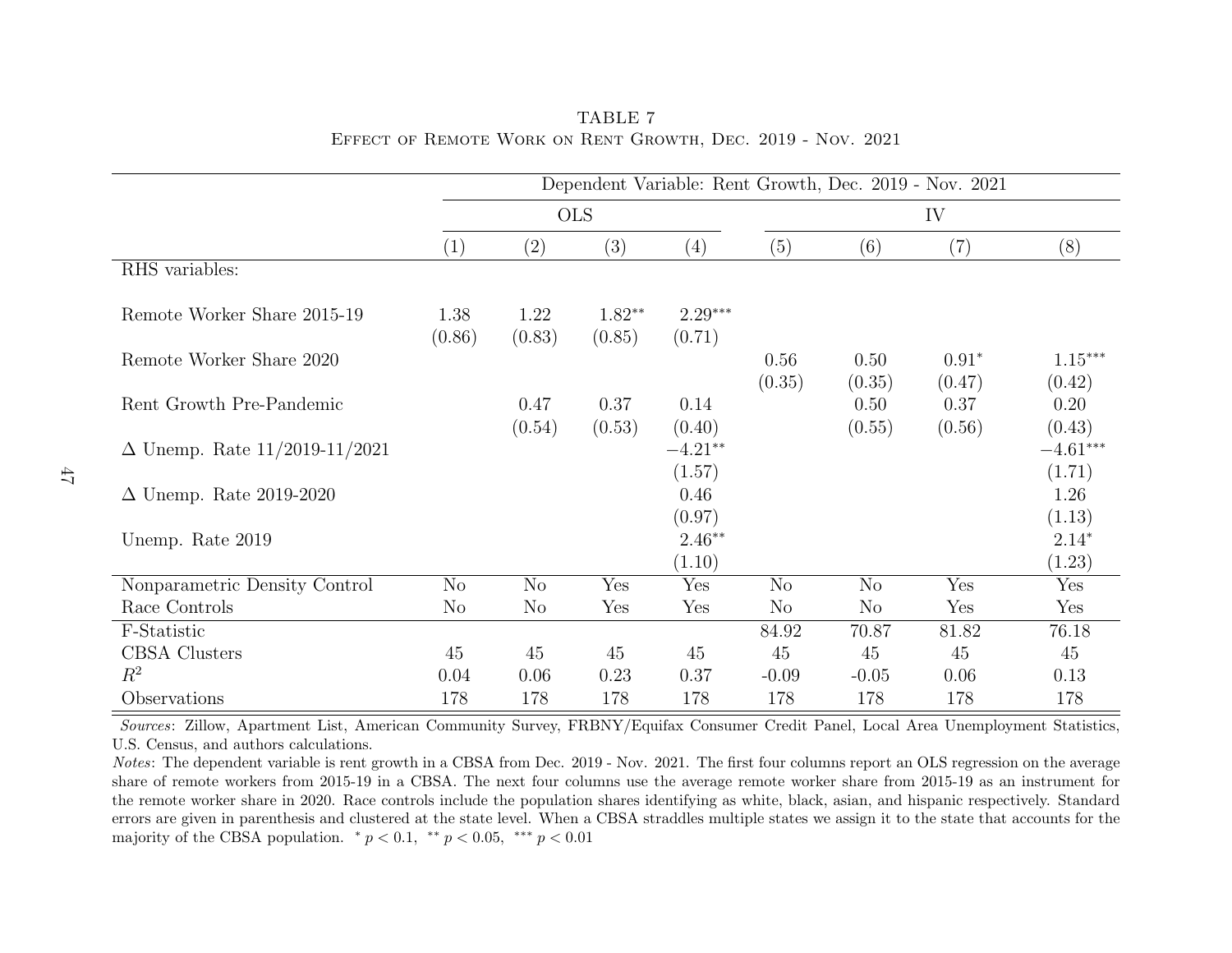|                                      |                     | Dependent Variable: House Price Growth (Rent Sample) |                     |                      |                     |                     |                     |                      |
|--------------------------------------|---------------------|------------------------------------------------------|---------------------|----------------------|---------------------|---------------------|---------------------|----------------------|
|                                      |                     | <b>OLS</b>                                           |                     |                      |                     |                     | IV                  |                      |
|                                      | (1)                 | (2)                                                  | (3)                 | $\left( 4\right)$    | (5)                 | (6)                 | (7)                 | (8)                  |
| RHS variables:                       |                     |                                                      |                     |                      |                     |                     |                     |                      |
| Remote Worker Share 2015-19          | $2.51***$<br>(0.68) | $2.51***$<br>(0.63)                                  | $2.37***$<br>(0.70) | $2.54***$<br>(0.57)  |                     |                     |                     |                      |
| Remote Worker Share 2020             |                     |                                                      |                     |                      | $1.02***$<br>(0.26) | $1.02***$<br>(0.24) | $1.18***$<br>(0.37) | $1.29***$<br>(0.31)  |
| House Price Growth Pre-Pandemic      |                     | $0.56*$<br>(0.31)                                    | $0.79*$<br>(0.40)   | 0.59<br>(0.37)       |                     | $0.85**$<br>(0.34)  | $0.78*$<br>(0.40)   | $0.62*$<br>(0.38)    |
| $\Delta$ Unemp. Rate 11/2019-11/2021 |                     |                                                      |                     | $-3.16***$<br>(0.89) |                     |                     |                     | $-3.58***$<br>(1.07) |
| $\Delta$ Unemp. Rate 2019-2020       |                     |                                                      |                     | 0.079<br>(0.62)      |                     |                     |                     | 0.95<br>(0.72)       |
| Unemp. Rate 2019                     |                     |                                                      |                     | 0.75<br>(0.81)       |                     |                     |                     | 0.47<br>(0.87)       |
| Nonparametric Density Control        | N <sub>o</sub>      | N <sub>o</sub>                                       | Yes                 | Yes                  | N <sub>o</sub>      | N <sub>o</sub>      | Yes                 | Yes                  |
| Race Controls                        | $\rm No$            | N <sub>o</sub>                                       | Yes                 | Yes                  | $\rm No$            | No                  | Yes                 | Yes                  |
| F-Statistic                          |                     |                                                      |                     |                      | 84.92               | 72.71               | 96.87               | 92.01                |
| <b>CBSA</b> Clusters                 | 45                  | 45                                                   | 45                  | 45                   | 45                  | 45                  | 45                  | 45                   |
| $R^2$                                | 0.23                | 0.26                                                 | 0.36                | 0.46                 | $-0.02$             | 0.05                | 0.16                | 0.21                 |
| Observations                         | 178                 | 178                                                  | 178                 | 178                  | 178                 | 178                 | 178                 | 178                  |

<span id="page-49-0"></span>TABLE 8Effect of Remote Work on House Price Growth (Rent Sample), Dec. <sup>2019</sup> - Nov. <sup>2021</sup>

Notes: The dependent variable is house price growth (rent sample) in <sup>a</sup> CBSA from Dec. <sup>2019</sup> - Nov. 2021. The first four columns report an OLS regression on the average share of remote workers from 2015-19 in <sup>a</sup> CBSA. The next four columns use the average remote worker share from 2015-19 as an instrument for the remote worker share in 2020. Race controls include the population shares identifying as white, black, asian, and hispanic respectively. Standard errors are given in parenthesis and clustered at the state level. When <sup>a</sup> CBSA straddles multiple states we assign it to thestate that accounts for the majority of the CBSA population.  $\binom{*}{p} < 0.1$ ,  $\binom{**}{p} < 0.05$ ,  $\binom{***}{p} < 0.01$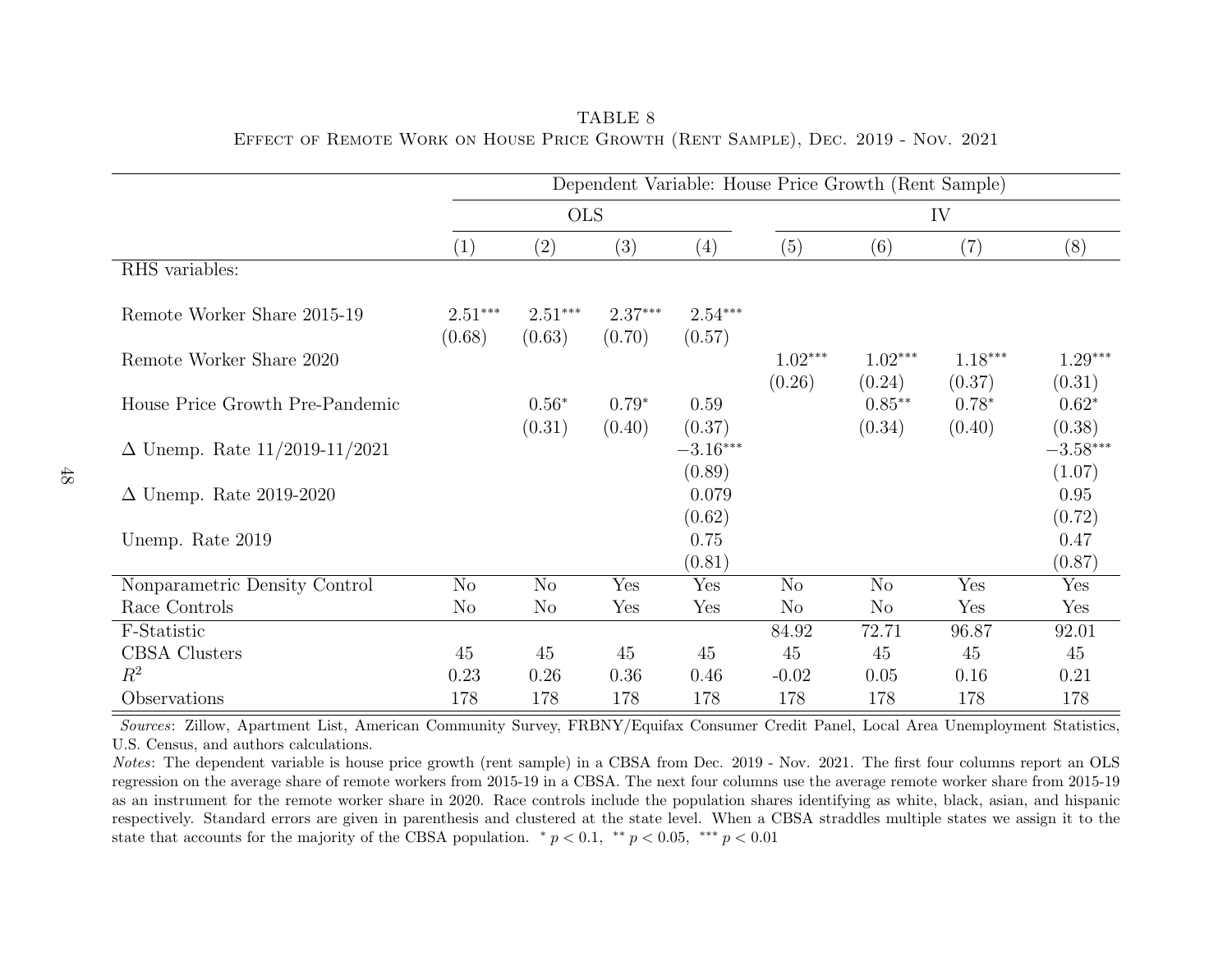| Dependent Variable:                 |          | Commercial Rent Growth Pandemic | House Price Growth |           |  |
|-------------------------------------|----------|---------------------------------|--------------------|-----------|--|
|                                     | $\perp$  | (2)                             | (3)                | (4)       |  |
| RHS variables:                      |          |                                 |                    |           |  |
| Remote Worker Share 2015-19         | $-0.25*$ | $-0.26*$                        | $2.48***$          | $2.37***$ |  |
|                                     | (0.13)   | (0.13)                          | (0.70)             | (0.64)    |  |
| Commercial Rent Growth Pre-Pandemic |          | 0.18                            |                    |           |  |
|                                     |          | (0.15)                          |                    |           |  |
| HP Growth Pre-Pandemic              |          |                                 |                    | $1.39**$  |  |
|                                     |          |                                 |                    | (0.56)    |  |
| $R^2$                               | 0.13     | 0.15                            | 0.31               | 0.47      |  |
| Observations                        | 25       | 25                              | 25                 | 25        |  |

49

<span id="page-50-0"></span>TABLE 9Effect of Remote Work on Commercial Rent Growth Pandemic and House Price Growth, Dec. 2019 - Nov. 2021

Sources: Zillow, Apartment List, American Community Survey, FRBNY/Equifax Consumer Credit Panel, Local Area Unemployment Statistics,U.S. Census, and authors calculations.

 Notes: The dependent variables are Commercial Rent Growth Pandemic and House Price Growth in <sup>a</sup> CBSA from Dec. 2019 - Nov. 2021. Robuststandard errors are given in parenthesis.  $\binom{*}{p} < 0.1$ ,  $\binom{**}{p} < 0.05$ ,  $\binom{***}{p} < 0.01$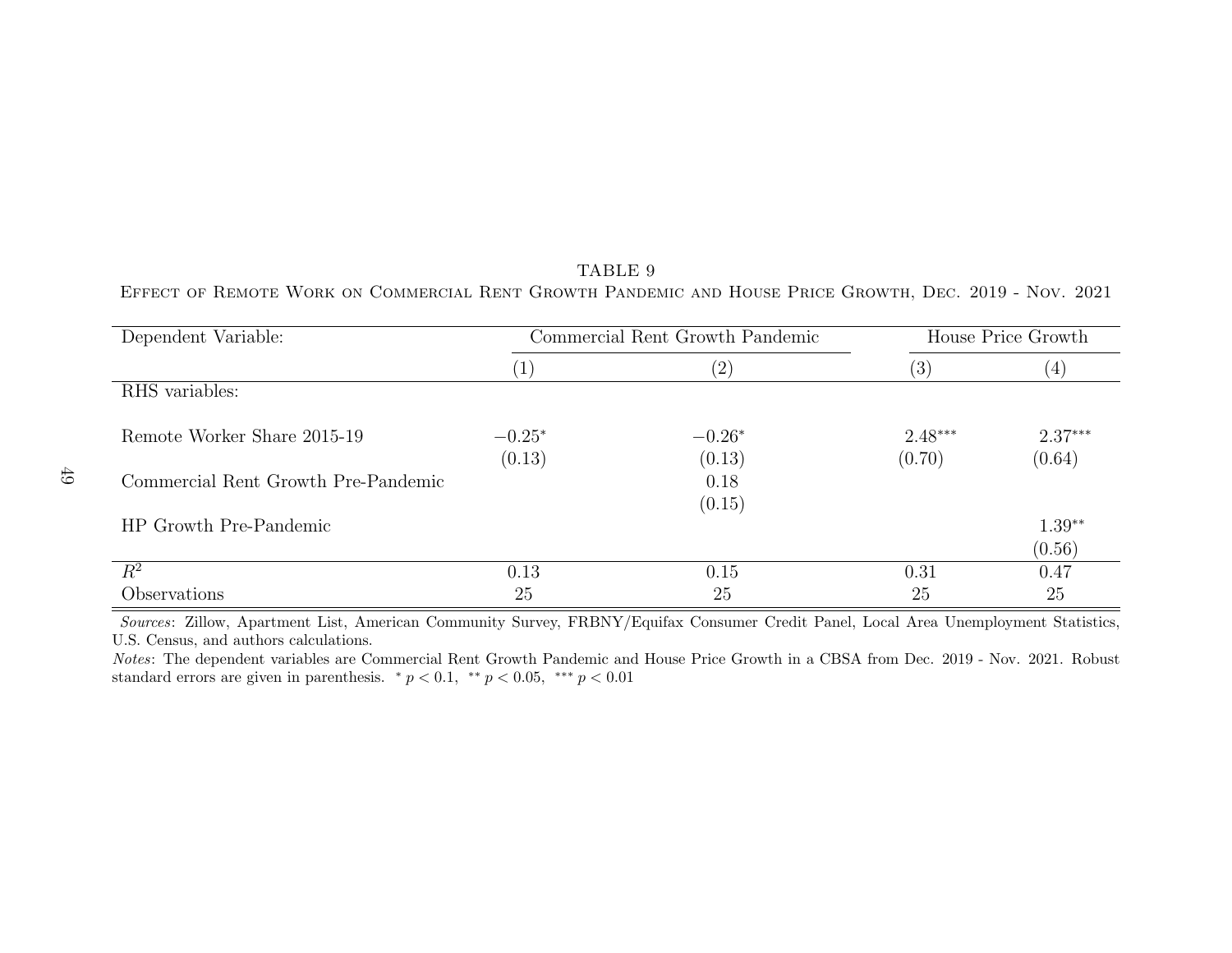| Dependent Variable:         |         | Inflation excl. Shelter | House Price Growth |           |  |
|-----------------------------|---------|-------------------------|--------------------|-----------|--|
|                             | (1)     | (2)                     | (3)                | (4)       |  |
| RHS variables:              |         |                         |                    |           |  |
| Remote Worker Share 2015-19 | $0.43*$ | 0.44                    | $3.51***$          | $2.98***$ |  |
|                             | (0.23)  | (0.30)                  | (0.97)             | (0.65)    |  |
| Inflation Pre-Pandemic      |         | $-0.018$                |                    |           |  |
|                             |         | (0.34)                  |                    |           |  |
| HP Growth Pre-Pandemic      |         |                         |                    | $1.53**$  |  |
|                             |         |                         |                    | (0.60)    |  |
| $R^2$                       | 0.18    | 0.18                    | 0.40               | 0.57      |  |
| Observations                | 22      | 22                      | 22                 | 22        |  |

<span id="page-51-0"></span>TABLE 10Effect of Remote Work on Inflation excl. Shelter and House Price Growth, Dec. 2019 - Nov. 2021

 Notes: The dependent variables are Inflation excl. Shelter and House Price Growth in <sup>a</sup> CBSA from Dec. 2019 - Nov. 2021. Robust standard errorsare given in parenthesis.  $* p < 0.1, * p < 0.05, *** p < 0.01$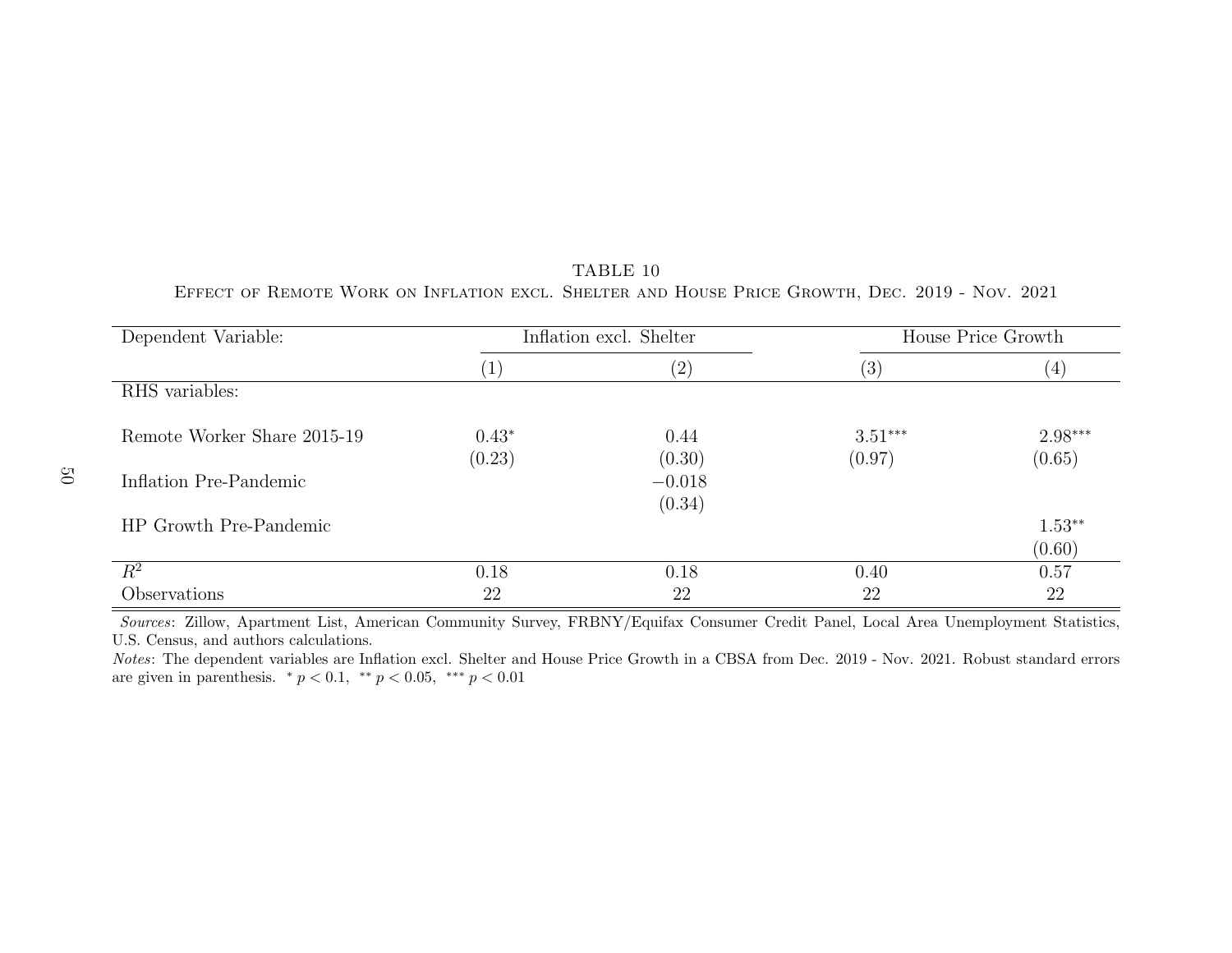|                                      | Dependent Variable: Permit Growth, 2019 - 2021 |                       |                       |                       |                    |                       |                       |                       |
|--------------------------------------|------------------------------------------------|-----------------------|-----------------------|-----------------------|--------------------|-----------------------|-----------------------|-----------------------|
|                                      |                                                | <b>OLS</b>            |                       |                       |                    | IV                    |                       |                       |
|                                      | (1)                                            | (2)                   | (3)                   | (4)                   | (5)                | (6)                   | (7)                   | (8)                   |
| RHS variables:                       |                                                |                       |                       |                       |                    |                       |                       |                       |
| Remote Worker Share 2015-19          | $2.67**$<br>(1.20)                             | $2.00*$<br>(1.10)     | $2.55*$<br>(1.31)     | $2.89**$<br>(1.32)    |                    |                       |                       |                       |
| Remote Worker Share 2020             |                                                |                       |                       |                       | $1.54**$<br>(0.69) | $1.16*$<br>(0.63)     | $1.63*$<br>(0.84)     | $1.87**$<br>(0.85)    |
| Permit Growth Pre-Pandemic           |                                                | $-0.37***$<br>(0.050) | $-0.37***$<br>(0.050) | $-0.37***$<br>(0.049) |                    | $-0.36***$<br>(0.049) | $-0.37***$<br>(0.049) | $-0.37***$<br>(0.048) |
| $\Delta$ Unemp. Rate 11/2019-11/2021 |                                                |                       |                       | $-2.59$<br>(3.53)     |                    |                       |                       | $-3.31$<br>(3.57)     |
| $\Delta$ Unemp. Rate 2019-2020       |                                                |                       |                       | $-2.36$<br>(1.95)     |                    |                       |                       | $-1.80$<br>(1.97)     |
| Unemp. Rate 2019                     |                                                |                       |                       | 0.55<br>(2.04)        |                    |                       |                       | 0.47<br>(2.01)        |
| Nonparametric Density Control        | N <sub>o</sub>                                 | N <sub>o</sub>        | Yes                   | Yes                   | N <sub>o</sub>     | N <sub>o</sub>        | Yes                   | Yes                   |
| Race Controls                        | N <sub>o</sub>                                 | N <sub>o</sub>        | Yes                   | Yes                   | N <sub>o</sub>     | $\rm No$              | Yes                   | Yes                   |
| F-Statistic                          |                                                |                       |                       |                       | 251.08             | 249.44                | 274.23                | 271.03                |
| <b>CBSA</b> Clusters                 | 50                                             | 50                    | 50                    | 50                    | 50                 | 50                    | 50                    | 50                    |
| $R^2$                                | 0.01                                           | 0.11                  | 0.12                  | 0.13                  | $-0.01$            | 0.10                  | 0.10                  | 0.11                  |
| Observations                         | 879                                            | 878                   | 878                   | 878                   | 879                | 878                   | 878                   | 878                   |

<span id="page-52-0"></span>TABLE 11Effect of Remote Work on Permit Growth, 2019 - 2021

Notes: The dependent variable is permit growth in a CBSA from 2019 - 2021. The first four columns report an OLS regression on the average share of remote workers from 2015-19 in <sup>a</sup> CBSA. The next four columns use the average remote worker share from 2015-19 as an instrument for the remote worker share in 2020. Race controls include the population shares identifying as white, black, asian, and hispanic respectively. Standard errors are given in parenthesis and clustered at the state level. When <sup>a</sup> CBSA straddles multiple states we assign it to the state that accounts for the majorityof the CBSA population.  $* p < 0.1, * p < 0.05, *** p < 0.01$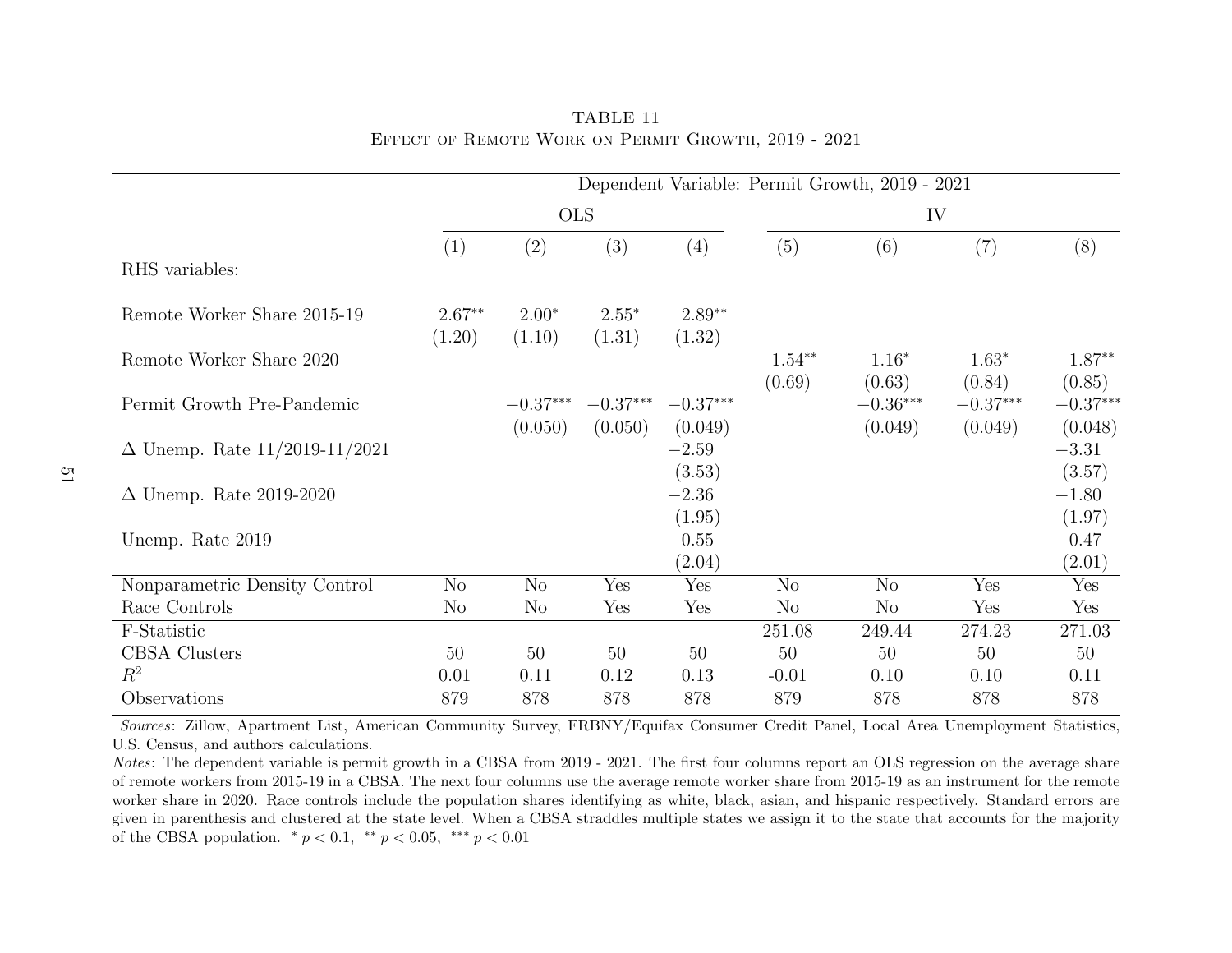|                                      | Dep. Variable: Remote Worker Share 2020 |                      |                     |                     |  |  |  |
|--------------------------------------|-----------------------------------------|----------------------|---------------------|---------------------|--|--|--|
|                                      | (1)                                     | (2)                  | (3)                 | (4)                 |  |  |  |
| RHS variables:                       |                                         |                      |                     |                     |  |  |  |
| Remote Worker Share 2015-19          | $1.80***$<br>(0.12)                     | $1.61***$<br>(0.10)  | $1.58***$<br>(0.10) | $1.59***$<br>(0.10) |  |  |  |
| Net Inflow Rate Pandemic             | $-0.18*$<br>(0.098)                     | $-0.13**$<br>(0.061) | $-0.11*$<br>(0.059) |                     |  |  |  |
| Net Inflow Rate Pre-Pandemic         | 0.073<br>(0.13)                         | 0.078<br>(0.088)     | 0.085<br>(0.094)    |                     |  |  |  |
| HP Growth Pre-Pandemic               |                                         | $-0.072$<br>(0.053)  | $-0.065$<br>(0.049) | $-0.067$<br>(0.047) |  |  |  |
| $\Delta$ Unemp. Rate 11/2019-11/2021 |                                         |                      | $0.32*$<br>(0.18)   | 0.27<br>(0.17)      |  |  |  |
| $\Delta$ Unemp. Rate 2019-2020       |                                         |                      | $-0.28**$<br>(0.11) | $-0.26**$<br>(0.11) |  |  |  |
| Unemp. Rate 2019                     |                                         |                      | 0.058<br>(0.12)     | 0.032<br>(0.10)     |  |  |  |
| Nonparametric Density Control        | No                                      | Yes                  | Yes                 | Yes                 |  |  |  |
| Race Controls                        | N <sub>o</sub>                          | Yes                  | Yes                 | Yes                 |  |  |  |
| Nonparametric Migration Controls     | $\rm No$                                | $\rm No$             | No                  | Yes                 |  |  |  |
| <b>CBSA</b> Clusters                 | 50                                      | 50                   | 50                  | 50                  |  |  |  |
| $R^2$                                | 0.39                                    | 0.61                 | 0.62                | 0.63                |  |  |  |
| Observations                         | 895                                     | 895                  | 895                 | 895                 |  |  |  |

<span id="page-53-0"></span>TABLE 12First Stage for House Price Growth Regressions

Notes: This table reports first stage regression. The dependent variables are the remote worker share in 2020. The instrument is the average share of remote workers from 2015-19 in <sup>a</sup> CBSA. Race controls include the population shares identifying as white, black, asian, and hispanic respectively. Nonparametric migration controls include deciles of pandemic net migration and pre-pandemic net migration. Standard errors are given in parenthesis and clustered at the state level. When <sup>a</sup> CBSA straddles multiple states we assign it to the state that accounts for the majority of the CBSA population.\*  $p < 0.1$ , \*\*  $p < 0.05$ , \*\*\*  $p < 0.01$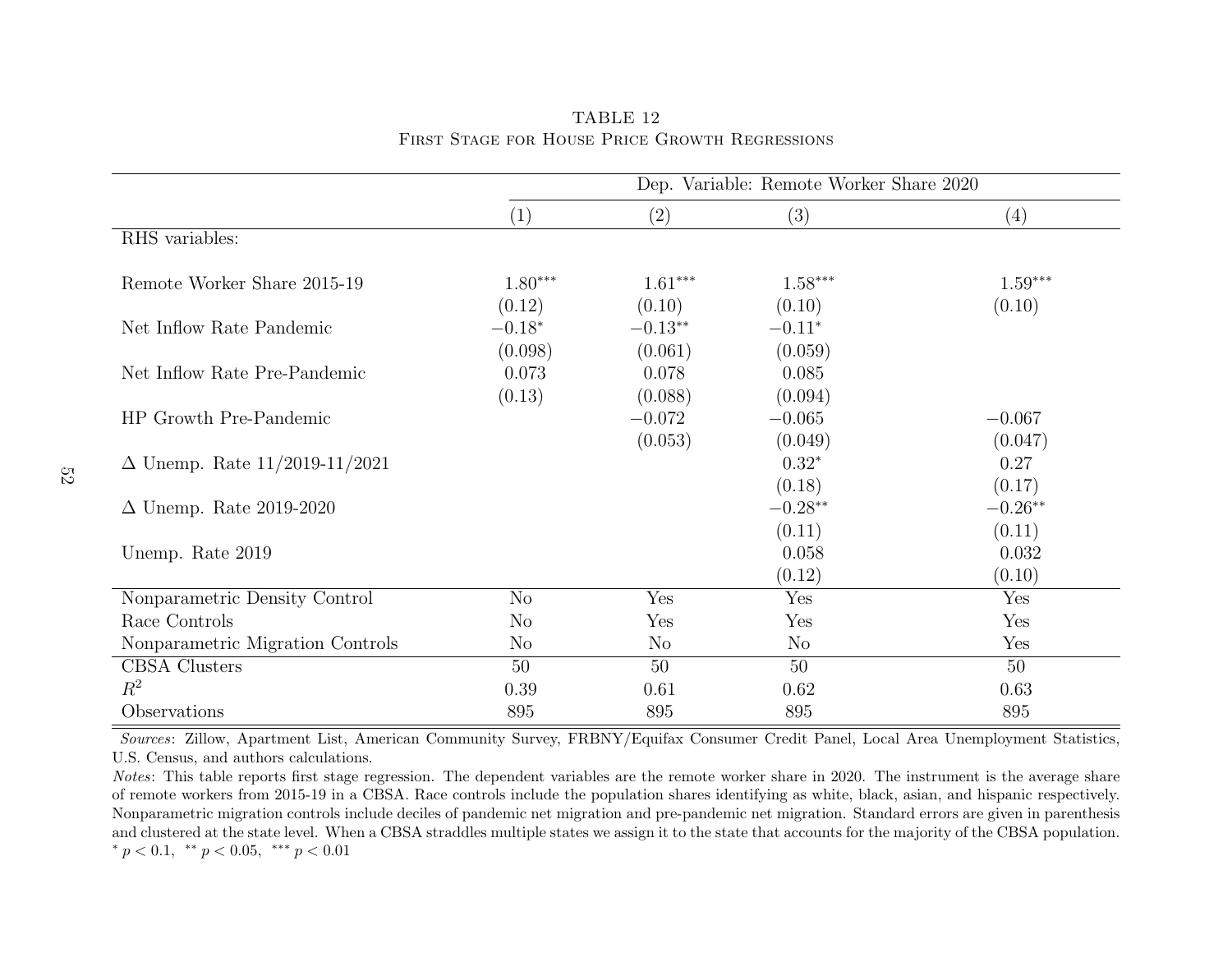<span id="page-54-0"></span>TABLE 13Effect of Remote Work on House Price Growth, Dec. 2019 - Nov. 2021

|                                      | Dependent Variable: House Price Growth, Dec. 2019 - Nov. 2021 |                               |                               |                             |                               |                               |                               |                               |  |
|--------------------------------------|---------------------------------------------------------------|-------------------------------|-------------------------------|-----------------------------|-------------------------------|-------------------------------|-------------------------------|-------------------------------|--|
|                                      | <b>OLS</b>                                                    |                               |                               |                             | IV                            |                               |                               |                               |  |
|                                      | (1)                                                           | (2)                           | (3)                           | (4)                         | (5)                           | (6)                           | (7)                           | (8)                           |  |
| RHS variables:                       |                                                               |                               |                               |                             |                               |                               |                               |                               |  |
| Remote Worker Share 2015-19          | $1.31***$<br>(0.23)                                           | $1.35***$<br>(0.19)           | $1.50***$<br>(0.17)           | $1.47***$<br>(0.16)         |                               |                               |                               |                               |  |
| Remote Worker Share 2020             |                                                               |                               |                               |                             | $0.73***$                     | $0.84***$                     | $0.95***$                     | $0.93***$                     |  |
| Net Inflow Rate Pandemic             | $1.17***$<br>(0.23)                                           | $1.16***$<br>(0.25)           | $1.08***$<br>(0.23)           |                             | (0.11)<br>$1.30***$<br>(0.22) | (0.12)<br>$1.27***$<br>(0.22) | (0.11)<br>$1.19***$<br>(0.21) | (0.11)                        |  |
| Net Inflow Rate Pre-Pandemic         | $0.93***$                                                     | $0.68***$                     | $0.76***$                     |                             | $0.87***$                     | $0.62***$                     | $0.68***$                     |                               |  |
| HP Growth Pre-Pandemic               | (0.27)                                                        | (0.24)<br>$0.53***$<br>(0.16) | (0.24)<br>$0.50***$<br>(0.16) | $0.48***$<br>(0.16)         | (0.25)                        | (0.23)<br>$0.59***$<br>(0.16) | (0.23)<br>$0.57***$<br>(0.16) | $0.54***$<br>(0.15)           |  |
| $\Delta$ Unemp. Rate 11/2019-11/2021 |                                                               |                               | $-0.90*$                      | $-1.04**$                   |                               |                               | $-1.20***$                    | $-1.29***$                    |  |
| $\Delta$ Unemp. Rate 2019-2020       |                                                               |                               | (0.52)<br>0.46<br>(0.32)      | (0.49)<br>$0.51*$<br>(0.29) |                               |                               | (0.44)<br>$0.73**$<br>(0.30)  | (0.42)<br>$0.75***$<br>(0.27) |  |
| Unemp. Rate 2019                     |                                                               |                               | $0.49*$                       | $0.51*$                     |                               |                               | 0.44                          | $0.48*$                       |  |
|                                      |                                                               |                               | (0.28)                        | (0.26)                      |                               |                               | (0.28)                        | (0.26)                        |  |
| Nonparametric Density Control        | N <sub>o</sub>                                                | Yes                           | Yes                           | Yes                         | N <sub>o</sub>                | Yes                           | Yes                           | Yes                           |  |
| Race Controls                        | N <sub>o</sub>                                                | Yes                           | Yes                           | Yes                         | N <sub>o</sub>                | Yes                           | Yes                           | Yes                           |  |
| Nonparametric Migration Controls     | N <sub>o</sub>                                                | N <sub>o</sub>                | N <sub>o</sub>                | Yes                         | N <sub>o</sub>                | N <sub>o</sub>                | N <sub>o</sub>                | Yes                           |  |
| F-Statistic                          |                                                               |                               |                               |                             | 220.39                        | 256.94                        | 236.79                        | 243.66                        |  |
| <b>CBSA</b> Clusters                 | 50                                                            | 50                            | $50\,$                        | 50                          | $50\,$                        | 50                            | 50                            | $50\,$                        |  |
| $R^2$                                | 0.33                                                          | 0.47                          | 0.49                          | 0.51                        | 0.38                          | 0.42                          | 0.43                          | 0.46                          |  |
| Observations                         | 895                                                           | 895                           | 895                           | 895                         | 895                           | 895                           | 895                           | 895                           |  |

Notes: The dependent variable is house price growth in a CBSA from Dec. 2019 - Nov. 2021. The first four columns report an OLS regression on the average share of remote workers from 2015-19 in <sup>a</sup> CBSA. The next four columns use the average remote worker share from 2015-19 as an instrument for the remote worker share in 2020. Race controls include the population shares identifying as white, black, asian, and hispanic respectively. Nonparametric migration controls include deciles of pandemic net migration and pre-pandemic net migration. Standard errors are given in parenthesis and clustered at the state level. When <sup>a</sup> CBSA straddles multiple states we assign it to the state that accounts for the majority of theCBSA population.  $* p < 0.1, * p < 0.05, *** p < 0.01$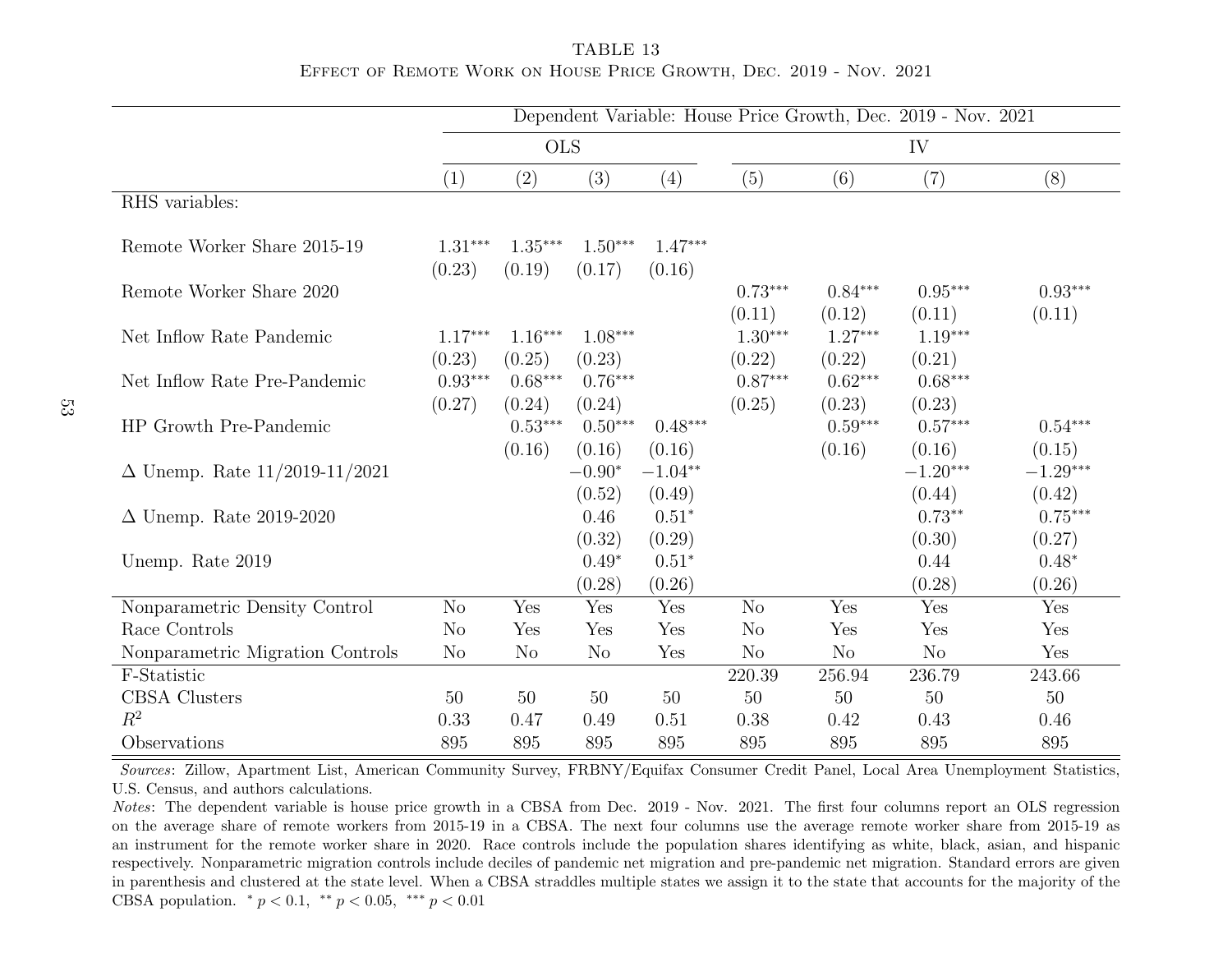| Dependent Variable:               | House Price Growth              |           |                   |                         |  |  |  |  |
|-----------------------------------|---------------------------------|-----------|-------------------|-------------------------|--|--|--|--|
|                                   | Migration Control               |           |                   | No Migration Control    |  |  |  |  |
|                                   | <b>OLS</b><br>$\left( 1\right)$ | IV<br>(2, | <b>OLS</b><br>(3) | IV<br>$\left( 4\right)$ |  |  |  |  |
| Panel A: Regression coefficients: |                                 |           |                   |                         |  |  |  |  |
| Remote Worker Share 2015-19       | 1.667                           |           | 2.243             |                         |  |  |  |  |
| Remote Worker Share 2020          |                                 | 0.926     |                   | 1.295                   |  |  |  |  |
| Net Inflow Rate Pandemic          | 1.318                           | 1.464     |                   |                         |  |  |  |  |
| Panel B: Aggregation Results:     |                                 |           |                   |                         |  |  |  |  |
| Extrapolated Aggregate Effect     | 0.087                           | 0.151     | 0.117             | 0.211                   |  |  |  |  |
| True Aggregate Effect             | 0.176                           | 0.176     | 0.176             | 0.176                   |  |  |  |  |
| Ratio: True / Extrapolated Effect | 2.016                           | 1.162     | 1.498             | 0.831                   |  |  |  |  |

<span id="page-55-0"></span>TABLE 14Model Results: Cross-Sectional and Aggregte Effect of Remote Work on House Price Growth

This table reports regression results from the model in [Section](#page-22-1) 4.The dependent variable is house price growth.Columns (1) and (3) report reduced form regressions and columns (2) and (4) IV specification.The IV specifications use the remote work share from 2015-19 as instrument.The extrapolated aggregate effects are based on the cross-sectional coefficient on remote work multiplied by its population mean.The true aggregte effects are based onthe true effects in the model and exclude the effects of the exogenous migration shocks  $\alpha$  and  $\beta$ .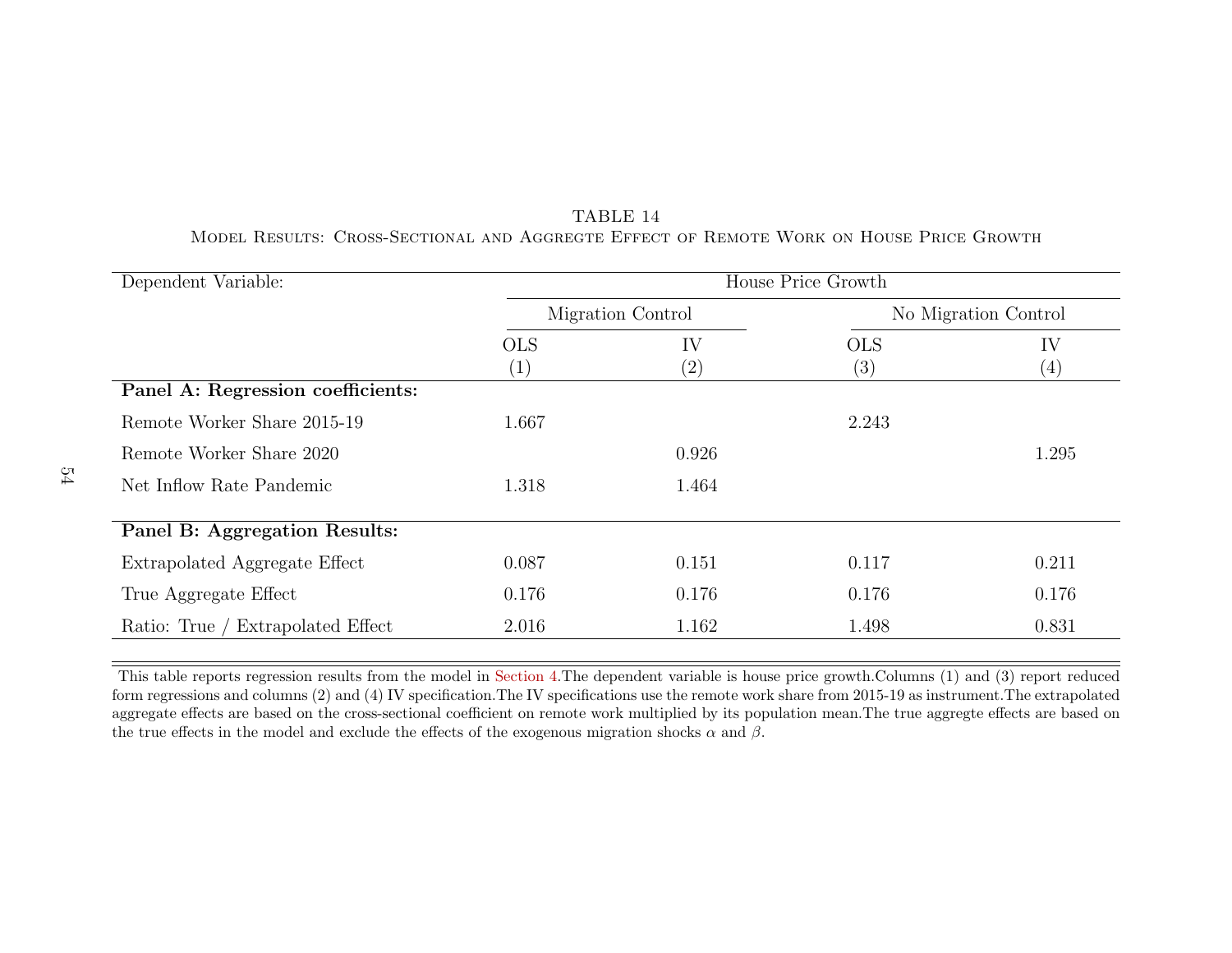## 1 Appendix

#### <span id="page-56-0"></span>1.1 Regression Decomposition

Here we work out the exact assumptions justifying the regression specification including both remote work and net migration in a simplified setting. Let H stand for house price growth, M be net migration, and RW be remote work. First, assume that the true relationship between these is given as (ignoring constants for simplicity)

$$
H = \beta_1 M + \beta_2 R W + \epsilon_1.
$$

Also assume that net migration depends on remote work plus a disturbance

$$
M = \gamma RW + \epsilon_2.
$$

We can then estimating the following model of the relationship between house price growth and remote work with OLS (this model corresponds to [\(2\)\)](#page-10-1):

$$
H = \rho_1 RW + e_1.
$$

Assuming there is no correlation between the remote work shock and the residuals  $\epsilon_1$  and  $\epsilon_2$ , this estimate recovers

$$
\hat{\rho}_1 = \beta_1 \gamma + \beta_2.
$$

This is the total effect of the remote work shock on house prices, which includes both the migration channel and the demand channel. Because this coefficient contains both mechanisms, it is not directly useful for learning about the size of the shift in demand caused by remote work.

To isolate the demand effect, we propose estimating the following regression that controls for net migration

$$
H = \rho_1 M + \rho_2 R W + e_2.
$$

It is straightforward to evaluate the conditional OLS estimate  $\hat{\rho}_2 = \frac{Cov(H,RW|M)}{Var(BW|M)}$  $\frac{Vov(H, RW|M)}{Var(RW|M)}$  to determine what we recover. First, notice that  $RW = (M - \epsilon_2/\gamma)$  so that  $E[RW|M] = M/\gamma$ . Then the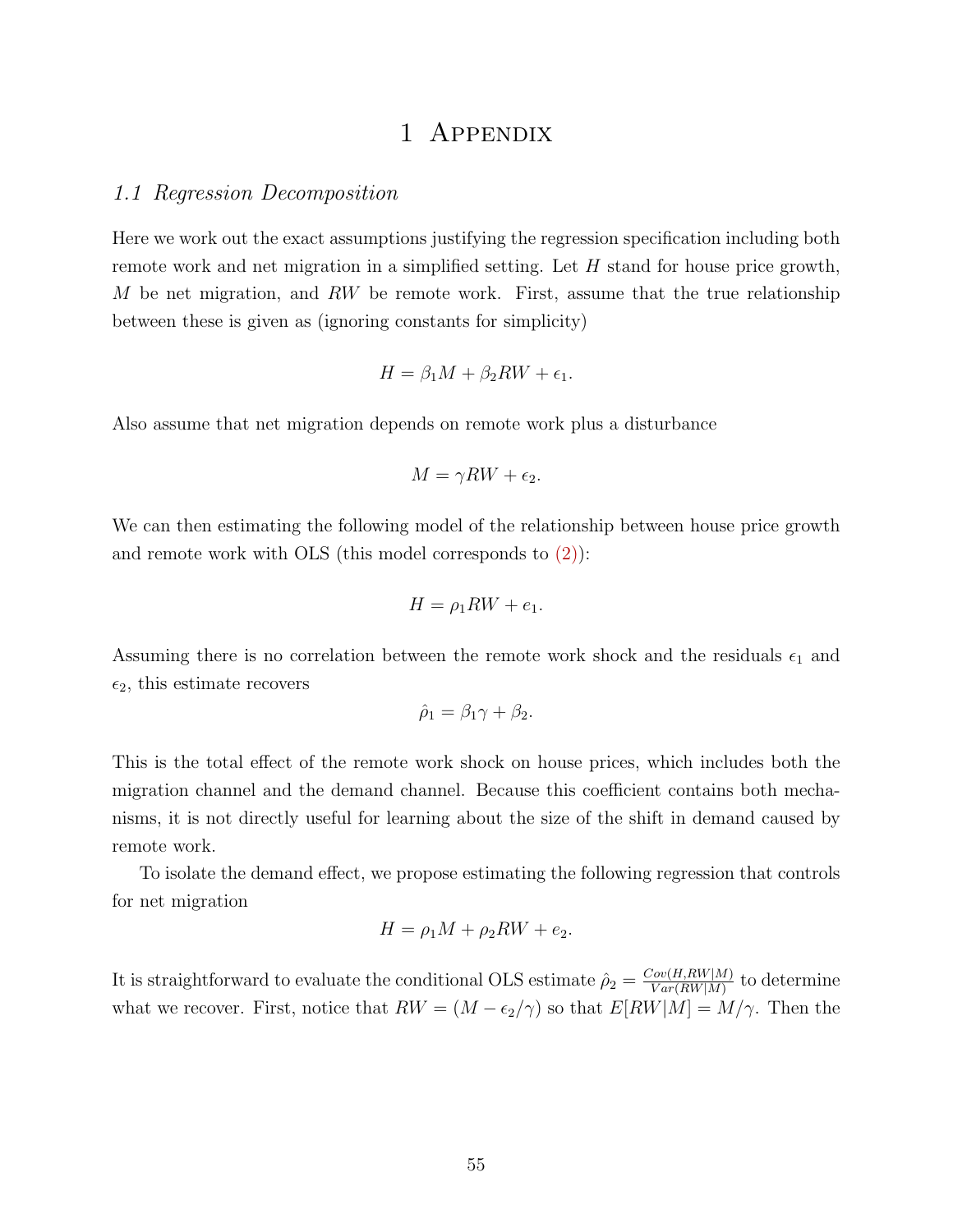covariance term in the numerator collapses to the following

$$
Cov(H, RW|M) = E[H * RW|M] - E[H|M] * E[RW|M]
$$
  
= 
$$
\frac{\beta_2}{\gamma^2} \sigma_{\epsilon_2}^2 - \frac{1}{\gamma} E[\epsilon_1 \epsilon_2],
$$

where  $\sigma_{\epsilon_2}^2$  is the variance of the residual. Similar calculations of the conditional variance give

$$
Var(RW|M) = \frac{1}{\gamma^2} \sigma_{\epsilon_2}^2.
$$

Therefore, the recovered OLS estimate is

$$
\hat{\rho}_2 = \beta_2 - \frac{E[\epsilon_1 \epsilon_2]}{\gamma \sigma_{\epsilon_2}^2}.
$$

If the disturbances to migration and house price growth are uncorrelated, then we will recover exactly the true effect of remote work on housing demand  $\beta_2$ . However, if they are positively correlated, then we will actually understate the true demand effect, and if they are negatively correlated then we will overstate the true demand effect.  $22$  It seems most plausible that shocks that increase migration into a city also increase that city's house prices (for example, a large employer opening a local plant), so that we are more likely to understate the true effect. This would be an example of "over-controlling."

These conclusions extend to the setting where we use an IV estimator except that the necessary exclusion restriction and relevance assumptions are now conditional on migration.

## 1.2 Tables

<span id="page-57-0"></span><sup>&</sup>lt;sup>22</sup>Assuming that  $\gamma > 0$ , as is the case empirically.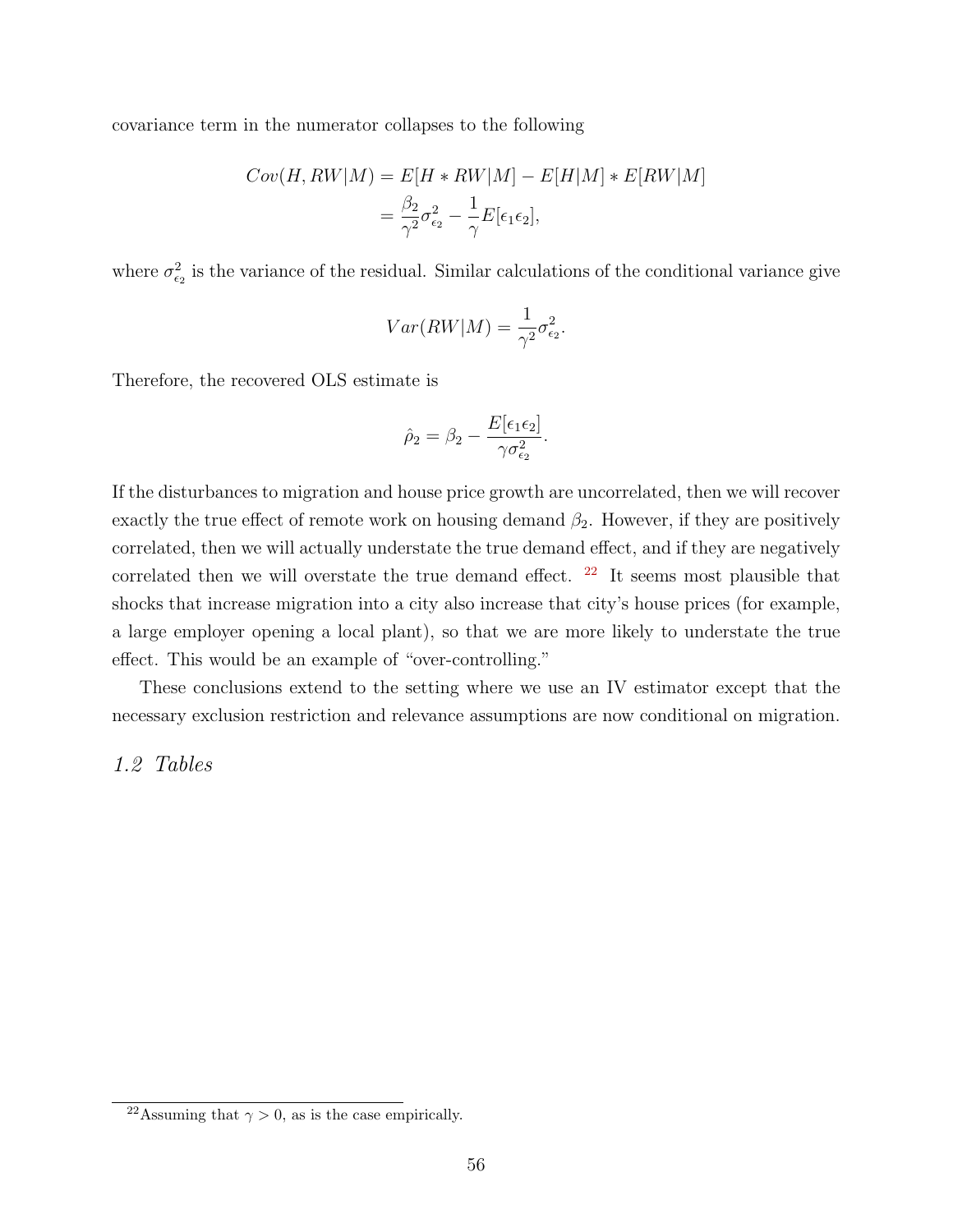|                                      | Dependent Variable: Net Inflow Rate Pandemic, Dec. 2019 - Nov. 2021 |                                                      |                     |                             |                |                |           |                                 |
|--------------------------------------|---------------------------------------------------------------------|------------------------------------------------------|---------------------|-----------------------------|----------------|----------------|-----------|---------------------------------|
|                                      | <b>OLS</b>                                                          |                                                      |                     |                             |                |                |           |                                 |
|                                      | (1)                                                                 | $\left( 2\right)$                                    | (3)                 | $\left( 4\right)$           | (5)            | (6)            | (7)       | (8)                             |
| RHS variables:                       |                                                                     |                                                      |                     |                             |                |                |           |                                 |
| Remote Worker Share 2015-19          | $0.45***$                                                           | $0.28***$<br>$(0.053)$ $(0.042)$ $(0.048)$ $(0.050)$ | $0.33***$           | $0.35***$                   |                |                |           |                                 |
| Remote Worker Share 2020             |                                                                     |                                                      |                     |                             | $0.26***$      | $0.16***$      | $0.21***$ | $0.23***$                       |
|                                      |                                                                     |                                                      |                     |                             | (0.034)        | (0.026)        | (0.033)   | (0.035)                         |
| Net Inflow Rate Pre-Pandemic         |                                                                     | $1.10***$                                            | $1.09***$           | $1.09***$                   |                | $1.12***$      | $1.11***$ | $1.10***$                       |
| $\Delta$ Unemp. Rate 11/2019-11/2021 |                                                                     | (0.093)                                              | $(0.092)$ $(0.089)$ | $-0.24**$<br>(0.095)        |                | (0.096)        | (0.094)   | (0.092)<br>$-0.32***$<br>(0.10) |
| $\Delta$ Unemp. Rate 2019-2020       |                                                                     |                                                      |                     | 0.080                       |                |                |           | $0.15***$                       |
| Unemp. Rate 2019                     |                                                                     |                                                      |                     | (0.066)<br>0.074<br>(0.064) |                |                |           | (0.071)<br>0.062<br>(0.065)     |
| Nonparametric Density Control        | N <sub>o</sub>                                                      | No                                                   | Yes                 | Yes                         | $\rm No$       | N <sub>o</sub> | Yes       | Yes                             |
| Race Controls                        | $\rm No$                                                            | $\rm No$                                             | Yes                 | Yes                         | N <sub>o</sub> | $\rm No$       | Yes       | Yes                             |
| F-Statistic                          |                                                                     |                                                      |                     |                             | 397.97         | 372.76         | 352.65    | 332.67                          |
| <b>CBSA</b> Clusters                 |                                                                     |                                                      |                     |                             |                |                |           |                                 |
| $R^2$                                | 0.11                                                                | 0.39                                                 | 0.41                | 0.42                        | $-0.14$        | 0.29           | 0.31      | 0.31                            |
| Observations                         | 895                                                                 | 895                                                  | 895                 | 895                         | 895            | 895            | 895       | 895                             |

<span id="page-58-0"></span>TABLE A1Effect of Remote Work on Net Inflow Rate Pandemic, Dec. 2019 - Nov. 2021

Notes: The dependent variable is net inflow rate pandemic in a CBSA from Dec. 2019 - Nov. 2021. The first four columns report an OLS regression on the average share of remote workers from 2015-19 in <sup>a</sup> CBSA. The next four columns use the average remote worker share from 2015-19 as an instrument for the remote worker share in 2020. Race controls include the population shares identifying as white, black, asian, and hispanicrespectively. Robust standard errors are given in parenthesis.  $\binom{*}{p} < 0.1$ ,  $\binom{**}{p} < 0.05$ ,  $\binom{***}{p} < 0.01$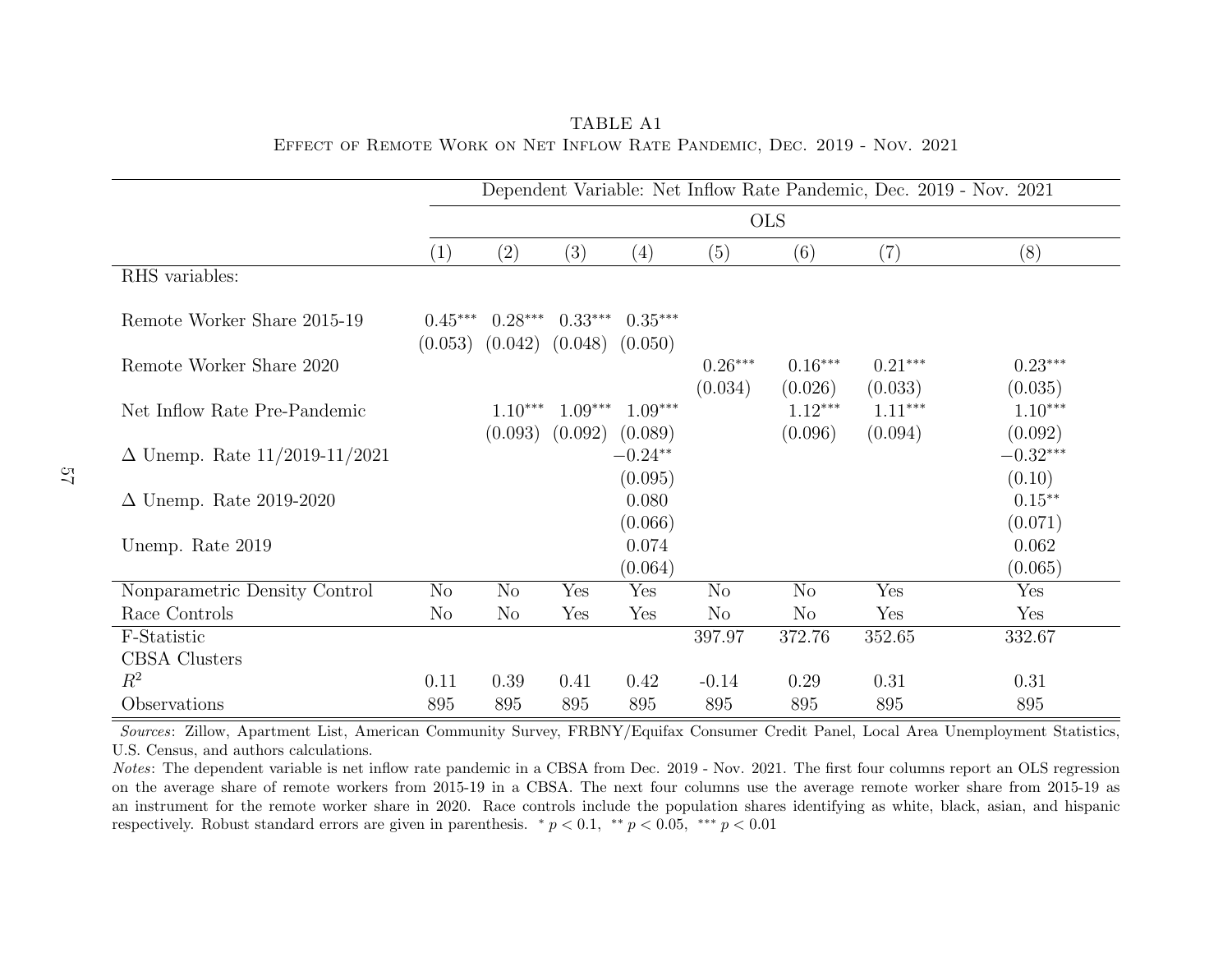|                                      | Dependent Variable: Remote Worker Share 2020 |                      |                      |                      |  |  |  |
|--------------------------------------|----------------------------------------------|----------------------|----------------------|----------------------|--|--|--|
|                                      | (1)                                          | (2)                  | (3)                  | (4)                  |  |  |  |
| RHS variables:                       |                                              |                      |                      |                      |  |  |  |
| Remote Worker Share 2015-19          | $0.58***$<br>(0.12)                          | $0.58***$<br>(0.12)  | $0.67***$<br>(0.094) | $0.67***$<br>(0.095) |  |  |  |
| Share College                        | $0.50***$<br>(0.029)                         | $0.50***$<br>(0.028) | $0.44***$<br>(0.035) | $0.45***$<br>(0.035) |  |  |  |
| Log Median Income                    | $0.033***$                                   | $0.033***$           | $0.021**$            | $0.025**$            |  |  |  |
| HP Growth Pre-Pandemic               | (0.010)                                      | (0.011)<br>0.030     | (0.0097)<br>0.015    | (0.0099)<br>0.027    |  |  |  |
| $\Delta$ Unemp. Rate 11/2019-11/2021 |                                              | (0.038)              | (0.025)              | (0.024)<br>$0.28*$   |  |  |  |
| $\Delta$ Unemp. Rate 2019-2020       |                                              |                      |                      | (0.16)<br>$-0.15$    |  |  |  |
| Unemp. Rate 2019                     |                                              |                      |                      | (0.11)<br>$0.29***$  |  |  |  |
| Nonparametric Density Control        | No                                           | N <sub>o</sub>       | Yes                  | (0.10)<br>Yes        |  |  |  |
| Race Controls                        | N <sub>o</sub>                               | N <sub>o</sub>       | Yes                  | Yes                  |  |  |  |
| Region FE                            | Yes                                          | Yes                  | Yes                  | Yes                  |  |  |  |
| CBSA Clusters                        | 50                                           | 50                   | 50                   | 50                   |  |  |  |
| $R^2$                                | 0.73                                         | 0.73                 | 0.76                 | 0.77                 |  |  |  |
| Observations                         | 895                                          | 895                  | 895                  | 895                  |  |  |  |

<span id="page-59-0"></span>TABLE A2First Stage for House Price Growth Regressions

Notes: This table reports first stage regression. The dependent variables are the remote worker share in 2020. The instrument is the average share of remote workers from 2015-19 in <sup>a</sup> CBSA. Race controls include the population shares identifying as white, black, asian, and hispanic respectively. Standard errors are given in parenthesis and clustered at the state level. When <sup>a</sup> CBSA straddles multiple states we assign it to the state thataccounts for the majority of the CBSA population.  $\binom{*}{p} < 0.1$ ,  $\binom{*}{p} < 0.05$ ,  $\binom{***}{p} < 0.01$